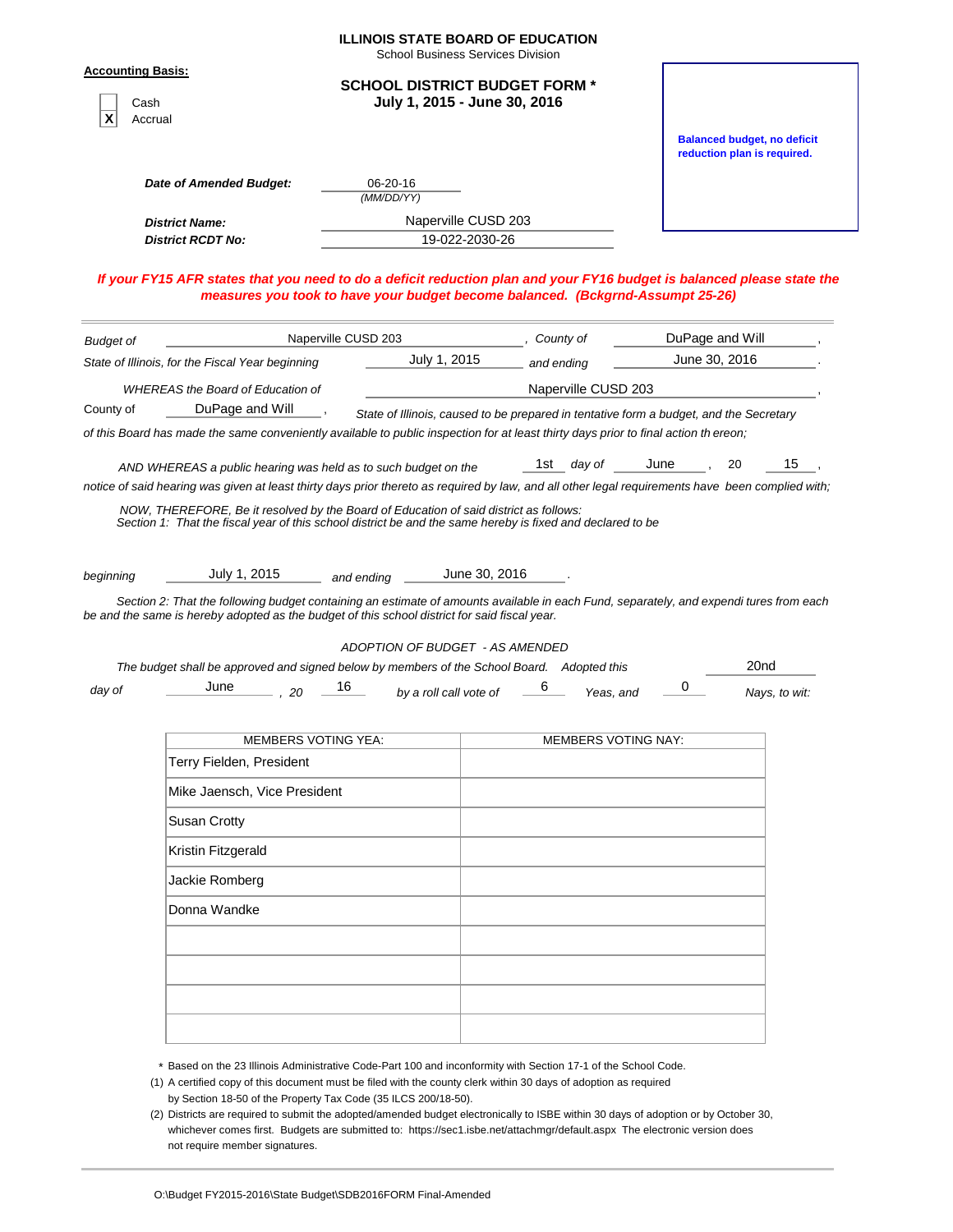ISBE 50-36 SB2016 Updated 5/1/15 *Naperville CUSD 203 19-022-2030-26*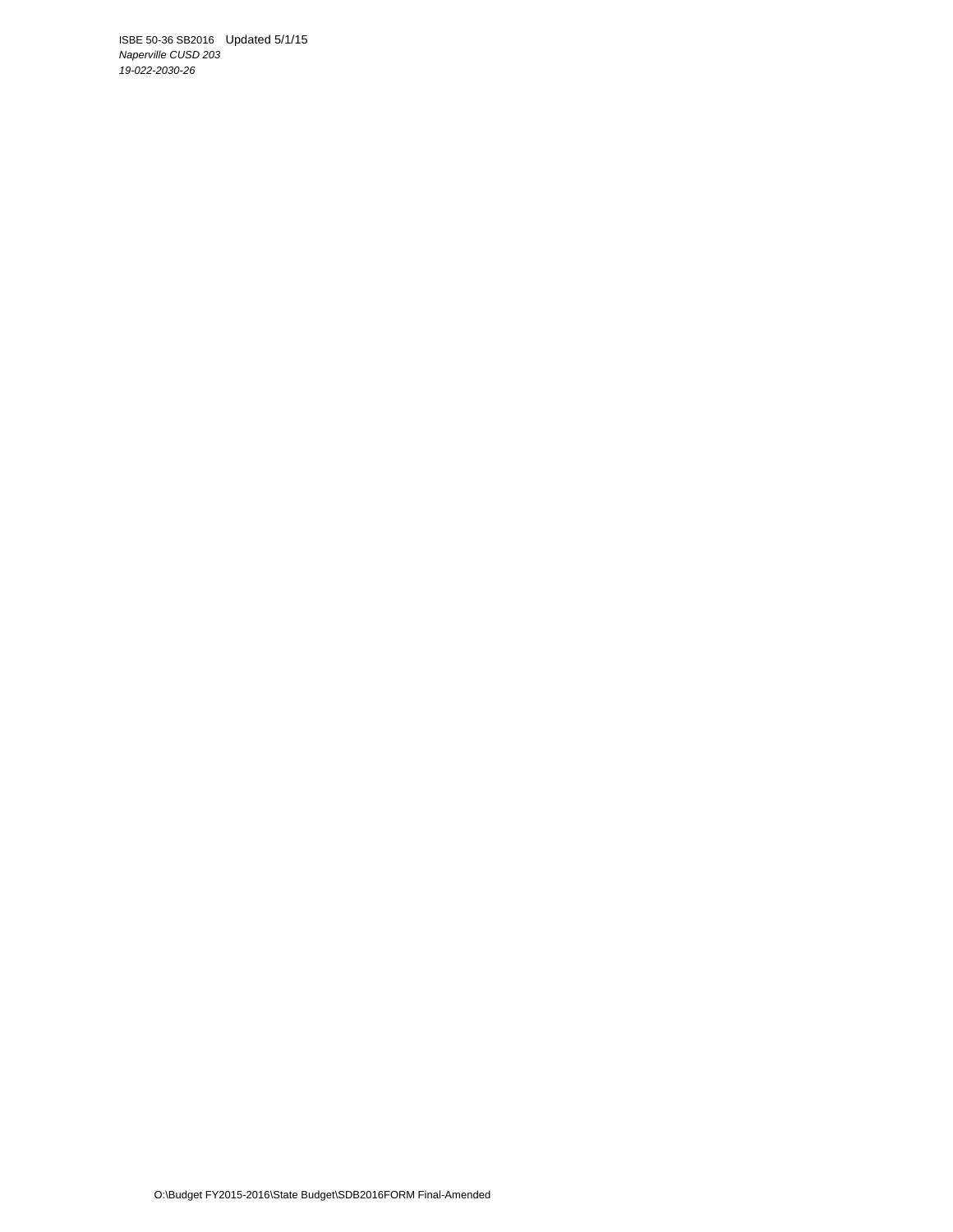## Page 2 **BUDGET SUMMARY** Page 2

|                | A                                                                                                     | B    | $\mathbf{C}$       | D            | E                   | F              | G                        | H                       |                     | $\cdot$                  | K                        |  |
|----------------|-------------------------------------------------------------------------------------------------------|------|--------------------|--------------|---------------------|----------------|--------------------------|-------------------------|---------------------|--------------------------|--------------------------|--|
| $\overline{1}$ | Begin entering data on EstRev 5-10 and EstExp 11-17 tabs.                                             |      | (10)               | (20)         | (30)                | (40)           | (50)                     | (60)                    | (70)                | (80)                     | (90)                     |  |
|                |                                                                                                       | Acct | <b>Educational</b> | Operations & | <b>Debt Service</b> | Transportation | <b>Municipal</b>         | <b>Capital Projects</b> | <b>Working Cash</b> | Tort                     | <b>Fire Prevention</b>   |  |
|                | <b>Description</b>                                                                                    | #    |                    | Maintenance  |                     |                | Retirement/              |                         |                     |                          | & Safety                 |  |
| $\overline{2}$ |                                                                                                       |      |                    |              |                     |                | <b>Social Security</b>   |                         |                     |                          |                          |  |
| $\mathbf{3}$   | <b>ESTIMATED BEGINNING FUND BALANCE July 1, 2015<sup>1</sup></b>                                      |      | 107,561,713        | 16,090,365   | 1,455,176           | 6,306,343      | 3,671,914                | $\mathbf 0$             | 7,265,501           | 658,908                  | 1,025,093                |  |
| $\overline{4}$ | <b>RECEIPTS/REVENUES</b>                                                                              |      |                    |              |                     |                |                          |                         |                     |                          |                          |  |
|                | 5 LOCAL SOURCES                                                                                       | 1000 | 189,811,000        | 29,400,000   | 3,138,000           | 7,134,500      | 7,556,000                | $\mathbf{0}$            | 1,998,000           | 2,040,000                | $\mathbf{0}$             |  |
|                | <b>FLOW-THROUGH RECEIPTS/REVENUES FROM ONE</b>                                                        | 2000 |                    |              |                     |                |                          |                         |                     |                          |                          |  |
| 6              | <b>DISTRICT TO ANOTHER DISTRICT</b>                                                                   |      | $\mathbf{0}$       | $\Omega$     |                     | $\mathbf{0}$   | $\Omega$                 |                         |                     |                          |                          |  |
| $\overline{7}$ | <b>STATE SOURCES</b>                                                                                  | 3000 | 14,935,000         | $\mathbf 0$  | $\mathbf{0}$        | 4,716,500      | $\overline{0}$           | $\mathbf{0}$            | $\mathbf{0}$        | $\mathbf{0}$             | $\mathbf{0}$             |  |
|                | 8 FEDERAL SOURCES                                                                                     | 4000 | 7,539,000          | $\Omega$     | 420,000             | $\mathbf{0}$   | $\Omega$                 | $\mathbf{0}$            | $\mathbf{0}$        | $\Omega$                 | $\mathbf{0}$             |  |
| 9              | <b>Total Direct Receipts/Revenues 8</b>                                                               |      | 212,285,000        | 29,400,000   | 3,558,000           | 11,851,000     | 7,556,000                | $\mathbf{0}$            | 1,998,000           | 2,040,000                | $\mathbf{0}$             |  |
| 10             | Receipts/Revenues for "On Behalf" Payments <sup>2</sup>                                               | 3998 |                    |              |                     |                |                          |                         |                     |                          |                          |  |
|                | 11 Total Receipts/Revenues                                                                            |      | 212,285,000        | 29,400,000   | 3,558,000           | 11,851,000     | 7,556,000                | $\overline{0}$          | 1,998,000           | 2,040,000                | $\overline{0}$           |  |
|                | 12 DISBURSEMENTS/EXPENDITURES                                                                         |      |                    |              |                     |                |                          |                         |                     |                          |                          |  |
|                | 13 INSTRUCTION                                                                                        | 1000 | 134.614.127        |              |                     |                | 2.594.500                |                         |                     |                          |                          |  |
| 14             | <b>SUPPORT SERVICES</b>                                                                               | 2000 | 67,013,928         | 29, 154, 522 |                     | 11,651,000     | 4,882,300                | $\mathbf{0}$            |                     | 1,689,000                | 1,025,000                |  |
|                | <b>15 COMMUNITY SERVICES</b>                                                                          | 3000 | 521,200            | $\Omega$     |                     | $\mathbf{0}$   | 46.200                   |                         |                     |                          |                          |  |
|                | 16 PAYMENTS TO OTHER DISTRICTS & GOVT UNITS                                                           | 4000 |                    |              |                     | $\mathbf{0}$   |                          | $\mathbf{0}$            |                     |                          |                          |  |
|                | 17 DEBT SERVICES                                                                                      | 5000 | 6,354,600          | $\Omega$     | $\mathbf{0}$        |                | $\Omega$                 |                         |                     |                          | $\mathbf{0}$             |  |
|                | 18 PROVISION FOR CONTINGENCIES                                                                        | 6000 | $\overline{0}$     | $\mathbf{0}$ | 3,515,800           | $\mathbf{0}$   | $\mathbf{0}$<br>$\Omega$ |                         |                     | $\mathbf{0}$<br>$\Omega$ | $\mathbf{0}$<br>$\Omega$ |  |
|                |                                                                                                       |      | 600,000            | 200,000      | $\overline{0}$      | 200,000        |                          | $\mathbf{0}$            |                     |                          |                          |  |
| 19             | Total Direct Disbursements/Expenditures <sup>9</sup>                                                  |      | 209, 103, 855      | 29,354,522   | 3,515,800           | 11,851,000     | 7,523,000                | $\mathbf{0}$            |                     | 1,689,000                | 1,025,000                |  |
| 20             | Disbursements/Expenditures for "On Behalf" Payments <sup>2</sup>                                      | 4180 | $\mathbf{0}$       | $\mathbf{0}$ | $\mathbf{0}$        | $\overline{0}$ | $\mathbf{0}$             | $\overline{0}$          |                     | $\mathbf{0}$             | $\Omega$                 |  |
| 21             | <b>Total Disbursements/Expenditures</b>                                                               |      | 209, 103, 855      | 29,354,522   | 3,515,800           | 11,851,000     | 7,523,000                | $\overline{0}$          |                     | 1,689,000                | 1,025,000                |  |
| 22             | <b>Excess of Direct Receipts/Revenues Over (Under) Direct</b>                                         |      | 3,181,145          | 45.478       | 42.200              | $\Omega$       | 33,000                   | $\mathbf{0}$            | 1,998,000           | 351,000                  | (1,025,000)              |  |
| 23             | <b>Disbursements/Expenditures</b><br><b>OTHER SOURCES/USES OF FUNDS</b>                               |      |                    |              |                     |                |                          |                         |                     |                          |                          |  |
|                |                                                                                                       |      |                    |              |                     |                |                          |                         |                     |                          |                          |  |
| 24             | <b>OTHER SOURCES OF FUNDS (7000)</b>                                                                  |      |                    |              |                     |                |                          |                         |                     |                          |                          |  |
| 25             | PERMANENT TRANSFER FROM VARIOUS FUNDS                                                                 | 7110 |                    |              |                     |                |                          |                         |                     |                          |                          |  |
| 26             | Abolishment the Working Cash Fund <sup>16</sup>                                                       |      |                    |              |                     |                |                          |                         |                     |                          |                          |  |
| 27             | Abatement of the Working Cash Fund 16                                                                 | 7110 |                    |              |                     |                |                          |                         |                     |                          |                          |  |
| 28             | Transfer of Working Cash Fund Interest                                                                | 7120 |                    |              |                     |                |                          |                         |                     |                          |                          |  |
| 29             | <b>Transfer Among Funds</b>                                                                           | 7130 |                    |              |                     |                |                          |                         |                     |                          |                          |  |
| 30             | <b>Transfer of Interest</b>                                                                           | 7140 |                    |              |                     |                |                          |                         |                     |                          |                          |  |
| 31             | Transfer from Capital Projects Fund to O&M Fund                                                       | 7150 |                    | $\mathbf 0$  |                     |                |                          |                         |                     |                          |                          |  |
|                | Transfer of Excess Fire Prev & Safety Tax & Interest $^3$<br>32 Proceeds to O&M Fund                  | 7160 |                    | $\Omega$     |                     |                |                          |                         |                     |                          |                          |  |
|                | Transfer of Excess Accumulated Fire Prev & Safety Bond and Int 3a<br>33 Proceeds to Debt Service Fund | 7170 |                    |              | $\Omega$            |                |                          |                         |                     |                          |                          |  |
| 34             | SALE OF BONDS (7200)                                                                                  |      |                    |              |                     |                |                          |                         |                     |                          |                          |  |
|                | 35 Principal on Bonds Sold                                                                            | 7210 |                    |              |                     |                |                          |                         |                     |                          |                          |  |
| 36             | Premium on Bonds Sold                                                                                 | 7220 |                    |              |                     |                |                          |                         |                     |                          |                          |  |
| 37             | Accrued Interest on Bonds Sold                                                                        | 7230 |                    |              |                     |                |                          |                         |                     |                          |                          |  |
| 38             | Sale or Compensation for Fixed Assets <sup>5</sup>                                                    | 7300 |                    |              |                     |                |                          |                         |                     |                          |                          |  |
| 39             | Transfer to Debt Service to Pay Principal on Capital Leases                                           | 7400 |                    |              | $\mathbf{0}$        |                |                          |                         |                     |                          |                          |  |
| 40             | Transfer to Debt Service Fund to Pay Interest on Capital Leases                                       | 7500 |                    |              | $\overline{0}$      |                |                          |                         |                     |                          |                          |  |
| 41             | Transfer to Debt Service Fund to Pay Principal on Revenue Bonds                                       | 7600 |                    |              | $\overline{0}$      |                |                          |                         |                     |                          |                          |  |
| 42             | Transfer to Debt Service Fund to Pay Interest on Revenue Bonds                                        | 7700 |                    |              | $\overline{0}$      |                |                          |                         |                     |                          |                          |  |
| 43             | Transfer to Capital Projects Fund                                                                     | 7800 |                    |              |                     |                |                          | $\mathbf{0}$            |                     |                          |                          |  |
| 44             | <b>ISBE Loan Proceeds</b>                                                                             | 7900 |                    |              |                     |                |                          |                         |                     |                          |                          |  |
| 45             | Other Sources Not Classified Elsewhere                                                                | 7990 |                    |              |                     |                |                          |                         |                     |                          |                          |  |
|                | 46 Total Other Sources of Funds <sup>8</sup>                                                          |      | $\Omega$           | $\Omega$     | $\mathbf{0}$        | $\Omega$       | $\Omega$                 | $\overline{0}$          | $\Omega$            | $\Omega$                 | $\Omega$                 |  |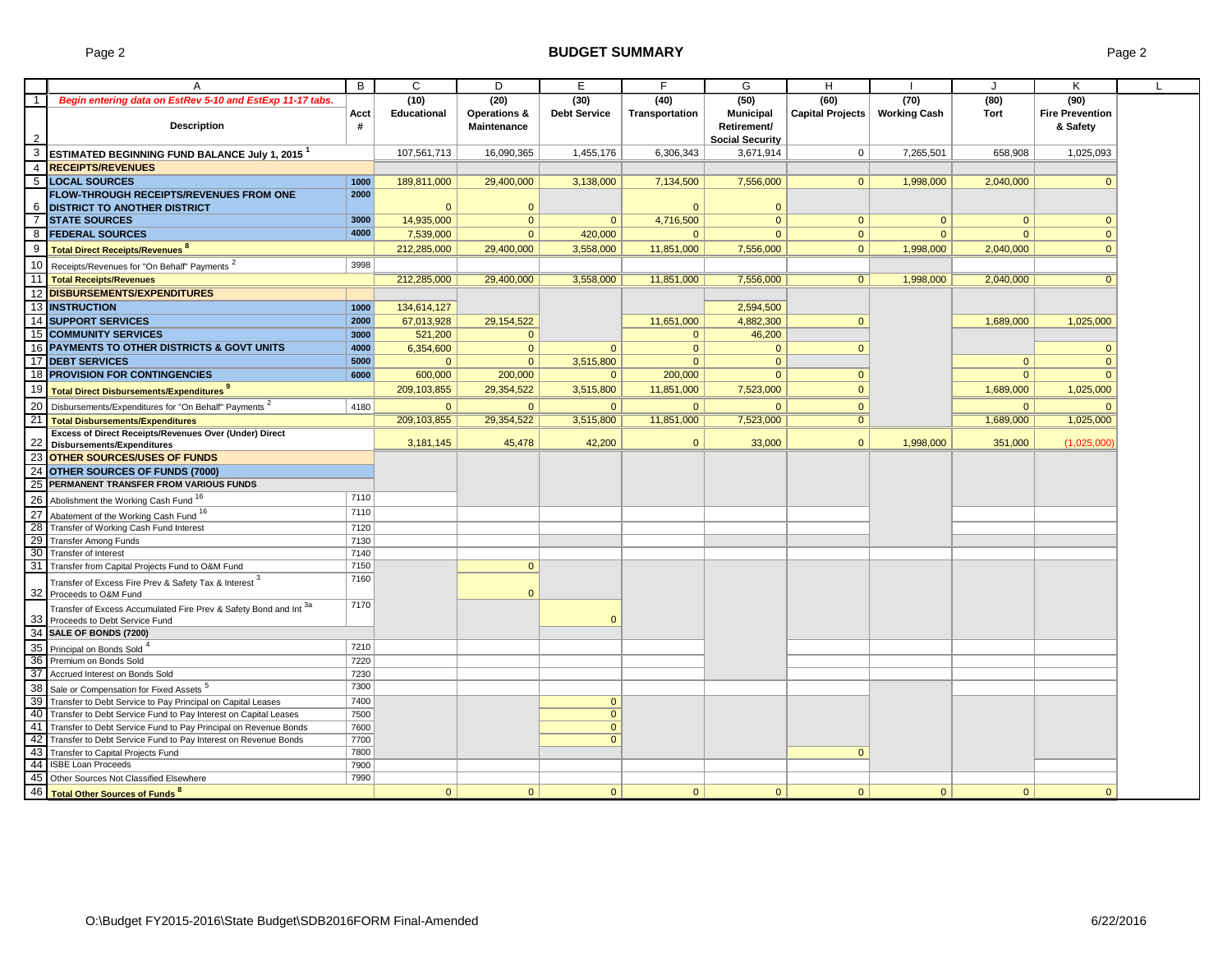# Page 3 **BUDGET SUMMARY** Page 3

|                                               | A                                                                                                                                                                                                                                                           | B    | C             | D                  | Е                   | F.                                               | G                      | H                       |                     |                | Κ                      |                        |
|-----------------------------------------------|-------------------------------------------------------------------------------------------------------------------------------------------------------------------------------------------------------------------------------------------------------------|------|---------------|--------------------|---------------------|--------------------------------------------------|------------------------|-------------------------|---------------------|----------------|------------------------|------------------------|
| $\overline{1}$                                | Begin entering data on EstRev 5-10 and EstExp 11-17 tabs.                                                                                                                                                                                                   |      | (10)          | (20)               | (30)                | (40)                                             | (50)                   | (60)                    | (70)                | (80)           | (90)                   |                        |
|                                               |                                                                                                                                                                                                                                                             | Acct | Educational   | Operations &       | <b>Debt Service</b> | Transportation                                   | <b>Municipal</b>       | <b>Capital Projects</b> | <b>Working Cash</b> | <b>Tort</b>    | <b>Fire Prevention</b> |                        |
|                                               | <b>Description</b>                                                                                                                                                                                                                                          | #    |               | <b>Maintenance</b> |                     |                                                  | Retirement/            |                         |                     |                | & Safety               |                        |
| $\overline{2}$                                |                                                                                                                                                                                                                                                             |      |               |                    |                     |                                                  | <b>Social Security</b> |                         |                     |                |                        |                        |
|                                               | 47 OTHER USES OF FUNDS (8000)                                                                                                                                                                                                                               |      |               |                    |                     |                                                  |                        |                         |                     |                |                        |                        |
|                                               | 49 TRANSFER TO VARIOUS OTHER FUNDS (8100)                                                                                                                                                                                                                   |      |               |                    |                     |                                                  |                        |                         |                     |                |                        |                        |
|                                               |                                                                                                                                                                                                                                                             |      |               |                    |                     |                                                  |                        |                         |                     |                |                        |                        |
|                                               | Abolishment or Abatement of the Working Cash Fund <sup>16</sup>                                                                                                                                                                                             | 8110 |               |                    |                     |                                                  |                        |                         | $\mathbf{0}$        |                |                        |                        |
|                                               |                                                                                                                                                                                                                                                             | 8120 |               |                    |                     |                                                  |                        |                         | $\overline{0}$      |                |                        |                        |
|                                               | <b>FOLUTION CONSUMER CONSUMING THE SET OF A SOLUTION CONSUMING TO A SOLUTION CONSUMING SET OF A SOLUTION CONSUMING SET CONSUMING SOLUTION</b><br><b>SOLUTION</b> Transfer of Working Cash Fund Interest<br><b>SOLUTION</b> Transfer of Interest <sup></sup> | 8130 |               |                    |                     |                                                  |                        |                         |                     |                |                        |                        |
|                                               |                                                                                                                                                                                                                                                             | 8140 |               |                    |                     |                                                  |                        |                         |                     |                |                        |                        |
|                                               | 54 Transfer from Capital Projects Fund to O&M Fund                                                                                                                                                                                                          | 8150 |               |                    |                     |                                                  |                        |                         |                     |                |                        |                        |
|                                               | Transfer of Excess Fire Prev & Safety Tax & Interest <sup>3</sup>                                                                                                                                                                                           | 8160 |               |                    |                     |                                                  |                        |                         |                     |                |                        |                        |
|                                               | 55 Proceeds to O&M Fund                                                                                                                                                                                                                                     |      |               |                    |                     |                                                  |                        |                         |                     |                |                        |                        |
|                                               | Transfer of Excess Accumulated Fire Prev & Safety Bond <sup>3a</sup>                                                                                                                                                                                        | 8170 |               |                    |                     |                                                  |                        |                         |                     |                |                        |                        |
|                                               |                                                                                                                                                                                                                                                             |      |               |                    |                     |                                                  |                        |                         |                     |                |                        |                        |
|                                               |                                                                                                                                                                                                                                                             | 8410 |               |                    |                     |                                                  |                        |                         |                     |                |                        |                        |
|                                               |                                                                                                                                                                                                                                                             | 8420 |               |                    |                     |                                                  |                        |                         |                     |                |                        |                        |
|                                               | 56 and Int Proceeds to Debt Service Fund<br>57 Taxes Pledged to Pay Principal on Capital Leases<br>58 Grants/Reimbursements Pledged to Pay Principal on Capital Leases<br>59 Other Revenues Pledged to Pay Principal on Capital Leases<br>                  | 8430 |               |                    |                     |                                                  |                        |                         |                     |                |                        |                        |
|                                               |                                                                                                                                                                                                                                                             | 8440 |               |                    |                     |                                                  |                        |                         |                     |                |                        |                        |
|                                               | 61 Taxes Pledged to Pay Interest on Capital Leases                                                                                                                                                                                                          | 8510 |               |                    |                     |                                                  |                        |                         |                     |                |                        |                        |
|                                               | 62 Grants/Reimbursements Pledged to Pay Interest on Capital Leases                                                                                                                                                                                          | 8520 |               |                    |                     |                                                  |                        |                         |                     |                |                        |                        |
| 63                                            | Other Revenues Pledged to Pay Interest on Capital Leases                                                                                                                                                                                                    | 8530 |               |                    |                     |                                                  |                        |                         |                     |                |                        |                        |
|                                               | 64 Fund Balance Transfers Pledged to Pay Interest on Capital Leases                                                                                                                                                                                         | 8540 |               |                    |                     |                                                  |                        |                         |                     |                |                        |                        |
| 65                                            | Taxes Pledged to Pay Principal on Revenue Bonds                                                                                                                                                                                                             | 8610 |               |                    |                     |                                                  |                        |                         |                     |                |                        |                        |
|                                               | 66 Grants/Reimbursements Pledged to Pay Principal on Revenue Bonds                                                                                                                                                                                          | 8620 |               |                    |                     |                                                  |                        |                         |                     |                |                        |                        |
|                                               | 67 Other Revenues Pledged to Pay Principal on Revenue Bonds                                                                                                                                                                                                 | 8630 |               |                    |                     |                                                  |                        |                         |                     |                |                        |                        |
|                                               | 68 Fund Balance Transfers Pledged to Pay Principal on Revenue Bonds                                                                                                                                                                                         | 8640 |               |                    |                     |                                                  |                        |                         |                     |                |                        |                        |
| 69                                            | Taxes Pledged to Pay Interest on Revenue Bonds                                                                                                                                                                                                              | 8710 |               |                    |                     |                                                  |                        |                         |                     |                |                        |                        |
| 70                                            | Grants/Reimbursements Pledged to Pay Interest on Revenue Bonds                                                                                                                                                                                              | 8720 |               |                    |                     |                                                  |                        |                         |                     |                |                        |                        |
|                                               | 71 Other Revenues Pledged to Pay Interest on Revenue Bonds                                                                                                                                                                                                  | 8730 |               |                    |                     |                                                  |                        |                         |                     |                |                        |                        |
|                                               |                                                                                                                                                                                                                                                             | 8740 |               |                    |                     |                                                  |                        |                         |                     |                |                        |                        |
|                                               | 72 Fund Balance Transfers Pledged to Pay Interest on Revenue Bonds<br>73 Taxes Transferred to Pay for Capital Projects                                                                                                                                      | 8810 |               |                    |                     |                                                  |                        |                         |                     |                |                        |                        |
|                                               | 74 Grants/Reimbursements Pledged to Pay for Capital Projects                                                                                                                                                                                                | 8820 |               |                    |                     |                                                  |                        |                         |                     |                |                        |                        |
|                                               | 75 Other Revenues Pledged to Pay for Capital Projects                                                                                                                                                                                                       | 8830 |               |                    |                     |                                                  |                        |                         |                     |                |                        |                        |
|                                               | 76 Fund Balance Transfers Pledged to Pay for Capital Projects                                                                                                                                                                                               | 8840 |               |                    |                     |                                                  |                        |                         |                     |                |                        |                        |
|                                               | 77 Transfer to Debt Service Fund to Pay Principal on ISBE Loans                                                                                                                                                                                             | 8910 |               |                    |                     |                                                  |                        |                         |                     |                |                        |                        |
|                                               | 78 Other Uses Not Classified Elsewhere                                                                                                                                                                                                                      | 8990 |               |                    |                     |                                                  |                        |                         |                     |                |                        |                        |
| 79                                            | Total Other Uses of Funds                                                                                                                                                                                                                                   |      | $\Omega$      | $\mathbf{0}$       | $\mathbf{0}$        | $\overline{0}$                                   | $\mathbf{0}$           | $\mathbf{0}$            | $\mathbf{0}$        | $\mathbf{0}$   | $\mathbf{0}$           |                        |
|                                               |                                                                                                                                                                                                                                                             |      | $\mathbf{0}$  | $\overline{0}$     | $\mathbf{0}$        | $\overline{0}$                                   | $\overline{0}$         | $\mathbf{0}$            | $\overline{0}$      | $\overline{0}$ | $\overline{0}$         |                        |
|                                               | 80 Total Other Sources/Uses of Fund<br>81 ESTIMATED ENDING FUND BALANCE June 30, 2016                                                                                                                                                                       |      |               |                    |                     |                                                  |                        |                         |                     |                |                        |                        |
|                                               |                                                                                                                                                                                                                                                             |      | 110,742,858   | 16,135,843         | 1,497,376           | 6,306,343                                        | 3,704,914              | $\mathbf{0}$            | 9,263,501           | 1,009,908      | 93                     |                        |
|                                               |                                                                                                                                                                                                                                                             |      |               |                    |                     |                                                  |                        |                         |                     |                |                        |                        |
| $\begin{array}{r} 82 \\ 83 \\ 84 \end{array}$ |                                                                                                                                                                                                                                                             |      |               |                    |                     | <b>SUMMARY OF EXPENDITURES (by Major Object)</b> |                        |                         |                     |                |                        |                        |
|                                               |                                                                                                                                                                                                                                                             |      | (10)          | (20)               | (30)                | (40)                                             | (50)                   | (60)                    | (70)                | (80)           | (90)                   |                        |
|                                               | <b>Description</b>                                                                                                                                                                                                                                          | Acct | Educational   | Operations &       | <b>Debt Service</b> | Transportation                                   | <b>Municipal</b>       | <b>Capital Projects</b> | <b>Working Cash</b> | <b>Tort</b>    | <b>Fire Prevention</b> | <b>Total By Object</b> |
|                                               |                                                                                                                                                                                                                                                             | #    |               | Maintenance        |                     |                                                  | Retirement/            |                         |                     |                | & Safety               |                        |
|                                               |                                                                                                                                                                                                                                                             |      |               |                    |                     |                                                  | <b>Social Security</b> |                         |                     |                |                        |                        |
|                                               | 85<br>86 Object Name<br>87 Salaries<br>88 Employee Benefits                                                                                                                                                                                                 |      |               |                    |                     |                                                  |                        |                         |                     |                |                        |                        |
|                                               |                                                                                                                                                                                                                                                             | 100  | 139, 357, 205 | 9,119,000          |                     | 4.098.500                                        |                        | $\overline{0}$          |                     | $\Omega$       | $\mathbf{0}$           | 152,574,705            |
|                                               |                                                                                                                                                                                                                                                             | 200  | 39,750,600    | 2,154,000          |                     | 1,208,000                                        | 7,523,000              | $\mathbf{0}$            |                     | $\mathbf{0}$   | $\mathbf{0}$           | 50,635,600             |
|                                               |                                                                                                                                                                                                                                                             | 300  | 10,086,490    | 2,480,150          | 1,000               | 3,850,200                                        |                        | $\mathbf{0}$            |                     | 1,689,000      | $\mathbf{0}$           | 18,106,840             |
|                                               |                                                                                                                                                                                                                                                             | 400  | 11,800,815    | 5,593,000          |                     | 1,219,000                                        |                        | $\mathbf{0}$            |                     | $\mathbf{0}$   | $\mathbf{0}$           | 18,612,815             |
|                                               |                                                                                                                                                                                                                                                             | 500  | 734,200       | 9,806,772          |                     | 1,275,000                                        |                        | $\Omega$                |                     | $\mathbf{0}$   | 1,025,000              | 12,840,972             |
|                                               | For a Employee Benemis<br>1990 Purchased Services<br>1990 Supplies & Materials<br>1992 Other Objects<br>1993 Non-Capitalized Equipment<br>1944 Trotal Expenditures                                                                                          | 600  | 7,374,545     | 201,600            | 3,514,800           | 200,300                                          | $\mathbf{0}$           | $\mathbf{0}$            |                     | $\mathbf{0}$   | $\mathbf{0}$           | 11,291,245             |
|                                               |                                                                                                                                                                                                                                                             | 700  | $\mathbf{0}$  | $\mathbf{0}$       |                     | $\overline{0}$                                   |                        | $\mathbf{0}$            |                     | $\mathbf{0}$   | $\mathbf{0}$           | O                      |
|                                               |                                                                                                                                                                                                                                                             | 800  | $\mathbf{0}$  | $\mathbf{0}$       |                     | $\overline{0}$                                   |                        |                         |                     |                |                        |                        |
|                                               |                                                                                                                                                                                                                                                             |      | 209, 103, 855 | 29,354,522         | 3,515,800           | 11,851,000                                       | 7,523,000              | $\mathbf{0}$            |                     | 1.689.000      | 1,025,000              | 264,062,177            |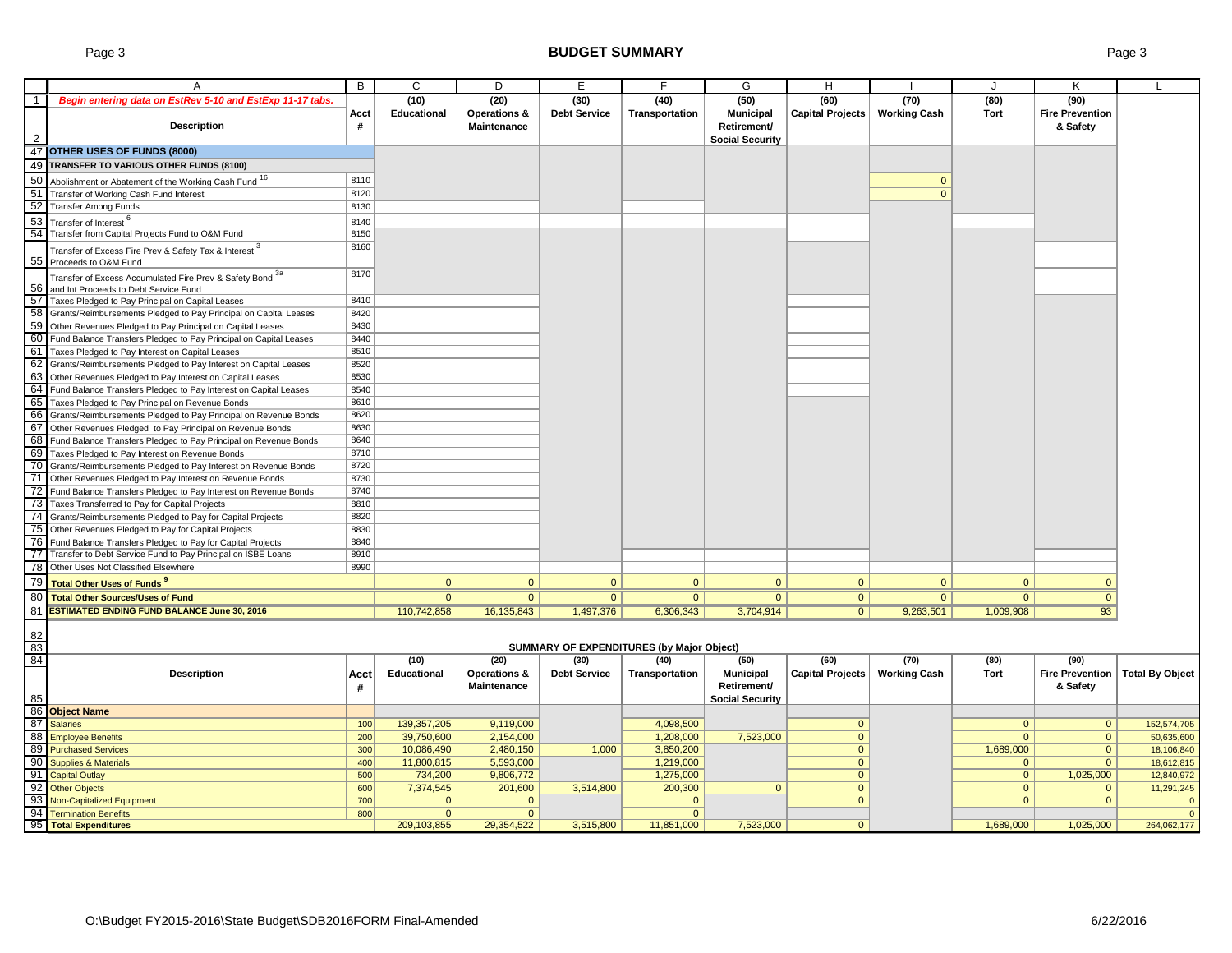|                 | $\mathsf{A}$                                                             | В    | C.           | D                       | E                   |                | G                      | н               |                     |              | K                      |
|-----------------|--------------------------------------------------------------------------|------|--------------|-------------------------|---------------------|----------------|------------------------|-----------------|---------------------|--------------|------------------------|
|                 |                                                                          |      | (10)         | (20)                    | (30)                | (40)           | (50)                   | (60)            | (70)                | (80)         | (90)                   |
|                 |                                                                          | Acct | Educational  | <b>Operations &amp;</b> | <b>Debt Service</b> | Transportation | <b>Municipal</b>       | Capital         | <b>Working Cash</b> | <b>Tort</b>  | <b>Fire Prevention</b> |
|                 | <b>Description</b>                                                       | #    |              | <b>Maintenance</b>      |                     |                | Retirement/            | <b>Projects</b> |                     |              | & Safety               |
|                 |                                                                          |      |              |                         |                     |                | <b>Social Security</b> |                 |                     |              |                        |
|                 | BEGINNING CASH BALANCE ON HAND July 1, 2015                              |      | 129,690,051  | 15,807,269              | 1,220,630           | 6,185,559      | 3,495,258              | $\Omega$        | 7,247,198           | 640,318      | 1,025,093              |
|                 | <b>Total Direct Receipts &amp; Other Sources</b>                         |      | 212,285,000  | 29,400,000              | 3,558,000           | 11,851,000     | 7,556,000              | $\mathbf{0}$    | 1,998,000           | 2,040,000    |                        |
| 5               | <b>OTHER RECEIPTS</b>                                                    |      |              |                         |                     |                |                        |                 |                     |              |                        |
| 6               | Interfund Loans Payable (Loans from Other Funds)                         | 411  |              |                         |                     |                |                        |                 |                     |              |                        |
|                 | Interfund Loans Receivable (Repayment of Loans)                          | 141  |              |                         |                     |                |                        |                 |                     |              |                        |
| 8               | Notes and Warrants Payable                                               | 433  |              |                         |                     |                |                        |                 |                     |              |                        |
| 9               | <b>Other Current Assets</b>                                              | 199  |              |                         |                     |                |                        |                 |                     |              |                        |
| 10              | <b>Total Other Receipts</b>                                              |      | $\Omega$     | $\mathbf{0}$            | $\Omega$            | $\mathbf{0}$   | $\Omega$               | $\Omega$        | $\mathbf{0}$        | $\Omega$     |                        |
| $-11$           | <b>Total Direct Receipts, Other Sources, &amp; Other Receipts</b>        |      | 212,285,000  | 29,400,000              | 3,558,000           | 11,851,000     | 7,556,000              | $\overline{0}$  | 1,998,000           | 2,040,000    |                        |
| - 12            | <b>Total Amount Available</b>                                            |      | 341,975,051  | 45,207,269              | 4,778,630           | 18,036,559     | 11,051,258             | 0               | 9,245,198           | 2,680,318    | 1,025,093              |
| 13              | <b>Total Direct Disbursements &amp; Other Uses</b>                       |      | 209,103,855  | 29,354,522              | 3,515,800           | 11,851,000     | 7,523,000              | $\Omega$        | $\mathbf{0}$        | 1,689,000    | 1,025,000              |
|                 | <b>14 OTHER DISBURSEMENTS</b>                                            |      |              |                         |                     |                |                        |                 |                     |              |                        |
| 15              | Interfund Loans Receivable (Loans to Other Funds) <sup>10</sup>          | 141  |              |                         |                     |                |                        |                 |                     |              |                        |
| 16              | Interfund Loans Payable (Repayment of Loans)                             | 411  |              |                         |                     |                |                        |                 |                     |              |                        |
| 17              | Notes and Warrants Payable                                               | 433  |              |                         |                     |                |                        |                 |                     |              |                        |
| $\overline{18}$ | <b>Other Current Liabilities</b>                                         | 499  |              |                         |                     |                |                        |                 |                     |              |                        |
| - 19            | <b>Total Other Disbursements</b>                                         |      | $\mathbf{0}$ | $\mathbf{0}$            | $\Omega$            | $\mathbf{0}$   | $\mathbf{0}$           | $\mathbf{0}$    | $\mathbf{0}$        | $\mathbf{0}$ | $\Omega$               |
| 20              | <b>Total Direct Disbursements, Other Uses, &amp; Other Disbursements</b> |      | 209,103,855  | 29,354,522              | 3,515,800           | 11,851,000     | 7,523,000              |                 | $\Omega$            | 1,689,000    | 1,025,000              |
| 21              | <b>ENDING CASH BALANCE ON HAND June 30, 2016</b>                         |      | 132,871,196  | 15,852,747              | 1,262,830           | 6,185,559      | 3,528,258              | $\overline{0}$  | 9,245,198           | 991,318      | 93                     |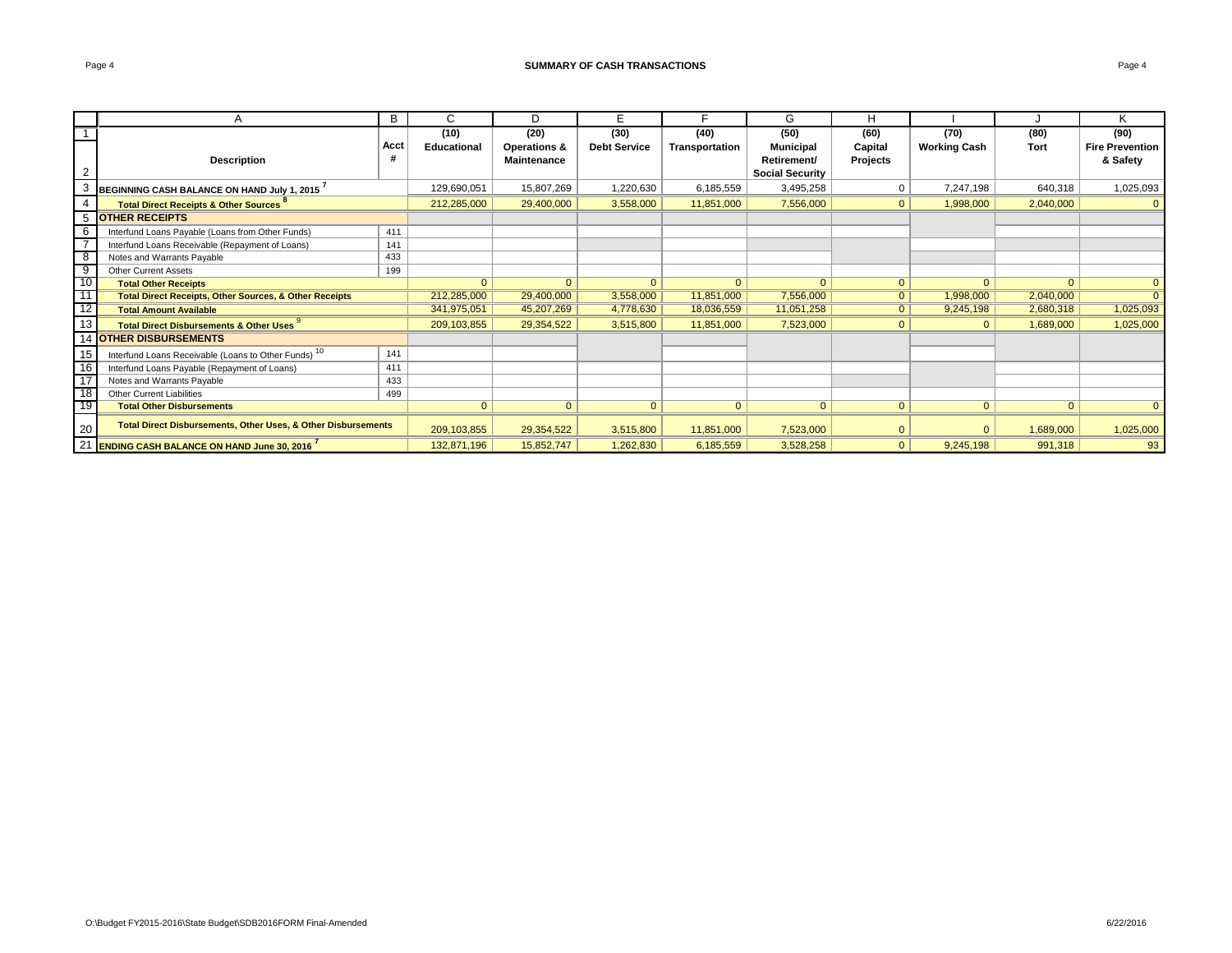|                 | A                                                                                              | B            | C           | D                       | Ε                   | F                | G                      | H                       |                     | J            | K                      |
|-----------------|------------------------------------------------------------------------------------------------|--------------|-------------|-------------------------|---------------------|------------------|------------------------|-------------------------|---------------------|--------------|------------------------|
| $\overline{1}$  |                                                                                                |              | (10)        | (20)                    | (30)                | (40)             | (50)                   | (60)                    | (70)                | (80)         | (90)                   |
|                 |                                                                                                | Acct         | Educational | <b>Operations &amp;</b> | <b>Debt Service</b> | Transportation   | <b>Municipal</b>       | <b>Capital Projects</b> | <b>Working Cash</b> | Tort         | <b>Fire Prevention</b> |
|                 | <b>Description</b>                                                                             | #            |             | <b>Maintenance</b>      |                     |                  | Retirement/            |                         |                     |              | & Safety               |
| $\overline{2}$  |                                                                                                |              |             |                         |                     |                  | <b>Social Security</b> |                         |                     |              |                        |
|                 | 3 RECEIPTS/REVENUES FROM LOCAL SOURCES                                                         |              |             |                         |                     |                  |                        |                         |                     |              |                        |
| $\overline{4}$  | AD VALOREM TAXES LEVIED BY LOCAL EDUCATION AGENCY                                              |              |             |                         |                     |                  |                        |                         |                     |              |                        |
| 5               | Designated Purposes Levies <sup>11</sup>                                                       | $\sim$       | 146,223,000 | 28,933,000              | 3,138,000           | 6,889,000        | 3,416,000              |                         | 1,998,000           | 2,040,000    |                        |
| $6\overline{6}$ | Leasing Purposes Levy <sup>12</sup>                                                            |              |             |                         |                     |                  |                        |                         |                     |              |                        |
|                 |                                                                                                | 1130         |             |                         |                     |                  |                        |                         |                     |              |                        |
| $\overline{7}$  | Special Education Purposes Levy                                                                | 1140         | 31,485,000  |                         |                     |                  |                        |                         |                     |              |                        |
| $\infty$        | FICA and Medicare Only Levies                                                                  | 1150         |             |                         |                     |                  | 3,905,000              |                         |                     |              |                        |
| 9               | Area Vocational Construction Purposes Levy                                                     | 1160         |             |                         |                     |                  |                        |                         |                     |              |                        |
| 10              | Summer School Purposes Levy                                                                    | 1170         |             |                         |                     |                  |                        |                         |                     |              |                        |
| $\overline{11}$ | Other Tax Levies (Describe & Itemize)                                                          | 1190         | 516,000     |                         |                     |                  |                        |                         |                     |              |                        |
| 12              | <b>Total Ad Valorem Taxes Levied by District</b>                                               |              | 178,224,000 | 28,933,000              | 3,138,000           | 6,889,000        | 7,321,000              | 0 <sup>1</sup>          | 1,998,000           | 2,040,000    | $\Omega$               |
|                 | 13 PAYMENTS IN LIEU OF TAXES                                                                   |              |             |                         |                     |                  |                        |                         |                     |              |                        |
| 14              | Mobile Home Privilege Tax                                                                      | 1210         |             |                         |                     |                  |                        |                         |                     |              |                        |
| 15              | Payments from Local Housing Authority                                                          | 1220         |             |                         |                     |                  |                        |                         |                     |              |                        |
| 16              | Corporate Personal Property Replacement Taxes                                                  | 1230         | 2,270,000   |                         |                     |                  | 235,000                |                         |                     |              |                        |
| 17              | Other Payments in Lieu of Taxes (Describe & Itemize)                                           | 1290         |             |                         |                     |                  |                        |                         |                     |              |                        |
| 18              | <b>Total Payments in Lieu of Taxes</b>                                                         |              | 2,270,000   | $\mathbf{0}$            | $\overline{0}$      | $\overline{0}$   | 235,000                | $\mathbf{0}$            | $\overline{0}$      | $\mathbf{0}$ | $\Omega$               |
| 19              | <b>TUITION</b>                                                                                 |              |             |                         |                     |                  |                        |                         |                     |              |                        |
| 20              | Regular Tuition from Pupils or Parents (In State)                                              | 1311         | 250,100     |                         |                     |                  |                        |                         |                     |              |                        |
| $\overline{21}$ | Regular Tuition from Other Districts (In State)                                                | 1312         |             |                         |                     |                  |                        |                         |                     |              |                        |
| -22             | Regular Tuition from Other Sources (In State)                                                  | 1313         |             |                         |                     |                  |                        |                         |                     |              |                        |
| 23              | Regular Tuition from Other Sources (Out of State)                                              | 1314         |             |                         |                     |                  |                        |                         |                     |              |                        |
| 24              | Summer School Tuition from Pupils or Parents (In State)                                        | 1321         | 460,500     |                         |                     |                  |                        |                         |                     |              |                        |
| 25              | Summer School Tuition from Other Districts (In State)                                          | 1322         |             |                         |                     |                  |                        |                         |                     |              |                        |
| 26              | Summer School Tuition from Other Sources (In State)                                            | 1323         |             |                         |                     |                  |                        |                         |                     |              |                        |
| -27             | Summer School Tuition from Other Sources (Out of State)                                        | 1324         |             |                         |                     |                  |                        |                         |                     |              |                        |
| $\overline{28}$ | CTE Tuition from Pupils or Parents (In State)                                                  | 1331         |             |                         |                     |                  |                        |                         |                     |              |                        |
| 29              | CTE Tuition from Other Districts (In State)                                                    | 1332         |             |                         |                     |                  |                        |                         |                     |              |                        |
| 30              | CTE Tuition from Other Sources (In State)                                                      | 1333         |             |                         |                     |                  |                        |                         |                     |              |                        |
| 31              | CTE Tuition from Other Sources (Out of State)                                                  | 1334         |             |                         |                     |                  |                        |                         |                     |              |                        |
| 32              | Special Education Tuition from Pupils or Parents (In State)                                    | 1341         |             |                         |                     |                  |                        |                         |                     |              |                        |
| 33              | Special Education Tuition from Other Districts (In State)                                      | 1342         |             |                         |                     |                  |                        |                         |                     |              |                        |
| 34              | Special Education Tuition from Other Sources (In State)                                        | 1343         |             |                         |                     |                  |                        |                         |                     |              |                        |
| 35              | Special Education Tuition from Other Sources (Out of State)                                    | 1344         |             |                         |                     |                  |                        |                         |                     |              |                        |
| 36              |                                                                                                |              |             |                         |                     |                  |                        |                         |                     |              |                        |
|                 | Adult Tuition from Pupils or Parents (In State)                                                | 1351         |             |                         |                     |                  |                        |                         |                     |              |                        |
| $\overline{37}$ | Adult Tuition from Other Districts (In State)                                                  | 1352<br>1353 |             |                         |                     |                  |                        |                         |                     |              |                        |
| 38<br>39        | Adult Tuition from Other Sources (In State)<br>Adult Tuition from Other Sources (Out of State) | 1354         |             |                         |                     |                  |                        |                         |                     |              |                        |
| -40             | <b>Total Tuition</b>                                                                           |              | 710,600     |                         |                     |                  |                        |                         |                     |              |                        |
|                 |                                                                                                |              |             |                         |                     |                  |                        |                         |                     |              |                        |
|                 | 41 TRANSPORTATION FEES                                                                         |              |             |                         |                     |                  |                        |                         |                     |              |                        |
| 42              | Regular Transportation Fees from Pupils or Parents (In State)                                  | 1411         |             |                         |                     | 10,000           |                        |                         |                     |              |                        |
| 43<br>44        | Regular Transportation Fees from Other Districts (In State)                                    | 1412<br>1413 |             |                         |                     | 15,000<br>70,000 |                        |                         |                     |              |                        |
|                 | Regular Transportation Fees from Other Sources (In State)                                      |              |             |                         |                     |                  |                        |                         |                     |              |                        |
| 45              | Regular Transportation Fees from Co-curricular Activities (In State)                           | 1415         |             |                         |                     | 150,000          |                        |                         |                     |              |                        |
| 46              | Regular Transportation Fees from Other Sources (Out of State)                                  | 1416         |             |                         |                     |                  |                        |                         |                     |              |                        |
| 47              | Summer School Transportation Fees from Pupils or Parents (In State)                            | 1421         |             |                         |                     |                  |                        |                         |                     |              |                        |
| $-48$           | Summer School Transportation Fees from Other Districts (In State)                              | 1422         |             |                         |                     |                  |                        |                         |                     |              |                        |
| 49              | Summer School Transportation Fees from Other Sources (In State)                                | 1423         |             |                         |                     |                  |                        |                         |                     |              |                        |
| 50              | Summer School Transportation Fees from Other Sources                                           | 1424         |             |                         |                     |                  |                        |                         |                     |              |                        |
| 51              | (Out of State)                                                                                 |              |             |                         |                     |                  |                        |                         |                     |              |                        |
| 52              | CTE Transportation Fees from Pupils or Parents (In State)                                      | 1431         |             |                         |                     |                  |                        |                         |                     |              |                        |
|                 | CTE Transportation Fees from Other Districts (In State)                                        | 1432         |             |                         |                     |                  |                        |                         |                     |              |                        |
| 53<br>54        | CTE Transportation Fees from Other Sources (In State)                                          | 1433<br>1434 |             |                         |                     |                  |                        |                         |                     |              |                        |
|                 | CTE Transportation Fees from Other Sources (Out of State)                                      | 1441         |             |                         |                     |                  |                        |                         |                     |              |                        |
| 55              | Special Education Transportation Fees from Pupils or Parents<br>(In State)                     |              |             |                         |                     |                  |                        |                         |                     |              |                        |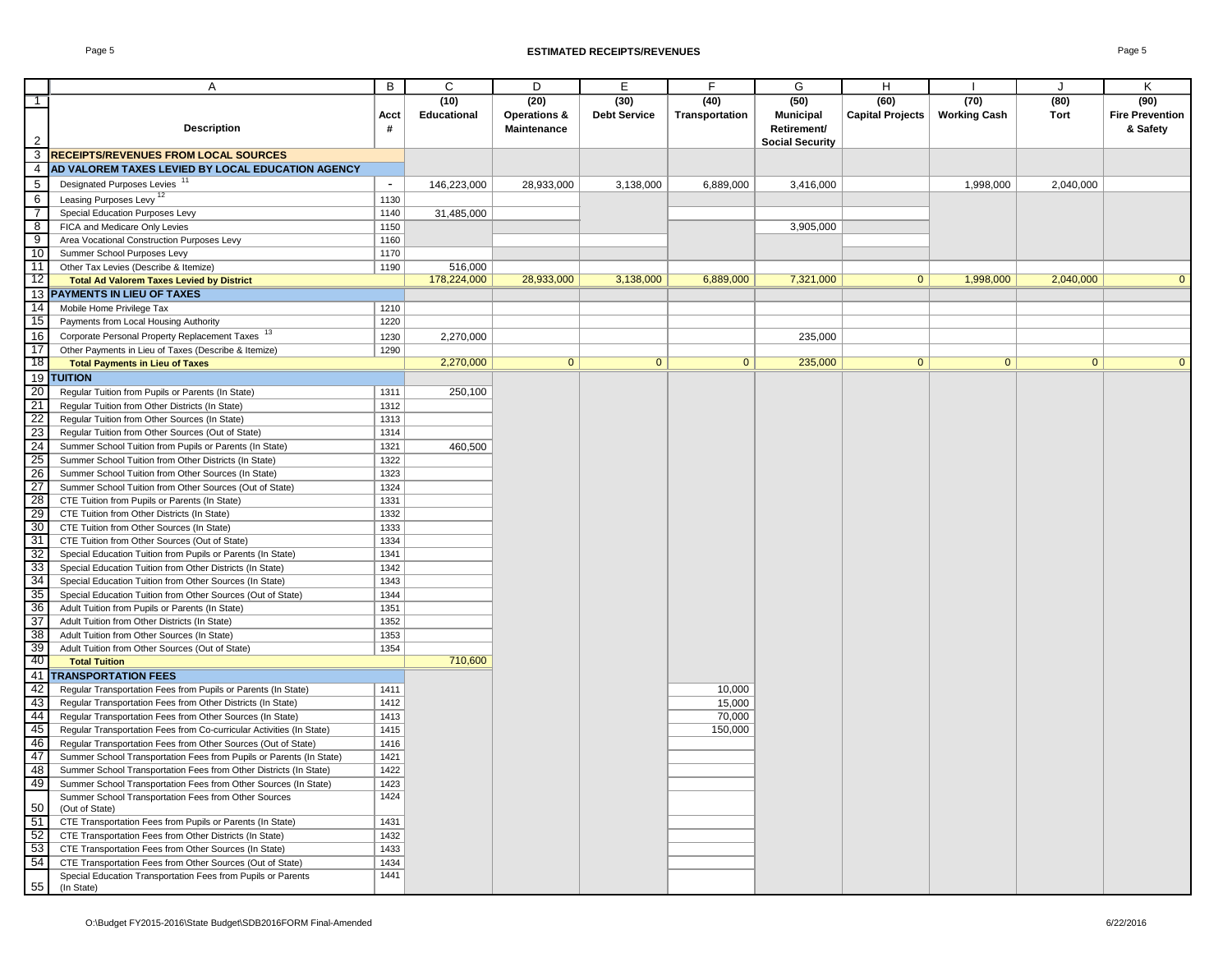|                 | Α                                                                                                           | B            | C                          | D                                              | Е                           | F                      | G                                       | H                               |                             | J            | Κ                                          |
|-----------------|-------------------------------------------------------------------------------------------------------------|--------------|----------------------------|------------------------------------------------|-----------------------------|------------------------|-----------------------------------------|---------------------------------|-----------------------------|--------------|--------------------------------------------|
| $-1$            | <b>Description</b>                                                                                          | Acct<br>#    | (10)<br><b>Educational</b> | (20)<br><b>Operations &amp;</b><br>Maintenance | (30)<br><b>Debt Service</b> | (40)<br>Transportation | (50)<br><b>Municipal</b><br>Retirement/ | (60)<br><b>Capital Projects</b> | (70)<br><b>Working Cash</b> | (80)<br>Tort | (90)<br><b>Fire Prevention</b><br>& Safety |
| $\overline{2}$  |                                                                                                             |              |                            |                                                |                             |                        | <b>Social Security</b>                  |                                 |                             |              |                                            |
| 56              | Special Education Transportation Fees from Other Districts (In State)                                       | 1442         |                            |                                                |                             |                        |                                         |                                 |                             |              |                                            |
| 57              | Special Education Transportation Fees from Other Sources (In State)                                         | 1443         |                            |                                                |                             |                        |                                         |                                 |                             |              |                                            |
| 58              | Special Education Transportation Fees from Other Sources<br>(Out of State)                                  | 1444         |                            |                                                |                             |                        |                                         |                                 |                             |              |                                            |
| 59              | Adult Transportation Fees from Pupils or Parents (In State)                                                 | 1451         |                            |                                                |                             |                        |                                         |                                 |                             |              |                                            |
| 60              | Adult Transportation Fees from Other Districts (In State)                                                   | 1452         |                            |                                                |                             |                        |                                         |                                 |                             |              |                                            |
| 61              | Adult Transportation Fees from Other Sources (In State)                                                     | 1453         |                            |                                                |                             |                        |                                         |                                 |                             |              |                                            |
| 62              | Adult Transportation Fees from Other Sources (Out of State)                                                 | 1454         |                            |                                                |                             |                        |                                         |                                 |                             |              |                                            |
| 63              | <b>Total Transportation Fees</b>                                                                            |              |                            |                                                |                             | 245,000                |                                         |                                 |                             |              |                                            |
|                 | <b>64 EARNINGS ON INVESTMENTS</b>                                                                           |              |                            |                                                |                             |                        |                                         |                                 |                             |              |                                            |
| 65              | Interest on Investments                                                                                     | 1510         | 821,000                    | 5,000                                          |                             | 500                    |                                         |                                 |                             |              |                                            |
| 66              | Gain or Loss on Sale of Investments                                                                         | 1520         |                            |                                                |                             |                        |                                         |                                 |                             |              |                                            |
| -67             | <b>Total Earnings on Investments</b>                                                                        |              | 821,000                    | 5,000                                          | $\overline{0}$              | 500                    | 0                                       | $\mathbf{0}$                    | 0                           | $\mathbf{0}$ | $\mathbf{0}$                               |
|                 | 68 FOOD SERVICE                                                                                             |              |                            |                                                |                             |                        |                                         |                                 |                             |              |                                            |
| 69              | Sales to Pupils - Lunch                                                                                     | 1611         | 3,365,500                  |                                                |                             |                        |                                         |                                 |                             |              |                                            |
| 70              | Sales to Pupils - Breakfast                                                                                 | 1612         |                            |                                                |                             |                        |                                         |                                 |                             |              |                                            |
| 71              | Sales to Pupils - A la Carte                                                                                | 1613         |                            |                                                |                             |                        |                                         |                                 |                             |              |                                            |
| 72              | Sales to Pupils - Other (Describe & Itemize)                                                                | 1614         |                            |                                                |                             |                        |                                         |                                 |                             |              |                                            |
| 73              | Sales to Adults                                                                                             | 1620         |                            |                                                |                             |                        |                                         |                                 |                             |              |                                            |
| 74              | Other Food Service (Describe & Itemize)                                                                     | 1690         | 170,100                    |                                                |                             |                        |                                         |                                 |                             |              |                                            |
| -75             | <b>Total Food Service</b>                                                                                   |              | 3,535,600                  |                                                |                             |                        |                                         |                                 |                             |              |                                            |
|                 | <b>76 DISTRICT/SCHOOL ACTIVITY INCOME</b>                                                                   |              |                            |                                                |                             |                        |                                         |                                 |                             |              |                                            |
| $\overline{77}$ | Admissions - Athletic                                                                                       | 1711         | 141,000                    |                                                |                             |                        |                                         |                                 |                             |              |                                            |
| 78              | Admissions - Other                                                                                          | 1719         | 86,000                     |                                                |                             |                        |                                         |                                 |                             |              |                                            |
| 79<br>80        | Fees                                                                                                        | 1720         | 1,145,100                  | 62,000                                         |                             |                        |                                         |                                 |                             |              |                                            |
| 81              | <b>Book Store Sales</b>                                                                                     | 1730         | 182,000                    |                                                |                             |                        |                                         |                                 |                             |              |                                            |
| -82             | Other District/School Activity Revenue (Describe & Itemize)<br><b>Total District/School Activity Income</b> | 1790         | 1,554,100                  | 62,000                                         |                             |                        |                                         |                                 |                             |              |                                            |
|                 | 83 TEXTBOOK Income                                                                                          |              |                            |                                                |                             |                        |                                         |                                 |                             |              |                                            |
| 84              | Rentals - Regular Textbooks                                                                                 | 1811         | 1,308,100                  |                                                |                             |                        |                                         |                                 |                             |              |                                            |
| 85              | Rentals - Summer School Textbooks                                                                           | 1812         |                            |                                                |                             |                        |                                         |                                 |                             |              |                                            |
| 86              | Rentals - Adult/Continuing Education Textbooks                                                              | 1813         |                            |                                                |                             |                        |                                         |                                 |                             |              |                                            |
| $\overline{87}$ | Rentals - Other (Describe)                                                                                  | 1819         |                            |                                                |                             |                        |                                         |                                 |                             |              |                                            |
| $\overline{88}$ | Sales - Regular Textbooks                                                                                   | 1821         |                            |                                                |                             |                        |                                         |                                 |                             |              |                                            |
| 89              | Sales - Summer School Textbooks                                                                             | 1822         |                            |                                                |                             |                        |                                         |                                 |                             |              |                                            |
| 90              | Sales - Adult/Continuing Education Textbooks                                                                | 1823         |                            |                                                |                             |                        |                                         |                                 |                             |              |                                            |
| 91              | Sales - Other (Describe & Itemize)                                                                          | 1829         |                            |                                                |                             |                        |                                         |                                 |                             |              |                                            |
| 92              | Other (Describe & Itemize)                                                                                  | 1890         |                            |                                                |                             |                        |                                         |                                 |                             |              |                                            |
| -93             | <b>Total Textbooks</b>                                                                                      |              | 1,308,100                  |                                                |                             |                        |                                         |                                 |                             |              |                                            |
|                 | 94 OTHER REVENUE FROM LOCAL SOURCES                                                                         |              |                            |                                                |                             |                        |                                         |                                 |                             |              |                                            |
| 95              | Rentals                                                                                                     | 1910         | 45,000                     | 400,000                                        |                             |                        |                                         |                                 |                             |              |                                            |
| 96              | Contributions and Donations from Private Sources                                                            | 1920         |                            |                                                |                             |                        |                                         |                                 |                             |              |                                            |
| 97              | Impact Fees from Municipal or County Governments                                                            | 1930         |                            |                                                |                             |                        |                                         |                                 |                             |              |                                            |
| 98              | Services Provided Other Districts                                                                           | 1940         | 421,000                    |                                                |                             |                        |                                         |                                 |                             |              |                                            |
| 99              | Refund of Prior Years' Expenditures                                                                         | 1950         |                            |                                                |                             |                        |                                         |                                 |                             |              |                                            |
| 100<br>101      | Payments of Surplus Moneys from TIF Districts                                                               | 1960         |                            |                                                |                             |                        |                                         |                                 |                             |              |                                            |
| 102             | <b>Drivers' Education Fees</b><br>Proceeds from Vendors' Contracts                                          | 1970<br>1980 | 103,100                    |                                                |                             |                        |                                         |                                 |                             |              |                                            |
| 103             | School Facility Occupation Tax Proceeds                                                                     | 1983         |                            |                                                |                             |                        |                                         |                                 |                             |              |                                            |
| 104             | Payment from Other Districts                                                                                | 1991         |                            |                                                |                             |                        |                                         |                                 |                             |              |                                            |
| 105             | Sale of Vocational Projects                                                                                 | 1992         |                            |                                                |                             |                        |                                         |                                 |                             |              |                                            |
| 106             | Other Local Fees (Describe & Itemize)                                                                       | 1993         | 663,100                    |                                                |                             |                        |                                         |                                 |                             |              |                                            |
| 107             | Other Local Revenues (Describe & Itemize)                                                                   | 1999         | 155,400                    |                                                |                             |                        |                                         |                                 |                             |              |                                            |
| 108             | <b>Total Other Revenue from Local Sources</b>                                                               |              | 1,387,600                  | 400,000                                        | $\mathbf{0}$                | $\Omega$               | $\Omega$                                | $\mathbf{0}$                    | $\mathbf{0}$                | $\Omega$     | $\overline{0}$                             |
| 109             | <b>Total Receipts/Revenues from Local Sources</b>                                                           | 1000         | 189,811,000                | 29,400,000                                     | 3,138,000                   | 7,134,500              | 7,556,000                               | $\overline{0}$                  | 1,998,000                   | 2,040,000    | $\overline{0}$                             |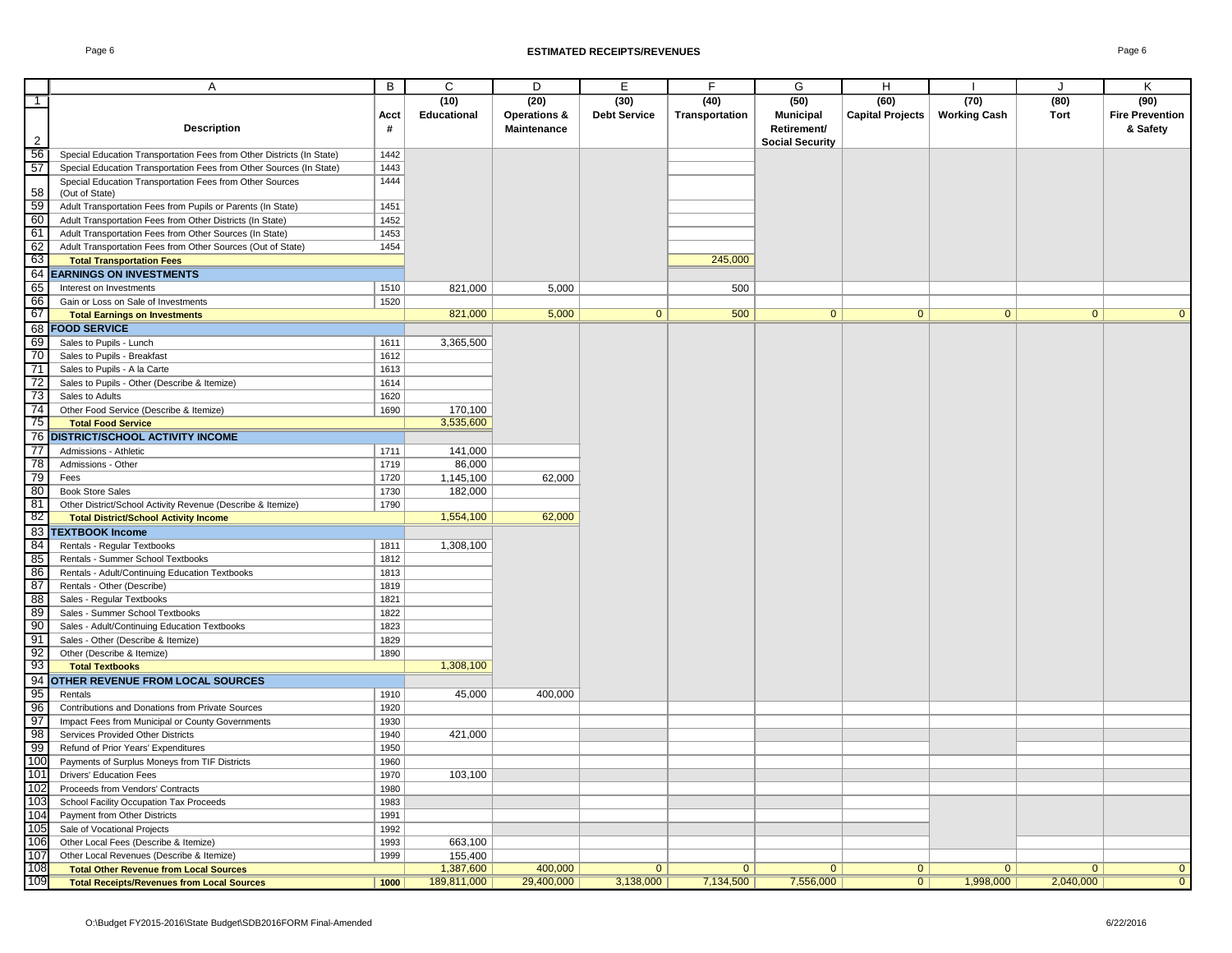|                | Α                                                                  | B    | C              | D                       | E                   | F              | G                      | H                       |                     | $\cdot$      | Κ                      |
|----------------|--------------------------------------------------------------------|------|----------------|-------------------------|---------------------|----------------|------------------------|-------------------------|---------------------|--------------|------------------------|
| $\overline{1}$ |                                                                    |      | (10)           | (20)                    | (30)                | (40)           | (50)                   | (60)                    | (70)                | (80)         | (90)                   |
|                |                                                                    | Acct | Educational    | <b>Operations &amp;</b> | <b>Debt Service</b> | Transportation | <b>Municipal</b>       | <b>Capital Projects</b> | <b>Working Cash</b> | Tort         | <b>Fire Prevention</b> |
|                | <b>Description</b>                                                 | #    |                | Maintenance             |                     |                | Retirement/            |                         |                     |              | & Safety               |
| $\overline{2}$ |                                                                    |      |                |                         |                     |                |                        |                         |                     |              |                        |
|                |                                                                    |      |                |                         |                     |                | <b>Social Security</b> |                         |                     |              |                        |
|                | <b>FLOW-THROUGH RECEIPTS/REVENUES FROM ONE</b>                     |      |                |                         |                     |                |                        |                         |                     |              |                        |
|                | 110 DISTRICT TO ANOTHER DISTRICT                                   |      |                |                         |                     |                |                        |                         |                     |              |                        |
| 111            | Flow-Through Revenue from State Sources                            | 2100 |                |                         |                     |                |                        |                         |                     |              |                        |
| 112            | Flow-Through Revenue from Federal Sources                          | 2200 |                |                         |                     |                |                        |                         |                     |              |                        |
| 113            | Other Flow-Through Revenue (Describe & Itemize)                    | 2300 |                |                         |                     |                |                        |                         |                     |              |                        |
|                | <b>Total Flow-Through Receipts/Revenues From</b>                   | 2000 |                |                         |                     |                |                        |                         |                     |              |                        |
| 114            | <b>One District to Another District</b>                            |      | $\mathbf{0}$   | $\Omega$                |                     | $\mathbf{0}$   | $\Omega$               |                         |                     |              |                        |
|                | 115 RECEIPTS/REVENUES FROM STATE SOURCES                           |      |                |                         |                     |                |                        |                         |                     |              |                        |
|                | 116 UNRESTRICTED GRANTS-IN-AID                                     |      |                |                         |                     |                |                        |                         |                     |              |                        |
| 117            | General State Aid (Section 18-8.05)                                | 3001 | 5,905,000      |                         |                     |                |                        |                         |                     |              |                        |
| 118            | General State Aid Hold Harmless/Supplemental                       | 3002 |                |                         |                     |                |                        |                         |                     |              |                        |
| 119            | Reorganization Incentives (Accounts 3005-3021)                     | 3005 |                |                         |                     |                |                        |                         |                     |              |                        |
|                | Other Unrestricted Grants-In-Aid From State Sources                | 3099 |                |                         |                     |                |                        |                         |                     |              |                        |
| 120            | (Describe & Itemize)                                               |      | 752,000        |                         |                     |                |                        |                         |                     |              |                        |
| 121            | <b>Total Unrestricted Grants-In-Aid</b>                            |      | 6,657,000      | $\mathbf{0}$            | $\mathbf{0}$        | $\mathbf{0}$   | $\mathbf{0}$           | $\mathbf{0}$            |                     | $\mathbf{0}$ | $\mathbf{0}$           |
|                | 122 RESTRICTED GRANTS-IN-AID                                       |      |                |                         |                     |                |                        |                         |                     |              |                        |
|                | 123 SPECIAL EDUCATION                                              |      |                |                         |                     |                |                        |                         |                     |              |                        |
| 124            | Special Education - Private Facility Tuition                       | 3100 | 1,450,000      |                         |                     |                |                        |                         |                     |              |                        |
| 125            | Special Education - Funding for Children Requiring Sp Ed Services  | 3105 | 2,000,000      |                         |                     |                |                        |                         |                     |              |                        |
| 126            | Special Education - Personnel                                      | 3110 | 3,500,000      |                         |                     |                |                        |                         |                     |              |                        |
| 127            | Special Education - Orphanage - Individual                         | 3120 | 250,000        |                         |                     |                |                        |                         |                     |              |                        |
| 128            | Special Education - Orphanage - Summer Individual                  | 3130 |                |                         |                     |                |                        |                         |                     |              |                        |
| 129            | Special Education - Summer School                                  | 3145 |                |                         |                     |                |                        |                         |                     |              |                        |
| 130            |                                                                    |      |                |                         |                     |                |                        |                         |                     |              |                        |
|                | Special Education - Other (Describe & Itemize)                     | 3199 |                |                         |                     |                |                        |                         |                     |              |                        |
| 131            | <b>Total Special Education</b>                                     |      | 7,200,000      | $\mathbf{0}$            |                     | $\mathbf{0}$   |                        |                         |                     |              |                        |
|                | 132 CAREER AND TECHNICAL EDUCATION (CTE)                           |      |                |                         |                     |                |                        |                         |                     |              |                        |
| 133            | CTE - Technical Education - Tech Prep                              | 3200 |                |                         |                     |                |                        |                         |                     |              |                        |
| 134            | CTE - Secondary Program Improvement (CTEI)                         | 3220 | 170,000        |                         |                     |                |                        |                         |                     |              |                        |
| 135            | CTE - WECEP                                                        | 3225 |                |                         |                     |                |                        |                         |                     |              |                        |
| 136            | CTE - Agriculture Education                                        | 3235 |                |                         |                     |                |                        |                         |                     |              |                        |
| 137            | CTE - Instructor Practicum                                         | 3240 |                |                         |                     |                |                        |                         |                     |              |                        |
| 138            | CTE - Student Organizations                                        | 3270 |                |                         |                     |                |                        |                         |                     |              |                        |
| 139            | CTE - Other (Describe & Itemize)                                   | 3299 |                |                         |                     |                |                        |                         |                     |              |                        |
| 140            | <b>Total Career and Technical Education</b>                        |      | 170,000        | $\Omega$                |                     |                | $\mathbf{0}$           |                         |                     |              |                        |
| 141            | <b>BILINGUAL EDUCATION</b>                                         |      |                |                         |                     |                |                        |                         |                     |              |                        |
| 142            | Bilingual Education - Downstate - TPI and TBE                      | 3305 | 340,000        |                         |                     |                |                        |                         |                     |              |                        |
| 143            | Bilingual Education - Downstate - Transitional Bilingual Education | 3310 |                |                         |                     |                |                        |                         |                     |              |                        |
| 144            | <b>Total Bilingual Education</b>                                   |      | 340,000        |                         |                     |                | $\mathbf{0}$           |                         |                     |              |                        |
| 145            | State Free Lunch & Breakfast                                       | 3360 | 10,000         |                         |                     |                |                        |                         |                     |              |                        |
| 146            | School Breakfast Initiative                                        | 3365 |                |                         |                     |                |                        |                         |                     |              |                        |
| 147            | <b>Driver Education</b>                                            | 3370 | 108,000        |                         |                     |                |                        |                         |                     |              |                        |
| 148            | Adult Education (from ICCB)                                        | 3410 |                |                         |                     |                |                        |                         |                     |              |                        |
| 149            | Adult Education - Other (Describe & Itemize)                       | 3499 |                |                         |                     |                |                        |                         |                     |              |                        |
|                |                                                                    |      |                |                         |                     |                |                        |                         |                     |              |                        |
|                | 150 TRANSPORTATION                                                 |      |                |                         |                     |                |                        |                         |                     |              |                        |
| 151            | Transportation - Regular and Vocational                            | 3500 |                |                         |                     | 250,000        |                        |                         |                     |              |                        |
| 152            | Transportation - Special Education                                 | 3510 |                |                         |                     | 4,466,500      |                        |                         |                     |              |                        |
| 153            | Transportation - Other (Describe & Itemize)                        | 3599 |                |                         |                     |                |                        |                         |                     |              |                        |
| 154            | <b>Total Transportation</b>                                        |      | $\overline{0}$ | $\mathbf{0}$            |                     | 4,716,500      | $\mathbf{0}$           |                         |                     |              |                        |
| 155            | Learning Improvement - Change Grants                               | 3610 |                |                         |                     |                |                        |                         |                     |              |                        |
| 156            | Scientific Literacy                                                | 3660 |                |                         |                     |                |                        |                         |                     |              |                        |
| 157            | Truant Alternative/Optional Education                              | 3695 |                |                         |                     |                |                        |                         |                     |              |                        |
| 158<br>159     | Early Childhood - Block Grant                                      | 3705 | 450,000        |                         |                     |                |                        |                         |                     |              |                        |
|                | Reading Improvement Block Grant                                    | 3715 |                |                         |                     |                |                        |                         |                     |              |                        |
| 160            | Reading Improvement Block Grant - Reading Recovery                 | 3720 |                |                         |                     |                |                        |                         |                     |              |                        |
| 161            | Continued Reading Improvement Block Grant                          | 3725 |                |                         |                     |                |                        |                         |                     |              |                        |
| 162            | Continued Reading Improvement Block Grant (2% Set Aside)           | 3726 |                |                         |                     |                |                        |                         |                     |              |                        |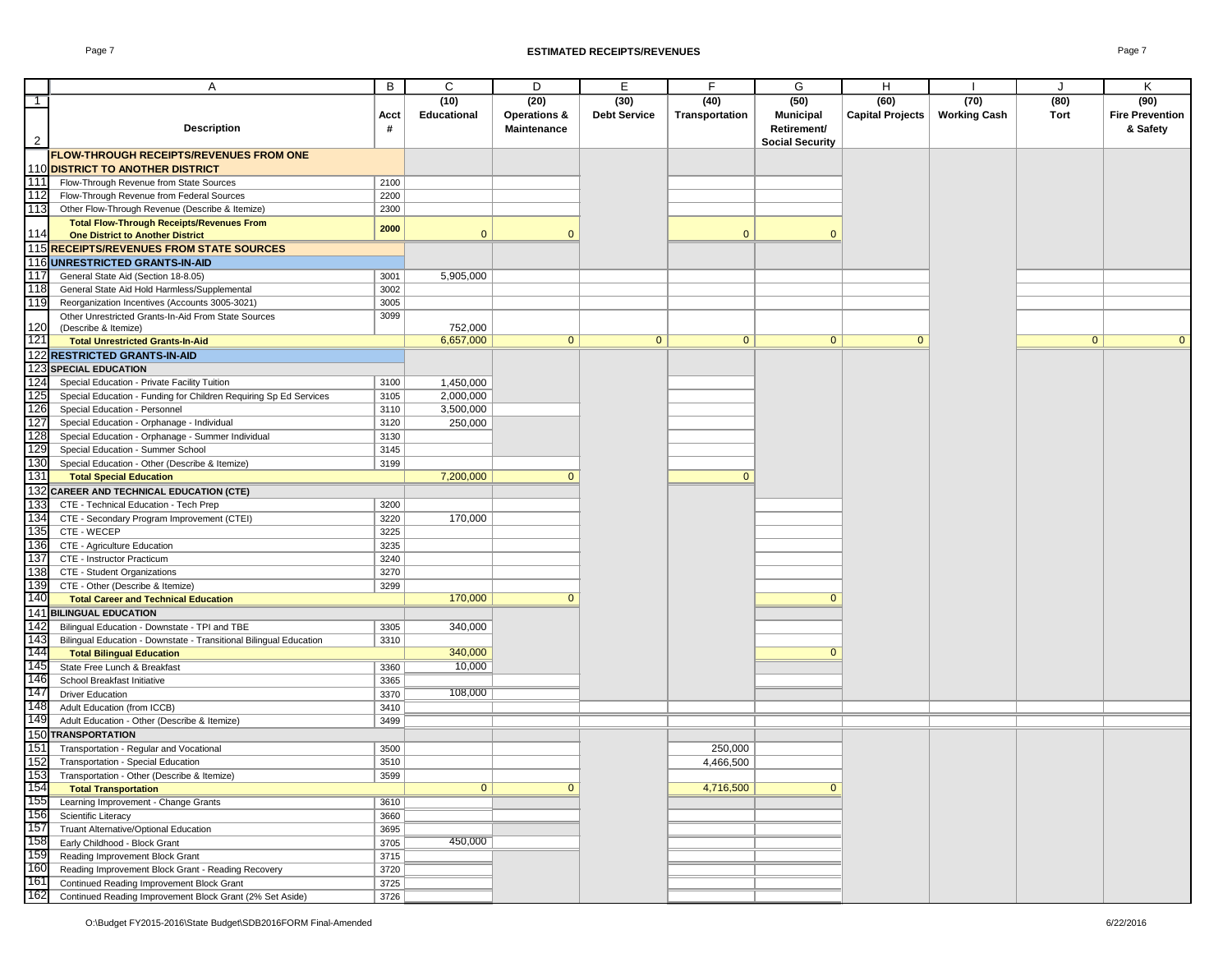|                | A                                                                         | B    | C              | D                       | $\overline{E}$      | $\overline{F}$ | G                      | H                       |                     | $\cdot$        | K                      |
|----------------|---------------------------------------------------------------------------|------|----------------|-------------------------|---------------------|----------------|------------------------|-------------------------|---------------------|----------------|------------------------|
| $\top$         |                                                                           |      | (10)           | (20)                    | (30)                | (40)           | (50)                   | (60)                    | (70)                | (80)           | (90)                   |
|                |                                                                           | Acct | Educational    | <b>Operations &amp;</b> | <b>Debt Service</b> | Transportation | <b>Municipal</b>       | <b>Capital Projects</b> | <b>Working Cash</b> | Tort           | <b>Fire Prevention</b> |
|                | <b>Description</b>                                                        | #    |                |                         |                     |                |                        |                         |                     |                |                        |
| $\overline{2}$ |                                                                           |      |                | Maintenance             |                     |                | Retirement/            |                         |                     |                | & Safety               |
| 163            | Chicago General Education Block Grant                                     | 3766 |                |                         |                     |                | <b>Social Security</b> |                         |                     |                |                        |
| 164            | Chicago Educational Services Block Grant                                  | 3767 |                |                         |                     |                |                        |                         |                     |                |                        |
| 165            | School Safety & Educational Improvement Block Grant                       | 3775 |                |                         |                     |                |                        |                         |                     |                |                        |
| 166            | Technology - Technology for Success                                       | 3780 |                |                         |                     |                |                        |                         |                     |                |                        |
| 167            | State Charter Schools                                                     | 3815 |                |                         |                     |                |                        |                         |                     |                |                        |
| 168            |                                                                           | 3825 |                |                         |                     |                |                        |                         |                     |                |                        |
| 169            | Extended Learning Opportunities - Summer Bridges                          |      |                |                         |                     |                |                        |                         |                     |                |                        |
| 170            | Infrastructure Improvements - Planning/Construction                       | 3920 |                |                         |                     |                |                        |                         |                     |                |                        |
| 171            | School Infrastructure - Maintenance Projects                              | 3925 |                |                         |                     |                |                        |                         |                     |                |                        |
|                | Other Restricted Revenue from State Sources (Describe & Itemize)          | 3999 |                |                         |                     |                |                        |                         |                     |                | $\overline{0}$         |
| 172            | <b>Total Restricted Grants-In-Aid</b>                                     | 3000 | 8,278,000      | $\overline{0}$          | $\overline{0}$      | 4,716,500      | $\overline{0}$         | $\overline{0}$          | $\overline{0}$      | $\overline{0}$ |                        |
| 173            | <b>Total Receipts/Revenues from State Sources</b>                         |      | 14,935,000     | $\overline{0}$          | $\overline{0}$      | 4,716,500      | $\overline{0}$         | $\overline{0}$          | $\overline{0}$      | $\overline{0}$ | $\overline{0}$         |
|                | 174 RECEIPTS/REVENUES FROM FEDERAL SOURCES                                |      |                |                         |                     |                |                        |                         |                     |                |                        |
|                | UNRESTRICTED GRANTS-IN-AID RECEIVED DIRECTLY                              |      |                |                         |                     |                |                        |                         |                     |                |                        |
|                | 175 FROM FEDERAL GOVT.                                                    |      |                |                         |                     |                |                        |                         |                     |                |                        |
| 176            | Federal Impact Aid                                                        | 4001 |                |                         |                     |                |                        |                         |                     |                |                        |
|                | Other Unrestricted Grants-In-Aid Received Directly from the Federal Govt. | 4009 |                |                         |                     |                |                        |                         |                     |                |                        |
| 177            | (Describe & Itemize)                                                      |      |                |                         |                     |                |                        |                         |                     |                |                        |
| 178            | Total Unrestricted Grants-In-Aid Received Directly from Fed Govt          |      | $\overline{0}$ | $\overline{0}$          | $\overline{0}$      | $\overline{0}$ | $\overline{0}$         | $\overline{0}$          | $\overline{0}$      | $\overline{0}$ | $\mathbf{0}$           |
|                | RESTRICTED GRANTS-IN-AID RECEIVED DIRECTLY FROM FEDERAL                   |      |                |                         |                     |                |                        |                         |                     |                |                        |
|                | $179$ GOVT                                                                |      |                |                         |                     |                |                        |                         |                     |                |                        |
| 180            | <b>Head Start</b>                                                         | 4045 |                |                         |                     |                |                        |                         |                     |                |                        |
| 181            | Construction (Impact Aid)                                                 | 4050 |                |                         |                     |                |                        |                         |                     |                |                        |
| 182            | <b>MAGNET</b>                                                             | 4060 |                |                         |                     |                |                        |                         |                     |                |                        |
|                | Other Restricted Grants-In-Aid Received Directly from Federal Govt.       | 4090 |                |                         |                     |                |                        |                         |                     |                |                        |
| 183            | (Describe & Itemize)                                                      |      |                |                         |                     |                |                        |                         |                     |                |                        |
|                | <b>Total Restricted Grants-In-Aid Received Directly</b>                   |      |                |                         |                     |                |                        |                         |                     |                |                        |
| 184            | from Federal Govt.                                                        |      | $\mathbf{0}$   | $\Omega$                |                     | $\mathbf{0}$   | $\mathbf{0}$           | $\Omega$                |                     |                | $\Omega$               |
|                | RESTRICTED GRANTS-IN-AID RECEIVED FROM FEDERAL                            |      |                |                         |                     |                |                        |                         |                     |                |                        |
|                | 185 GOVT. THRU THE STATE                                                  |      |                |                         |                     |                |                        |                         |                     |                |                        |
|                | 186 TITLE VI                                                              |      |                |                         |                     |                |                        |                         |                     |                |                        |
| 187            | Title VI - Innovation and Flexibility Formula                             | 4100 |                |                         |                     |                |                        |                         |                     |                |                        |
| 188            | Title VI - SEA Projects                                                   | 4105 |                |                         |                     |                |                        |                         |                     |                |                        |
| 189            | Title VI - Rural Education Initiative (REI)                               | 4107 |                |                         |                     |                |                        |                         |                     |                |                        |
| 190            | Title VI - Other (Describe & Itemize)                                     | 4199 |                |                         |                     |                |                        |                         |                     |                |                        |
| 191            | <b>Total Title VI</b>                                                     |      | $\overline{0}$ | $\mathbf{0}$            |                     | $\overline{0}$ | $\overline{0}$         |                         |                     |                |                        |
|                | 192 FOOD SERVICE                                                          |      |                |                         |                     |                |                        |                         |                     |                |                        |
| 193            | Breakfast Start-Up Expansion                                              | 4200 |                |                         |                     |                |                        |                         |                     |                |                        |
| 194            | National School Lunch Program                                             | 4210 | 1,143,500      |                         |                     |                |                        |                         |                     |                |                        |
| 195            | Special Milk Program                                                      | 4215 | 9,000          |                         |                     |                |                        |                         |                     |                |                        |
| 196            | School Breakfast Program                                                  | 4220 |                |                         |                     |                |                        |                         |                     |                |                        |
| 197            | Summer Food Service Admin/Program                                         | 4225 |                |                         |                     |                |                        |                         |                     |                |                        |
| 198            | Child and Adult Care Food Program                                         | 4226 |                |                         |                     |                |                        |                         |                     |                |                        |
| 199            | Fresh Fruit and Vegetables                                                | 4240 |                |                         |                     |                |                        |                         |                     |                |                        |
| 200            | Food Service - Other (Describe & Itemize)                                 | 4299 |                |                         |                     |                |                        |                         |                     |                |                        |
| 201            | <b>Total Food Service</b>                                                 |      | 1,152,500      |                         |                     |                | $\Omega$               |                         |                     |                |                        |
|                | 202 TITLE I                                                               |      |                |                         |                     |                |                        |                         |                     |                |                        |
| 203            | Title I - Low Income                                                      | 4300 | 750,000        |                         |                     |                |                        |                         |                     |                |                        |
| 204            | Title I - Low Income - Neglected, Private                                 | 4305 |                |                         |                     |                |                        |                         |                     |                |                        |
| 205            | Title I - Comprehensive School Reform                                     | 4332 |                |                         |                     |                |                        |                         |                     |                |                        |
| 206            | Title I - Reading First                                                   | 4334 |                |                         |                     |                |                        |                         |                     |                |                        |
| 207            | Title I - Even Start                                                      | 4335 |                |                         |                     |                |                        |                         |                     |                |                        |
| 208            | Title I - Reading First SEA Funds                                         | 4337 |                |                         |                     |                |                        |                         |                     |                |                        |
| 209            | Title I - Migrant Education                                               | 4340 |                |                         |                     |                |                        |                         |                     |                |                        |
| 210            | Title I - Other (Describe & Itemize)                                      | 4399 |                |                         |                     |                |                        |                         |                     |                |                        |
| 211            | <b>Total Title I</b>                                                      |      | 750,000        | $\overline{0}$          |                     | $\overline{0}$ | $\overline{0}$         |                         |                     |                |                        |
|                |                                                                           |      |                |                         |                     |                |                        |                         |                     |                |                        |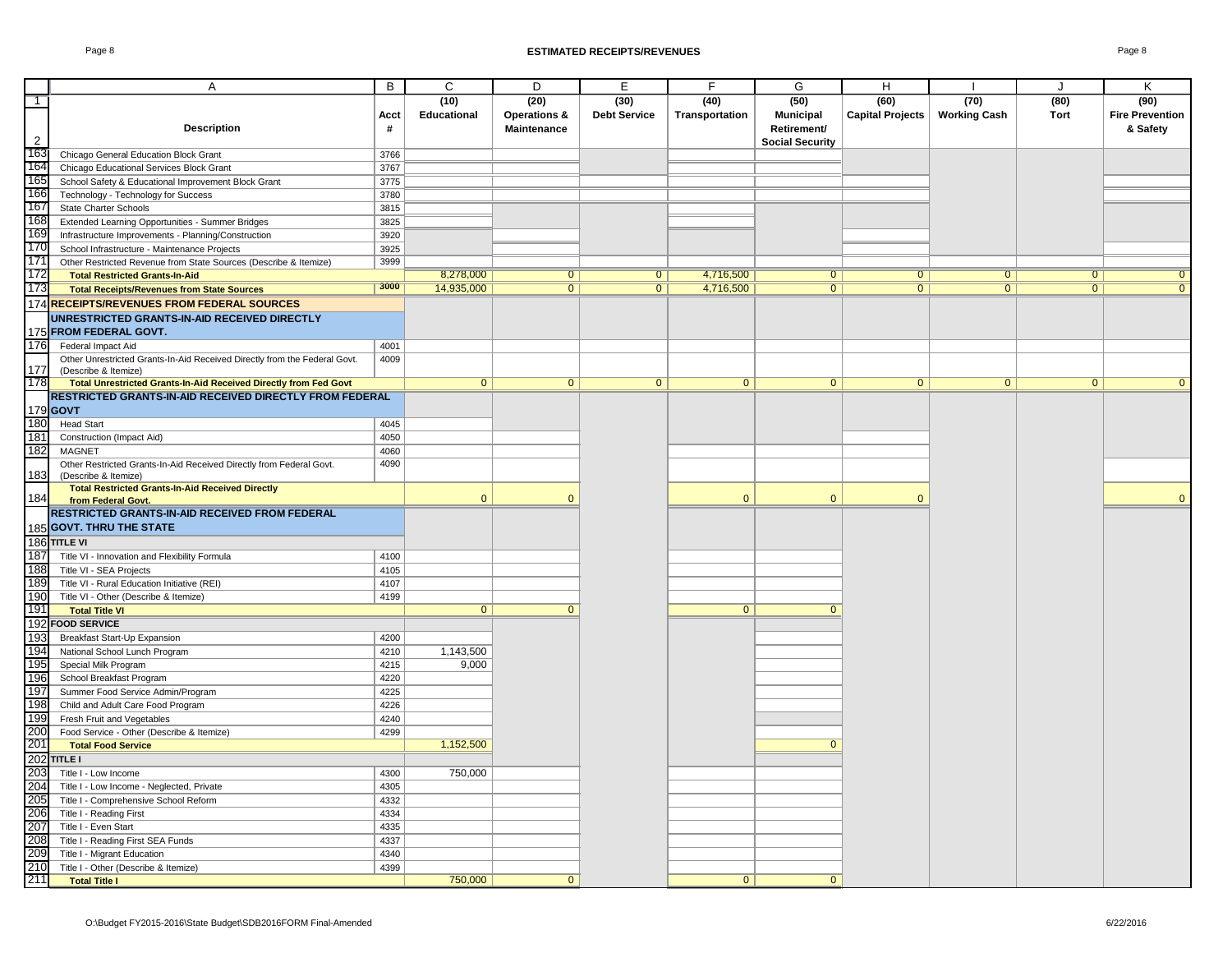|                | Α                                                                  | B    | C              | D                       | E                   | F.             | G                      | H                       |                     | $\cdot$      | Κ                      |
|----------------|--------------------------------------------------------------------|------|----------------|-------------------------|---------------------|----------------|------------------------|-------------------------|---------------------|--------------|------------------------|
| $\overline{1}$ |                                                                    |      | (10)           | (20)                    | (30)                | (40)           | (50)                   | (60)                    | (70)                | (80)         | (90)                   |
|                |                                                                    | Acct | Educational    | <b>Operations &amp;</b> | <b>Debt Service</b> | Transportation | <b>Municipal</b>       | <b>Capital Projects</b> | <b>Working Cash</b> | Tort         | <b>Fire Prevention</b> |
|                | <b>Description</b>                                                 | #    |                | Maintenance             |                     |                | Retirement/            |                         |                     |              | & Safety               |
| $\overline{2}$ |                                                                    |      |                |                         |                     |                | <b>Social Security</b> |                         |                     |              |                        |
|                | 212 TITLE IV                                                       |      |                |                         |                     |                |                        |                         |                     |              |                        |
|                |                                                                    |      |                |                         |                     |                |                        |                         |                     |              |                        |
| 213            | Title IV - Safe & Drug Free Schools - Formula                      | 4400 |                |                         |                     |                |                        |                         |                     |              |                        |
| 214            | Title IV - 21st Century Comm Learning Centers                      | 4421 |                |                         |                     |                |                        |                         |                     |              |                        |
| 215            | Title IV - Other (Describe & Itemize)                              | 4499 |                |                         |                     |                |                        |                         |                     |              |                        |
| 216            | <b>Total Title IV</b>                                              |      | $\mathbf{0}$   | $\mathbf{0}$            |                     | $\mathbf{0}$   | $\Omega$               |                         |                     |              |                        |
|                | 217 FEDERAL - SPECIAL EDUCATION                                    |      |                |                         |                     |                |                        |                         |                     |              |                        |
| 218            | Federal Special Education - Preschool Flow-Through                 | 4600 | 175,000        |                         |                     |                |                        |                         |                     |              |                        |
| 219            | Federal Special Education - Preschool Discretionary                | 4605 |                |                         |                     |                |                        |                         |                     |              |                        |
| 220            | Federal Special Education - IDEA Flow Through                      | 4620 | 3,895,500      |                         |                     |                |                        |                         |                     |              |                        |
| 221            | Federal Special Education - IDEA Room & Board                      | 4625 | 500,000        |                         |                     |                |                        |                         |                     |              |                        |
| 222            | Federal Special Education - IDEA Discretionary                     | 4630 |                |                         |                     |                |                        |                         |                     |              |                        |
| 223            | Federal Special Education - IDEA - Other (Describe & Itemize)      | 4699 |                |                         |                     |                |                        |                         |                     |              |                        |
| 224            | <b>Total Federal Special Education</b>                             |      | 4,570,500      | $\Omega$                |                     | $\mathbf{0}$   | $\Omega$               |                         |                     |              |                        |
| 225            | <b>CTE - PERKINS</b>                                               |      |                |                         |                     |                |                        |                         |                     |              |                        |
| 226            | CTE - Perkins-Title IIIE Tech Prep                                 | 4770 | 42,000         |                         |                     |                |                        |                         |                     |              |                        |
| 227            | CTE - Other (Describe & Itemize)                                   | 4799 |                |                         |                     |                |                        |                         |                     |              |                        |
| 228            |                                                                    |      | 42,000         | $\mathbf 0$             |                     |                | $\Omega$               |                         |                     |              |                        |
| 229            | <b>Total CTE - Perkins</b>                                         |      |                |                         |                     |                |                        |                         |                     |              |                        |
|                | Federal - Adult Education                                          | 4810 |                |                         |                     |                |                        |                         |                     |              |                        |
| 230            | ARRA - General State Aid - Education Stabilization                 | 4850 |                |                         |                     |                |                        |                         |                     |              |                        |
| 231            | ARRA - Title I - Low Income                                        | 4851 |                |                         |                     |                |                        |                         |                     |              |                        |
| 232            | ARRA - Title I - Neglected, Private                                | 4852 |                |                         |                     |                |                        |                         |                     |              |                        |
| 233            | ARRA - Title I - Delinquent, Private                               | 4853 |                |                         |                     |                |                        |                         |                     |              |                        |
| 234            | ARRA - Title I - School Improvement (Part A)                       | 4854 |                |                         |                     |                |                        |                         |                     |              |                        |
| 235            | ARRA - Title I - School Improvement (Section 1003g)                | 4855 |                |                         |                     |                |                        |                         |                     |              |                        |
| 236            | ARRA - IDEA - Part B - Preschool                                   | 4856 |                |                         |                     |                |                        |                         |                     |              |                        |
| 237            | ARRA - IDEA - Part B - Flow-Through                                | 4857 |                |                         |                     |                |                        |                         |                     |              |                        |
| 238            | ARRA - Title IID - Technology - Formula                            | 4860 |                |                         |                     |                |                        |                         |                     |              |                        |
| 239            | ARRA - Title IID - Technology - Competitive                        | 4861 |                |                         |                     |                |                        |                         |                     |              |                        |
| 240            | ARRA - McKinney - Vento Homeless Education                         | 4862 |                |                         |                     |                |                        |                         |                     |              |                        |
| 241            | ARRA - Child Nutrition Equipment Assistance                        | 4863 |                |                         |                     |                |                        |                         |                     |              |                        |
| 242            | Impact Aid Formula Grants                                          | 4864 |                |                         |                     |                |                        |                         |                     |              |                        |
| 243            | Impact Aid Competitive Grants                                      | 4865 |                |                         |                     |                |                        |                         |                     |              |                        |
| 244            | Qualified Zone Academy Bond Tax Credits                            | 4866 |                |                         |                     |                |                        |                         |                     |              |                        |
| 245            | Qualified School Construction Bond Credits                         | 4867 |                |                         |                     |                |                        |                         |                     |              |                        |
| 246            | <b>Build America Bond Tax Credits</b>                              | 4868 |                |                         |                     |                |                        |                         |                     |              |                        |
| 247            | Build America Bond Interest Reimbursement                          | 4869 |                |                         | 420,000             |                |                        |                         |                     |              |                        |
| 248            | ARRA - General State Aid - Other Government Services Stabilization | 4870 |                |                         |                     |                |                        |                         |                     |              |                        |
| 249            | Other ARRA Funds - II                                              | 4871 |                |                         |                     |                |                        |                         |                     |              |                        |
|                |                                                                    |      |                |                         |                     |                |                        |                         |                     |              |                        |
| 250            | Other ARRA Funds - III                                             | 4872 |                |                         |                     |                |                        |                         |                     |              |                        |
| 251            | Other ARRA Funds - IV                                              | 4873 |                |                         |                     |                |                        |                         |                     |              |                        |
| 252            | Other ARRA Funds - V                                               | 4874 |                |                         |                     |                |                        |                         |                     |              |                        |
| 253            | ARRA - Early Childhood                                             | 4875 |                |                         |                     |                |                        |                         |                     |              |                        |
| 254            | Other ARRA Funds - VII                                             | 4876 |                |                         |                     |                |                        |                         |                     |              |                        |
| 255            | Other ARRA Funds - VIII                                            | 4877 |                |                         |                     |                |                        |                         |                     |              |                        |
| 256            | Other ARRA Funds - IX                                              | 4878 |                |                         |                     |                |                        |                         |                     |              |                        |
| 257            | Other ARRA Funds - X                                               | 4879 |                |                         |                     |                |                        |                         |                     |              |                        |
| 258            | Other ARRA Funds - Ed Job Fund Program                             | 4880 |                |                         |                     |                |                        |                         |                     |              |                        |
| 259            | <b>Total Stimulus Programs</b>                                     |      | $\overline{0}$ | $\mathbf{0}$            | 420,000             | $\mathbf{0}$   | $\mathbf{0}$           | $\mathbf{0}$            |                     | $\mathbf{0}$ | $\mathbf 0$            |
| 260            | Race to the Top Program                                            | 4901 |                |                         |                     |                |                        |                         |                     |              |                        |
| 261            | Race to the Top - Preschool Expansion Grant                        | 4902 |                |                         |                     |                |                        |                         |                     |              |                        |
| 262            | Advanced Placement Fee/International Baccalaureate                 | 4904 |                |                         |                     |                |                        |                         |                     |              |                        |
|                | Title III - Immigrant Education Program (IEP)                      | 4905 | 52,000         |                         |                     |                |                        |                         |                     |              |                        |
| 263<br>264     | Title III - Language Inst Program - Limited English (LIPLEP)       | 4909 | 145,000        |                         |                     |                |                        |                         |                     |              |                        |
| 265<br>266     | Learn & Serve America                                              | 4910 |                |                         |                     |                |                        |                         |                     |              |                        |
|                | McKinney Education for Homeless Children                           | 4920 |                |                         |                     |                |                        |                         |                     |              |                        |
| 267            | Title II - Eisenhower - Professional Development Formula           | 4930 | 285,000        |                         |                     |                |                        |                         |                     |              |                        |
|                |                                                                    |      |                |                         |                     |                |                        |                         |                     |              |                        |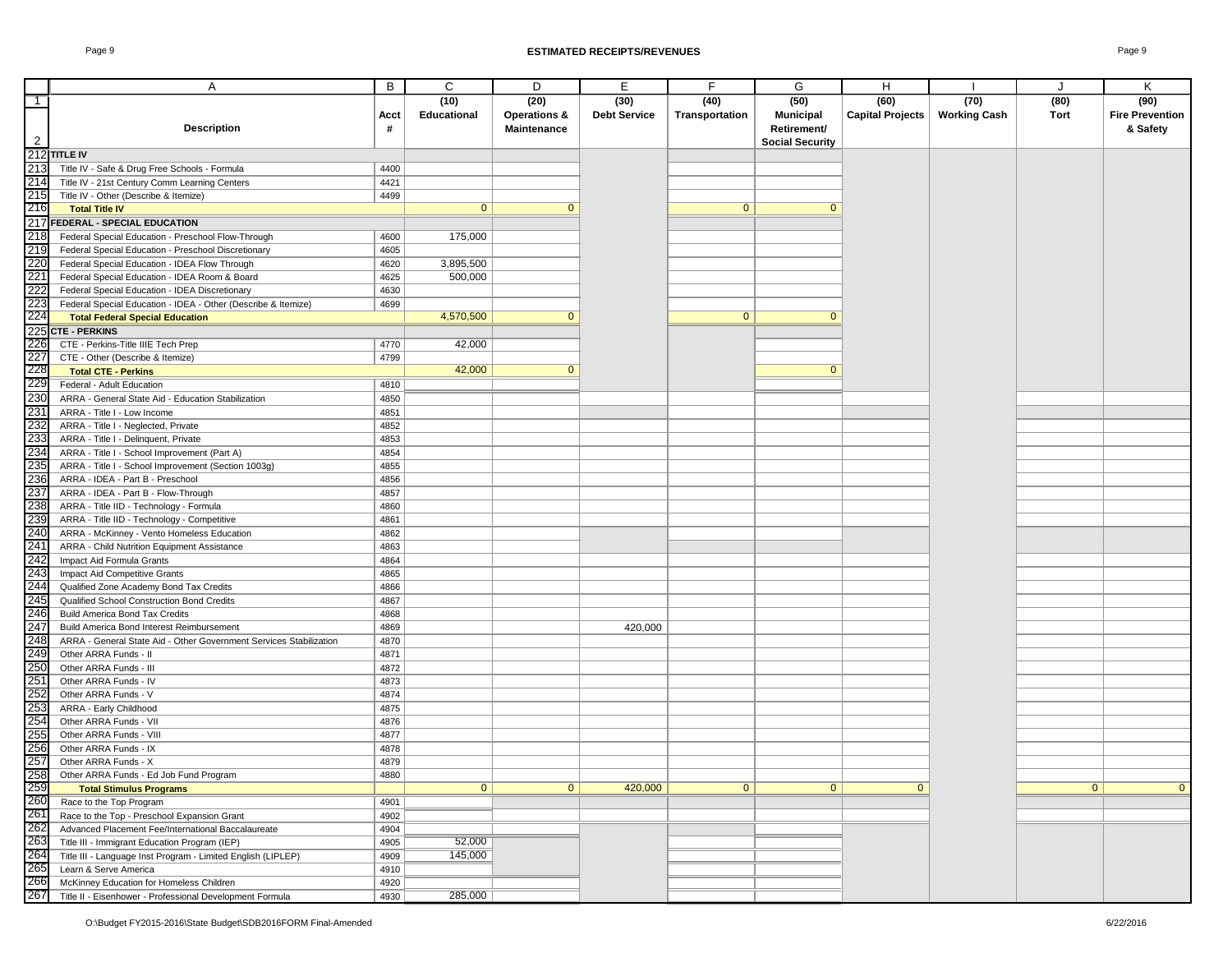|     |                                                                                                    | B    |             | D.                                 | E                   |                | G                                                         | н                       |                     |           |                                    |
|-----|----------------------------------------------------------------------------------------------------|------|-------------|------------------------------------|---------------------|----------------|-----------------------------------------------------------|-------------------------|---------------------|-----------|------------------------------------|
|     |                                                                                                    |      | (10)        | (20)                               | (30)                | (40)           | (50)                                                      | (60)                    | (70)                | (80)      | (90)                               |
|     | <b>Description</b>                                                                                 | Acct | Educational | Operations &<br><b>Maintenance</b> | <b>Debt Service</b> | Transportation | <b>Municipal</b><br>Retirement/<br><b>Social Security</b> | <b>Capital Projects</b> | <b>Working Cash</b> | Tort      | <b>Fire Prevention</b><br>& Safety |
| 268 | Title II - Teacher Quality                                                                         | 4932 |             |                                    |                     |                |                                                           |                         |                     |           |                                    |
| 269 | Federal Charter Schools                                                                            | 4960 |             |                                    |                     |                |                                                           |                         |                     |           |                                    |
| 270 | Medicaid Matching Funds - Administrative Outreach                                                  | 4991 | 500,000     |                                    |                     |                |                                                           |                         |                     |           |                                    |
| 271 | Medicaid Matching Funds - Fee-For-Service Program                                                  | 4992 |             |                                    |                     |                |                                                           |                         |                     |           |                                    |
|     | Other Restricted Grants Received from Federal Government through State<br>272 (Describe & Itemize) | 4999 | 42,000      |                                    |                     |                |                                                           |                         |                     |           |                                    |
| 273 | <b>Total Restricted Grants-In-Aid Received from Federal</b><br><b>Govt. Thru the State</b>         |      | 7,539,000   |                                    | 420,000             | $\Omega$       |                                                           | $\Omega$                |                     |           | $\Omega$                           |
| 274 | <b>TOTAL RECEIPTS/REVENUES FROM FEDERAL SOURCES</b>                                                | 4000 | 7,539,000   |                                    | 420,000             | $\Omega$       | $\Omega$                                                  | $\mathbf{0}$            |                     |           | $\Omega$                           |
| 275 | <b>TOTAL DIRECT RECEIPTS/REVENUES</b>                                                              |      | 212,285,000 | 29,400,000                         | 3,558,000           | 11,851,000     | 7,556,000                                                 | 0 <sup>1</sup>          | 1,998,000           | 2,040,000 | $\Omega$                           |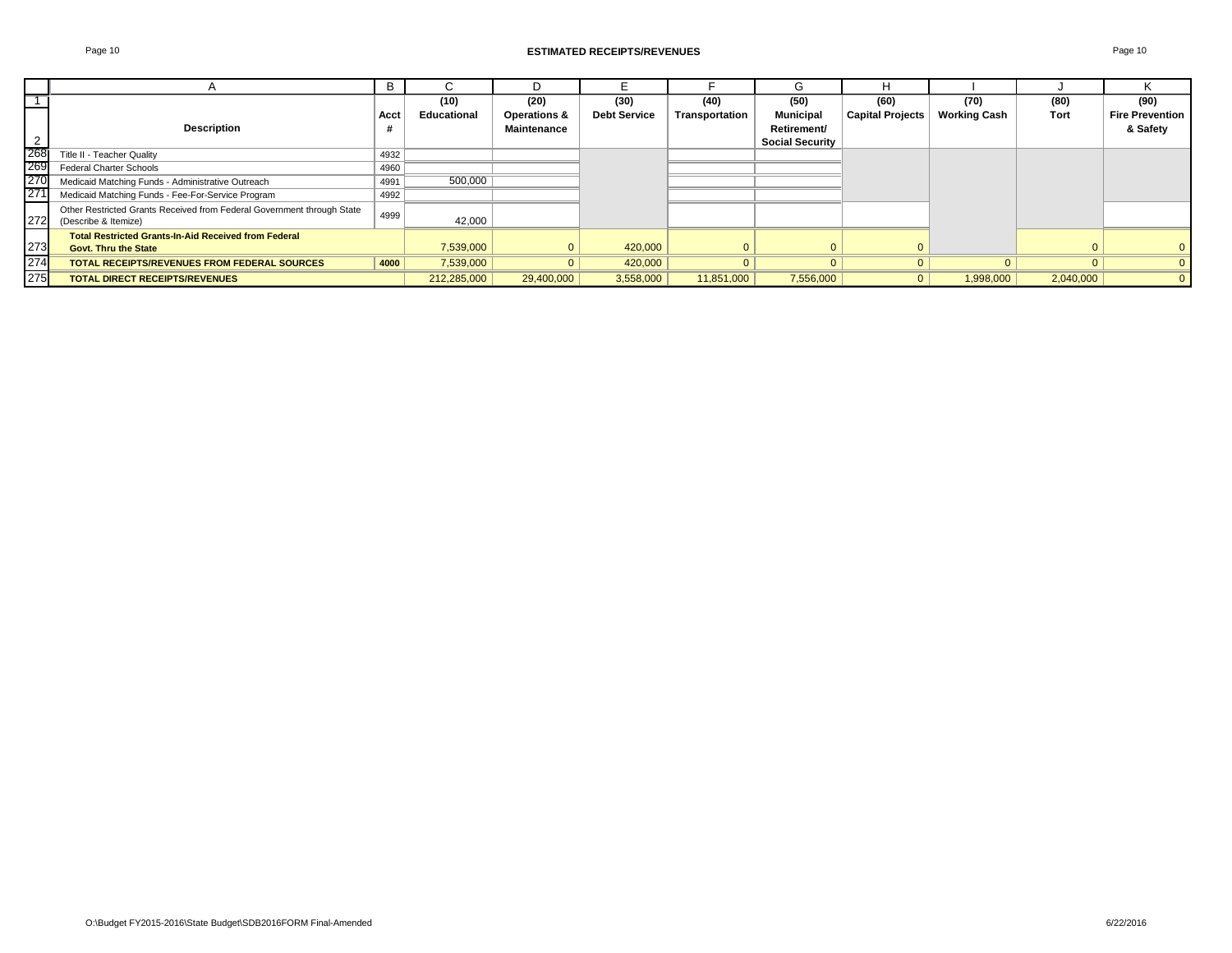#### Page 11 **ESTIMATED DISBURSEMENTS/EXPENDITURES** Page 11

|                 | Α                                                                                                | B                 | C                     | D                           | E                                   | F                              | G                     | H                    |                              | J                              | Κ                            |
|-----------------|--------------------------------------------------------------------------------------------------|-------------------|-----------------------|-----------------------------|-------------------------------------|--------------------------------|-----------------------|----------------------|------------------------------|--------------------------------|------------------------------|
| $\mathbf{1}$    |                                                                                                  |                   | (100)                 | (200)                       | (300)                               | (400)                          | (500)                 | (600)                | (700)                        | (800)                          | (900)                        |
|                 |                                                                                                  |                   |                       |                             |                                     |                                |                       |                      |                              |                                |                              |
| $\overline{2}$  | <b>Description</b>                                                                               | <b>Funct</b><br># | <b>Salaries</b>       | Employee<br><b>Benefits</b> | <b>Purchased</b><br><b>Services</b> | Supplies &<br><b>Materials</b> | <b>Capital Outlay</b> | <b>Other Objects</b> | Non-Capitalized<br>Equipment | Termination<br><b>Benefits</b> | <b>Total</b>                 |
| 3               | <b>10 - EDUCATIONAL FUND (ED)</b>                                                                |                   |                       |                             |                                     |                                |                       |                      |                              |                                |                              |
| 4               | <b>INSTRUCTION (ED)</b>                                                                          |                   |                       |                             |                                     |                                |                       |                      |                              |                                |                              |
| $5\overline{)}$ | Regular Programs                                                                                 | 1100              | 64,137,240            | 18,713,800                  | 1,279,240                           | 7,268,372                      | 69,200                | 12,000               |                              |                                | 91,479,852                   |
| $6 \overline{}$ | Tuition Payment to Charter Schools                                                               | 1115              |                       |                             |                                     |                                |                       |                      |                              |                                |                              |
| $\overline{7}$  | Pre-K Programs                                                                                   | 1125              | 74,000                | 3,000                       | 11,500                              | 12,500                         |                       |                      |                              |                                | 101,000                      |
| $\frac{8}{ }$   | Special Education Programs (Functions 1200 - 1220)                                               | 1200              | 17,381,000            | 4,742,900                   | 89,200                              | 692,425                        | 14,000                | 20,000               |                              |                                | 22,939,525                   |
| $\overline{9}$  | Special Education Programs Pre-K                                                                 | 1225              | 1,031,940             | 322,600                     |                                     |                                |                       |                      |                              |                                | 1,354,540                    |
| 10              | Remedial and Supplemental Programs K-12                                                          | 1250              |                       |                             |                                     |                                |                       |                      |                              |                                | $\mathbf{0}$                 |
| 11              | Remedial and Supplemental Programs Pre-K                                                         | 1275              |                       |                             |                                     |                                |                       |                      |                              |                                | $\mathbf{0}$                 |
| $\frac{12}{13}$ | Adult/Continuing Education Programs                                                              | 1300              |                       |                             |                                     |                                |                       |                      |                              |                                | $\Omega$                     |
|                 | <b>CTE Programs</b>                                                                              | 1400              | 2,791,000             | 787,000                     | 3,000                               | 120,200                        | 119,000               | 1,000                |                              |                                | 3,821,200                    |
| 14              | Interscholastic Programs                                                                         | 1500              | 4,283,000             | 720,900                     | 271,100                             | 153,410                        | 3,000                 | 89,000               |                              |                                | 5,520,410                    |
| 15              | Summer School Programs                                                                           | 1600              | 1,171,000             | 44,000                      | 30,000                              | 70,000                         |                       |                      |                              |                                | 1,315,000                    |
| 16              | <b>Gifted Programs</b>                                                                           | 1650              | 1,953,000             | 504,100                     |                                     |                                |                       |                      |                              |                                | 2,457,100                    |
| 17              | <b>Driver's Education Programs</b>                                                               | 1700              |                       |                             |                                     |                                |                       |                      |                              |                                | $\Omega$                     |
| 18              | <b>Bilingual Programs</b>                                                                        | 1800              | 4,471,500             | 1,138,000                   |                                     |                                |                       |                      |                              |                                | 5,609,500                    |
| 19              | Truant Alternative & Optional Programs                                                           | 1900              | 11,000                | 5,000                       |                                     |                                |                       |                      |                              |                                | 16,000                       |
| 20              | Pre-K Programs - Private Tuition                                                                 | 1910              |                       |                             |                                     |                                |                       |                      |                              |                                | $\mathbf{0}$                 |
| 21              | Regular K-12 Programs Private Tuition                                                            | 1911              |                       |                             |                                     |                                |                       |                      |                              |                                | $\mathbf{0}$                 |
| $\overline{22}$ | Special Education Programs K-12 Private Tuition                                                  | 1912              |                       |                             |                                     |                                |                       |                      |                              |                                | $\mathbf{0}$                 |
| 23              | Special Education Programs Pre-K Tuition                                                         | 1913              |                       |                             |                                     |                                |                       |                      |                              |                                | $\mathbf{0}$                 |
| 24              | Remedial/Supplemental Programs K-12 Private Tuition                                              | 1914              |                       |                             |                                     |                                |                       |                      |                              |                                | $\mathbf{0}$                 |
| $\frac{25}{26}$ | Remedial/Supplemental Programs Pre-K Private Tuition                                             | 1915              |                       |                             |                                     |                                |                       |                      |                              |                                | $\mathbf{0}$                 |
| 27              | Adult/Continuing Education Programs Private Tuition                                              | 1916              |                       |                             |                                     |                                |                       |                      |                              |                                | $\mathbf{0}$                 |
| $\frac{28}{ }$  | CTE Programs Private Tuition                                                                     | 1917              |                       |                             |                                     |                                |                       |                      |                              |                                | $\mathbf{0}$                 |
|                 | Interscholastic Programs Private Tuition                                                         | 1918              |                       |                             |                                     |                                |                       |                      |                              |                                | $\mathbf{0}$<br>$\mathbf{0}$ |
| $\frac{29}{30}$ | Summer School Programs Private Tuition                                                           | 1919              |                       |                             |                                     |                                |                       |                      |                              |                                |                              |
| 31              | Gifted Programs Private Tuition                                                                  | 1920              |                       |                             |                                     |                                |                       |                      |                              |                                | $\mathbf{0}$<br>$\mathbf{0}$ |
| 32              | <b>Bilingual Programs Private Tuition</b><br>Truants Alternative/Opt Ed Programs Private Tuition | 1921<br>1922      |                       |                             |                                     |                                |                       |                      |                              |                                | $\Omega$                     |
| 33              | <b>Total Instruction<sup>14</sup></b>                                                            | 1000              | 97,304,680            | 26,981,300                  | 1,684,040                           | 8,316,907                      | 205,200               | 122,000              | $\overline{0}$               | $\mathbf{0}$                   | 134,614,127                  |
| 34              |                                                                                                  |                   |                       |                             |                                     |                                |                       |                      |                              |                                |                              |
|                 | <b>SUPPORT SERVICES (ED)</b>                                                                     |                   |                       |                             |                                     |                                |                       |                      |                              |                                |                              |
| 35<br>36        | <b>Support Services - Pupil</b>                                                                  |                   |                       |                             |                                     |                                |                       |                      |                              |                                |                              |
| 37              | Attendance & Social Work Services                                                                | 2110              | 2,968,920             | 804,700                     | 8,000                               | 17,475<br>7,000                |                       |                      |                              |                                | 3,799,095                    |
| 38              | <b>Guidance Services</b>                                                                         | 2120              | 3,023,000             | 779,900                     | 10,000<br>5,000                     | 30,000                         |                       |                      |                              |                                | 3,819,900                    |
| 39              | <b>Health Services</b>                                                                           | 2130              | 3,041,000             | 612,600                     |                                     |                                |                       |                      |                              |                                | 3,688,600                    |
| 40              | <b>Psychological Services</b>                                                                    | 2140<br>2150      | 2,059,750             | 579,000                     | 10,000                              | 10,000                         |                       |                      |                              |                                | 2,658,750                    |
| 41              | Speech Pathology & Audiology Services                                                            |                   | 3,133,750             | 858,700                     | 50,000                              | 10,890                         |                       |                      |                              |                                | 4,053,340                    |
| 42              | Other Support Services - Pupils (Describe & Itemize)                                             | 2190<br>2100      | 107,000<br>14,333,420 | 40,000<br>3,674,900         | 196,000<br>279,000                  | 75,365                         | $\mathbf{0}$          | $\mathbf{0}$         | $\mathbf{0}$                 | $\mathbf{0}$                   | 343,000<br>18,362,685        |
| 43              | <b>Total Support Services - Pupil</b>                                                            |                   |                       |                             |                                     |                                |                       |                      |                              |                                |                              |
| 44              | <b>Support Services - Instructional Staff</b>                                                    |                   |                       |                             |                                     |                                |                       |                      |                              |                                |                              |
|                 | Improvement of Instruction Services                                                              | 2210              | 5,547,550             | 1,249,600                   | 400,000                             | 389,158                        | 20,000                | 164,200              |                              |                                | 7,770,508                    |
| $\frac{45}{46}$ | <b>Educational Media Services</b>                                                                | 2220              | 3,458,000             | 1,068,800                   | 70,000                              | 314,485                        |                       |                      |                              |                                | 4,911,285<br>745,000         |
| 47              | <b>Assessment &amp; Testing</b><br><b>Total Support Services - Instructional Staff</b>           | 2230<br>2200      | 391,000<br>9,396,550  | 107,000<br>2,425,400        | 135,550<br>605,550                  | 107,650<br>811,293             | 20,000                | 3,800<br>168,000     | 0                            | $\mathbf{0}$                   | 13,426,793                   |
| 48              | <b>Support Services - General Administration</b>                                                 |                   |                       |                             |                                     |                                |                       |                      |                              |                                |                              |
| 49              | Board of Education Services                                                                      | 2310              | 231,000               | 31,400                      | 621,000                             | 45,800                         |                       | 70,000               |                              |                                | 999,200                      |
| 50              | <b>Executive Administration Services</b>                                                         | 2320              | 1,006,355             | 241,000                     | 147,750                             | 93,950                         |                       | 21,845               |                              |                                | 1,510,900                    |
| 51              | Special Area Administration Services                                                             | 2330              | 1,021,300             | 223,200                     | 94,500                              | 1,000                          | 50,000                |                      |                              |                                | 1,390,000                    |
|                 |                                                                                                  | 2360 -            |                       |                             |                                     |                                |                       |                      |                              |                                |                              |
| 52              | <b>Tort Immunity Services</b>                                                                    | 2370              |                       |                             |                                     |                                |                       |                      |                              |                                | $\mathbf 0$                  |
| 53              | <b>Total Support Services - General Administration</b>                                           | 2300              | 2,258,655             | 495,600                     | 863,250                             | 140,750                        | 50,000                | 91,845               | $\mathbf{0}$                 | $\mathbf{0}$                   | 3,900,100                    |
| 54              | <b>Support Services - School Administration</b>                                                  |                   |                       |                             |                                     |                                |                       |                      |                              |                                |                              |
| 55              | Office of the Principal Services                                                                 | 2410              | 8,479,000             | 2,465,600                   | 75,000                              | 11,500                         |                       |                      |                              |                                | 11,031,100                   |
|                 | Other Support Services - School Administration                                                   | 2490              |                       |                             |                                     |                                |                       |                      |                              |                                |                              |
| 56              | (Describe & Itemize)                                                                             |                   | 1,622,200             | 489,900                     | 105,000                             | 16,500                         |                       |                      |                              |                                | 2,233,600                    |
| 57              | <b>Total Support Services - School Administration</b>                                            | 2400              | 10,101,200            | 2,955,500                   | 180,000                             | 28,000                         | $\mathbf{0}$          | 0                    | 0                            | 0                              | 13,264,700                   |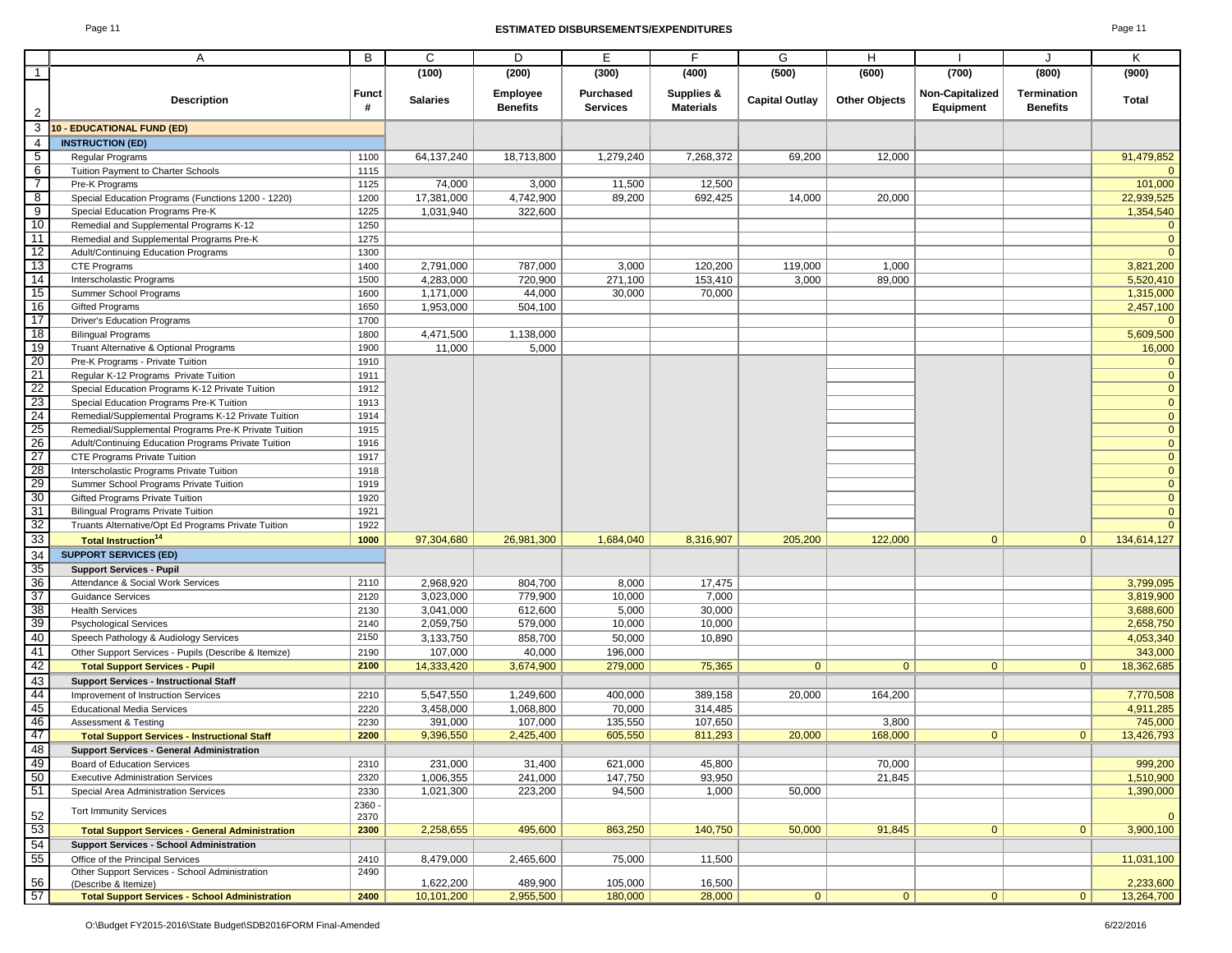#### Page 12 **ESTIMATED DISBURSEMENTS/EXPENDITURES** Page 12

| ıс<br>аσ<br>۰ |  |
|---------------|--|
|---------------|--|

|                                                             | Α                                                                              | B          | C          | D                                  | Е                            | F                              | G                     | H                    |                              | J                              | Κ                     |
|-------------------------------------------------------------|--------------------------------------------------------------------------------|------------|------------|------------------------------------|------------------------------|--------------------------------|-----------------------|----------------------|------------------------------|--------------------------------|-----------------------|
|                                                             |                                                                                |            | (100)      | (200)                              | (300)                        | (400)                          | (500)                 | (600)                | (700)                        | (800)                          | (900)                 |
|                                                             |                                                                                |            |            |                                    |                              |                                |                       |                      |                              |                                |                       |
| $\overline{2}$                                              | <b>Description</b>                                                             | Funct<br># | Salaries   | <b>Employee</b><br><b>Benefits</b> | Purchased<br><b>Services</b> | Supplies &<br><b>Materials</b> | <b>Capital Outlay</b> | <b>Other Objects</b> | Non-Capitalized<br>Equipment | Termination<br><b>Benefits</b> | Total                 |
| 58                                                          | <b>Support Services - Business</b>                                             |            |            |                                    |                              |                                |                       |                      |                              |                                |                       |
| $\frac{59}{60}$                                             | Direction of Business Support Services                                         | 2510       | 180,000    | 40,000                             | 4,800                        |                                |                       |                      |                              |                                | 224,800               |
|                                                             | <b>Fiscal Services</b>                                                         | 2520       | 737,000    | 170,400                            | 104,000                      | 6,000                          |                       | 2,700                |                              |                                | 1,020,100             |
|                                                             | Operation & Maintenance of Plant Services                                      | 2540       |            |                                    | 695,650                      | 85,000                         | 123,000               |                      |                              |                                | 903,650               |
|                                                             | <b>Pupil Transportation Services</b>                                           | 2550       | 13,000     |                                    |                              |                                |                       |                      |                              |                                | 13,000                |
|                                                             | <b>Food Services</b>                                                           | 2560       | 841,000    | 164,200                            | 4,461,500                    | 76,200                         | 45,000                | 1,500                |                              |                                | 5,589,400             |
| $\frac{61}{62}$<br>$\frac{62}{63}$<br>$\frac{64}{65}$       | <b>Internal Services</b>                                                       | 2570       | 125,000    | 35,000                             |                              | $\mathbf 0$                    |                       |                      |                              |                                | 160,000               |
|                                                             | <b>Total Support Services - Business</b>                                       | 2500       | 1,896,000  | 409,600                            | 5,265,950                    | 167,200                        | 168,000               | 4,200                | $\mathbf{0}$                 | $\mathbf{0}$                   | 7,910,950             |
| $\frac{66}{67}$                                             | <b>Support Services - Central</b>                                              |            |            |                                    |                              |                                |                       |                      |                              |                                |                       |
|                                                             | Direction of Central Support Services                                          | 2610       |            |                                    |                              |                                |                       |                      |                              |                                | $\mathbf{0}$          |
| $\frac{68}{69}$                                             | Planning, Research, Development & Evaluation Services                          | 2620       | 16,000     | 7,000                              |                              |                                |                       |                      |                              |                                | 23,000                |
|                                                             | <b>Information Services</b>                                                    | 2630       | 108,000    |                                    | 89,200                       | 8,000                          |                       | 6,000                |                              |                                | 211,200               |
| 70                                                          | <b>Staff Services</b>                                                          | 2640       | 1,027,000  | 2,199,900                          | 143,500                      | 7,500                          |                       | 5,700                |                              |                                | 3,383,600             |
| 71                                                          | Data Processing Services                                                       | 2660       | 2,342,000  | 449,800                            | 436,500                      | 2,140,300                      | 291,000               | 15,000               |                              |                                | 5,674,600             |
| 72                                                          | <b>Total Support Services - Central</b>                                        | 2600       | 3,493,000  | 2,656,700                          | 669,200                      | 2,155,800                      | 291,000               | 26,700               | $\mathbf{0}$                 | $\overline{0}$                 | 9,292,400             |
| 73                                                          | Other Support Services (Describe & Itemize)                                    | 2900       | 299,200    | 72,000                             | 477,600                      | 7,500                          |                       |                      |                              |                                | 856,300               |
| 74                                                          | <b>Total Support Services</b>                                                  | 2000       | 41,778,025 | 12,689,700                         | 8,340,550                    | 3,385,908                      | 529,000               | 290,745              | $\mathbf{0}$                 | $\overline{0}$                 | 67,013,928            |
| 75                                                          | <b>COMMUNITY SERVICES (ED)</b>                                                 | 3000       | 274,500    | 79,600                             | 61,300                       | 98,000                         |                       | 7,800                |                              |                                | 521,200               |
| 76                                                          | PAYMENTS TO OTHER DISTRICTS & GOVT UNITS (ED)                                  |            |            |                                    |                              |                                |                       |                      |                              |                                |                       |
| 77                                                          | Payments to Other Govt Units (In-State)                                        |            |            |                                    |                              |                                |                       |                      |                              |                                |                       |
| $\frac{78}{79}$                                             | Payments for Regular Programs                                                  | 4110       |            |                                    |                              |                                |                       |                      |                              |                                | $\mathbf{0}$          |
|                                                             | Payments for Special Education Programs                                        | 4120       |            |                                    |                              |                                |                       | 6,354,000            |                              |                                | 6,354,000             |
| 80                                                          | Payments for Adult/Continuing Education Programs                               | 4130       |            |                                    |                              |                                |                       |                      |                              |                                | $\mathbf{0}$          |
| 81                                                          | Payments for CTE Programs                                                      | 4140       |            |                                    |                              |                                |                       |                      |                              |                                | $\pmb{0}$             |
| 82                                                          | Payments for Community College Programs                                        | 4170       |            |                                    |                              |                                |                       |                      |                              |                                | $\mathbf{0}$          |
| 83                                                          | Other Payments to In-State Govt Units (Describe & Itemize)                     | 4190       |            |                                    | 600                          |                                |                       |                      |                              |                                | 600                   |
| 84                                                          | <b>Total Payments to Districts and Other Govt Units</b><br>(In-State)          | 4100       |            |                                    | 600                          |                                |                       | 6,354,000            |                              |                                | 6,354,600             |
| 85                                                          | Payments for Regular Programs - Tuition                                        | 4210       |            |                                    |                              |                                |                       |                      |                              |                                | $\mathbf 0$           |
| 86                                                          | Payments for Special Education Programs - Tuition                              | 4220       |            |                                    |                              |                                |                       |                      |                              |                                | $\overline{0}$        |
| 87                                                          | Payments for Adult/Continuing Education Programs - Tuition                     | 4230       |            |                                    |                              |                                |                       |                      |                              |                                | $\mathbf 0$           |
| 88<br>89                                                    | Payments for CTE Programs - Tuition                                            | 4240       |            |                                    |                              |                                |                       |                      |                              |                                | $\overline{0}$        |
|                                                             | Payments for Community College Programs - Tuition                              | 4270       |            |                                    |                              |                                |                       |                      |                              |                                | $\mathbf 0$           |
| 90                                                          | Payments for Other Programs - Tuition                                          | 4280       |            |                                    |                              |                                |                       |                      |                              |                                | $\mathbf{0}$          |
| 91                                                          | Other Payments to In-State Govt Units (Describe & Itemize)                     | 4290       |            |                                    |                              |                                |                       |                      |                              |                                | $\mathbf{0}$          |
| 92<br>93<br>94<br>95<br>96<br>97                            | <b>Total Payments to Other Dist &amp; Govt Units - Tuition</b><br>(In State)   | 4200       |            |                                    |                              |                                |                       | $\Omega$             |                              |                                | $\mathbf{0}$          |
|                                                             | Payments for Regular Programs - Transfers                                      | 4310       |            |                                    |                              |                                |                       |                      |                              |                                | $\mathbf{0}$          |
|                                                             | Payments for Special Education Programs - Transfers                            | 4320       |            |                                    |                              |                                |                       |                      |                              |                                | $\mathbf 0$           |
|                                                             | Payments for Adult/Continuing Ed Programs - Transfers                          | 4330       |            |                                    |                              |                                |                       |                      |                              |                                | $\mathbf 0$           |
|                                                             | Payments for CTE Programs - Transfers                                          | 4340       |            |                                    |                              |                                |                       |                      |                              |                                | $\overline{\text{o}}$ |
|                                                             | Payments for Community College Program - Transfers                             | 4370       |            |                                    |                              |                                |                       |                      |                              |                                | $\mathbf 0$           |
| 98                                                          | Payments for Other Programs - Transfers                                        | 4380       |            |                                    |                              |                                |                       |                      |                              |                                | $\mathbf 0$           |
| 99                                                          | Other Payments to In-State Govt Units - Transfers (Describe & Item             | 4390       |            |                                    |                              |                                |                       |                      |                              |                                | $\mathbf 0$           |
| 100                                                         | Total Payments to Other District & Govt Units -<br><b>Transfers (In State)</b> | 4300       |            |                                    | 0                            |                                |                       |                      |                              |                                | $\mathbf{0}$          |
| 101                                                         | Payments to Other District & Govt Units (Out of State)                         | 4400       |            |                                    |                              |                                |                       |                      |                              |                                | $\overline{0}$        |
| 102                                                         | <b>Total Payments to Other District &amp; Govt Units</b>                       | 4000       |            |                                    | 600                          |                                |                       | 6,354,000            |                              |                                | 6,354,600             |
| 103                                                         | <b>DEBT SERVICE (ED)</b>                                                       |            |            |                                    |                              |                                |                       |                      |                              |                                |                       |
| $\frac{104}{104}$<br>$\frac{105}{106}$<br>$\frac{107}{108}$ | Debt Service - Interest on Short-Term Debt                                     |            |            |                                    |                              |                                |                       |                      |                              |                                |                       |
|                                                             | <b>Tax Anticipation Warrants</b>                                               | 5110       |            |                                    |                              |                                |                       |                      |                              |                                | $\mathbf 0$           |
|                                                             | <b>Tax Anticipation Notes</b>                                                  | 5120       |            |                                    |                              |                                |                       |                      |                              |                                | $\mathbf 0$           |
|                                                             | Corporate Personal Property Repl Tax Anticipated Notes                         | 5130       |            |                                    |                              |                                |                       |                      |                              |                                | $\overline{0}$        |
|                                                             | State Aid Anticipation Certificates                                            | 5140       |            |                                    |                              |                                |                       |                      |                              |                                | $\overline{0}$        |
| 109                                                         | Other Interest on Short-Term Debt (Describe & Itemize)                         | 5150       |            |                                    |                              |                                |                       |                      |                              |                                | $\overline{0}$        |
| 110                                                         | <b>Total Debt Service - Interest on Short-Term Debt</b>                        | 5100       |            |                                    |                              |                                |                       | $\mathbf{0}$         |                              |                                | $\overline{0}$        |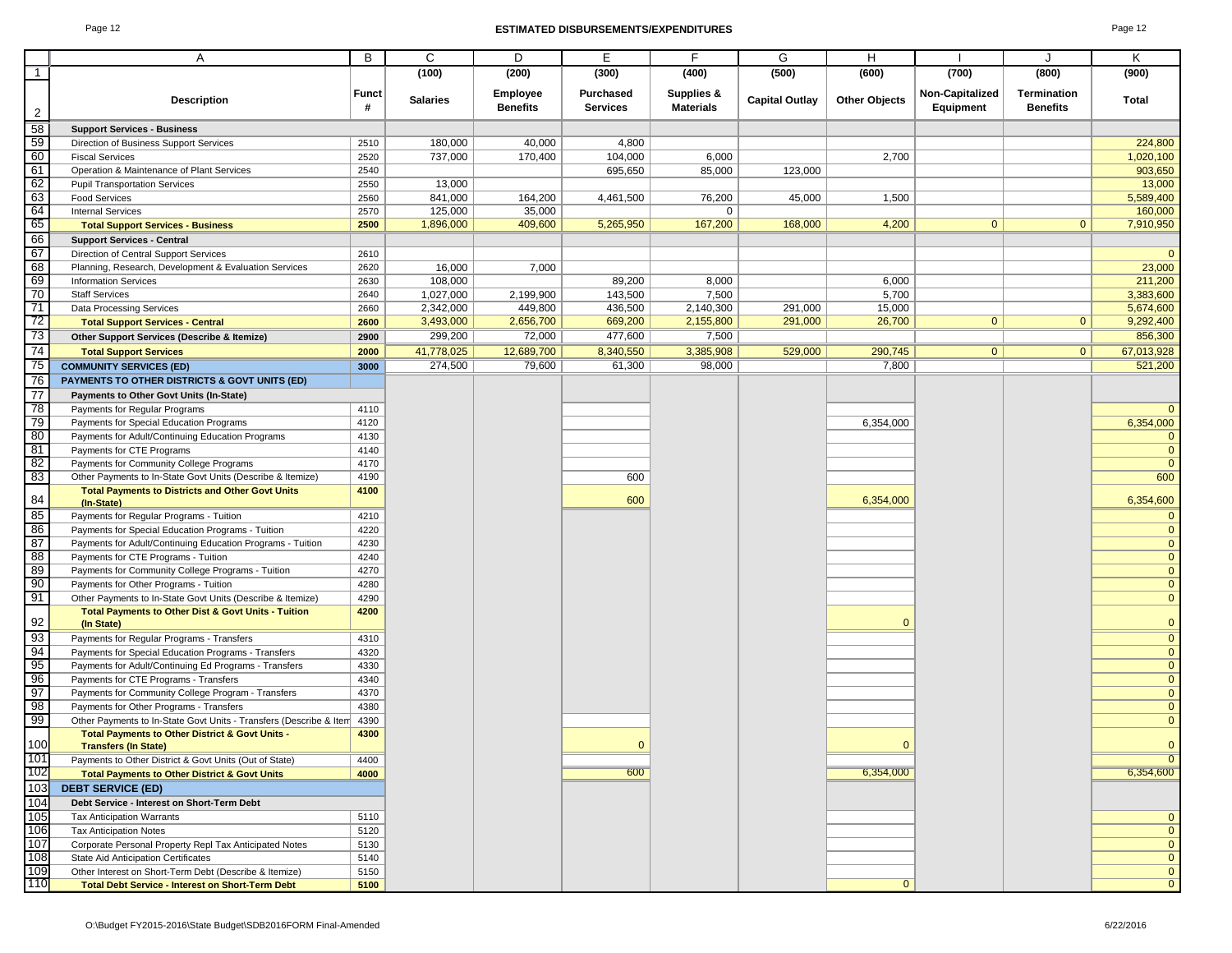#### Page 13 **ESTIMATED DISBURSEMENTS/EXPENDITURES** Page 13

| ٠<br>c |  |
|--------|--|
|--------|--|

|                                                       | A                                                             | B                 | C               | D                           | E                                   | F                              | G                     | н                    |                              | IJ                                    | Κ                        |
|-------------------------------------------------------|---------------------------------------------------------------|-------------------|-----------------|-----------------------------|-------------------------------------|--------------------------------|-----------------------|----------------------|------------------------------|---------------------------------------|--------------------------|
| $\overline{1}$                                        |                                                               |                   | (100)           | (200)                       | (300)                               | (400)                          | (500)                 | (600)                | (700)                        | (800)                                 | (900)                    |
| $\overline{2}$                                        | <b>Description</b>                                            | <b>Funct</b><br># | <b>Salaries</b> | Employee<br><b>Benefits</b> | <b>Purchased</b><br><b>Services</b> | Supplies &<br><b>Materials</b> | <b>Capital Outlay</b> | <b>Other Objects</b> | Non-Capitalized<br>Equipment | <b>Termination</b><br><b>Benefits</b> | <b>Total</b>             |
| 111                                                   | Debt Service - Interest on Long-Term Debt                     | 5200              |                 |                             |                                     |                                |                       |                      |                              |                                       | $\mathbf{0}$             |
| 112                                                   | <b>Total Debt Service</b>                                     | 5000              |                 |                             |                                     |                                |                       | $\overline{0}$       |                              |                                       | $\overline{0}$           |
| 113                                                   | <b>PROVISION FOR CONTINGENCIES (ED)</b>                       | 6000              |                 |                             |                                     |                                |                       | 600,000              |                              |                                       | 600,000                  |
| 114                                                   | <b>Total Direct Disbursements/Expenditures</b>                |                   | 139,357,205     | 39,750,600                  | 10,086,490                          | 11,800,815                     | 734,200               | 7,374,545            | $\mathbf{0}$                 | 0                                     | 209,103,855              |
|                                                       | Excess (Deficiency) of Receipts/Revenues Over                 |                   |                 |                             |                                     |                                |                       |                      |                              |                                       |                          |
| 115                                                   | Disbursements/Expenditures                                    |                   |                 |                             |                                     |                                |                       |                      |                              |                                       | 3,181,145                |
| $\overline{110}$                                      |                                                               |                   |                 |                             |                                     |                                |                       |                      |                              |                                       |                          |
|                                                       | 11720 - OPERATIONS AND MAINTENANCE FUND (O&M)                 |                   |                 |                             |                                     |                                |                       |                      |                              |                                       |                          |
| $\sqrt{118}$                                          | <b>SUPPORT SERVICES (O&amp;M)</b>                             |                   |                 |                             |                                     |                                |                       |                      |                              |                                       |                          |
| 119                                                   | <b>Support Services - Pupil</b>                               |                   |                 |                             |                                     |                                |                       |                      |                              |                                       |                          |
| 120                                                   | Other Support Services - Pupils (Describe & Itemize)          | 2190              |                 |                             |                                     |                                |                       |                      |                              |                                       | $\mathbf{0}$             |
| 121                                                   | <b>Support Services - Business</b>                            |                   |                 |                             |                                     |                                |                       |                      |                              |                                       |                          |
| $\frac{122}{123}$ $\frac{123}{124}$                   | Direction of Business Support Services                        | 2510              |                 |                             |                                     |                                |                       |                      |                              |                                       | $\mathbf{0}$             |
|                                                       | Facilities Acquisition & Construction Services                | 2530              |                 |                             |                                     |                                | 710,322               |                      |                              |                                       | 710,322                  |
|                                                       | Operation & Maintenance of Plant Services                     | 2540              | 9,119,000       | 2,154,000                   | 2,480,150                           | 5,593,000                      | 9,096,450             | 1,600                |                              |                                       | 28,444,200               |
|                                                       | <b>Pupil Transportation Services</b>                          | 2550              |                 |                             |                                     |                                |                       |                      |                              |                                       | $\mathbf{0}$             |
| 126<br>127                                            | <b>Food Services</b>                                          | 2560              | 9,119,000       | 2,154,000                   | 2,480,150                           | 5,593,000                      | 9,806,772             | 1,600                | $\mathbf{0}$                 | $\mathbf{0}$                          | $\Omega$                 |
| 128                                                   | <b>Total Support Services - Business</b>                      | 2500              |                 |                             |                                     |                                |                       |                      |                              |                                       | 29, 154, 522             |
| 129                                                   | Other Support Services (Describe & Itemize)                   | 2900              | 9,119,000       | 2,154,000                   | 2,480,150                           | 5,593,000                      | 9,806,772             | 1,600                | $\overline{0}$               | 0                                     | $\Omega$<br>29, 154, 522 |
|                                                       | <b>Total Support Services</b>                                 | 2000              |                 |                             |                                     |                                |                       |                      |                              |                                       |                          |
| 130                                                   | <b>COMMUNITY SERVICES (O&amp;M)</b>                           | 3000              |                 |                             |                                     |                                |                       |                      |                              |                                       | $\mathbf{0}$             |
| 131                                                   | <b>PAYMENTS TO OTHER DISTRICTS &amp; GOVT UNITS (O&amp;M)</b> |                   |                 |                             |                                     |                                |                       |                      |                              |                                       |                          |
| 132                                                   | Payments to Other Govt Units (In-State)                       |                   |                 |                             |                                     |                                |                       |                      |                              |                                       |                          |
|                                                       | Payments for Special Education Programs                       | 4120              |                 |                             |                                     |                                |                       |                      |                              |                                       | $\mathbf{0}$             |
|                                                       | Payments for CTE Program                                      | 4140              |                 |                             |                                     |                                |                       |                      |                              |                                       | $\mathbf{0}$             |
| 133<br>134<br>135<br>135<br>136                       | Other Payments to In-State Govt Units (Describe & Itemize)    | 4190              |                 |                             |                                     |                                |                       |                      |                              |                                       | $\mathbf{0}$             |
|                                                       | <b>Total Payments to Other Govt Units (In-State)</b>          | 4100              |                 |                             | $\mathbf{0}$                        |                                |                       | $\overline{0}$       |                              |                                       | $\mathbf{0}$             |
| 137                                                   | Payments to Other Govt Units (Out of State) 14                | 4400              |                 |                             |                                     |                                |                       |                      |                              |                                       | $\mathbf{0}$             |
| 138                                                   | <b>Total Payments to Other District and Govt Unit</b>         | 4000              |                 |                             | $\overline{0}$                      |                                |                       | $\overline{0}$       |                              |                                       | $\overline{0}$           |
| 139                                                   | <b>DEBT SERVICE (O&amp;M)</b>                                 |                   |                 |                             |                                     |                                |                       |                      |                              |                                       |                          |
| 140                                                   | Debt Service - Interest on Short-Term Debt                    |                   |                 |                             |                                     |                                |                       |                      |                              |                                       |                          |
| $\overline{141}$                                      | <b>Tax Anticipation Warrants</b>                              | 5110              |                 |                             |                                     |                                |                       |                      |                              |                                       | $\mathbf{0}$             |
|                                                       | <b>Tax Anticipation Notes</b>                                 | 5120              |                 |                             |                                     |                                |                       |                      |                              |                                       | $\mathbf{0}$             |
|                                                       | Corporate Personal Prop Repl Tax Anticipated Notes            | 5130              |                 |                             |                                     |                                |                       |                      |                              |                                       | $\mathbf{0}$             |
|                                                       | State Aid Anticipation Certificates                           | 5140              |                 |                             |                                     |                                |                       |                      |                              |                                       | $\mathbf{0}$             |
| $\frac{142}{143}$ $\frac{144}{145}$ $\frac{145}{146}$ | Other Interest on Short-Term Debt (Describe & Itemize)        | 5150              |                 |                             |                                     |                                |                       |                      |                              |                                       | $\mathbf{0}$             |
|                                                       | <b>Total Debt Service - Interest on Short-Term Debt</b>       | 5100              |                 |                             |                                     |                                |                       | $\overline{0}$       |                              |                                       | $\mathbf{0}$             |
| 147                                                   | Debt Service - Interest on Long-Term Debt                     | 5200              |                 |                             |                                     |                                |                       |                      |                              |                                       | $\mathbf{0}$             |
| 148                                                   | <b>Total Debt Service</b>                                     | 5000              |                 |                             |                                     |                                |                       | $\Omega$             |                              |                                       | $\overline{0}$           |
| 149                                                   | PROVISION FOR CONTINGENCIES (O&M)                             | 6000              |                 |                             |                                     |                                |                       | 200,000              |                              |                                       | 200,000                  |
| 150                                                   | <b>Total Direct Disbursements/Expenditures</b>                |                   | 9,119,000       | 2,154,000                   | 2,480,150                           | 5,593,000                      | 9,806,772             | 201,600              | $\mathbf{0}$                 | $\mathbf{0}$                          | 29,354,522               |
|                                                       | Excess (Deficiency) of Receipts/Revenues Over                 |                   |                 |                             |                                     |                                |                       |                      |                              |                                       |                          |
| 151<br>אטר                                            | <b>Disbursements/Expenditures</b>                             |                   |                 |                             |                                     |                                |                       |                      |                              |                                       | 45,478                   |
|                                                       | 153330 - DEBT SERVICE FUND (DS)                               |                   |                 |                             |                                     |                                |                       |                      |                              |                                       |                          |
| 154                                                   | PAYMENTS TO OTHER DISTRICTS & GOVT UNITS (DS)                 | 4000              |                 |                             |                                     |                                |                       |                      |                              |                                       | $\mathbf{0}$             |
| 155                                                   | <b>DEBT SERVICE (DS)</b>                                      |                   |                 |                             |                                     |                                |                       |                      |                              |                                       |                          |
| 156                                                   | Debt Service - Interest on Short-Term Debt                    |                   |                 |                             |                                     |                                |                       |                      |                              |                                       |                          |
|                                                       | <b>Tax Anticipation Warrants</b>                              | 5110              |                 |                             |                                     |                                |                       |                      |                              |                                       | $\mathbf{0}$             |
| $\frac{157}{158}$                                     | <b>Tax Anticipation Notes</b>                                 | 5120              |                 |                             |                                     |                                |                       |                      |                              |                                       | $\mathbf{0}$             |
| 159                                                   | Corporate Personal Prop Repl Tax Anticipation Notes           | 5130              |                 |                             |                                     |                                |                       |                      |                              |                                       | $\mathbf{0}$             |
| 160                                                   | State Aid Anticipation Certificates                           | 5140              |                 |                             |                                     |                                |                       |                      |                              |                                       | $\mathbf{0}$             |
| 161                                                   | Other Interest on Short-Term Debt (Describe & Itemize)        | 5150              |                 |                             |                                     |                                |                       |                      |                              |                                       | $\mathbf{0}$             |
| 162                                                   | Total Debt Service - Interest On Short-Term Debt              | 5100              |                 |                             |                                     |                                |                       | $\mathbf{0}$         |                              |                                       | $\mathbf{0}$             |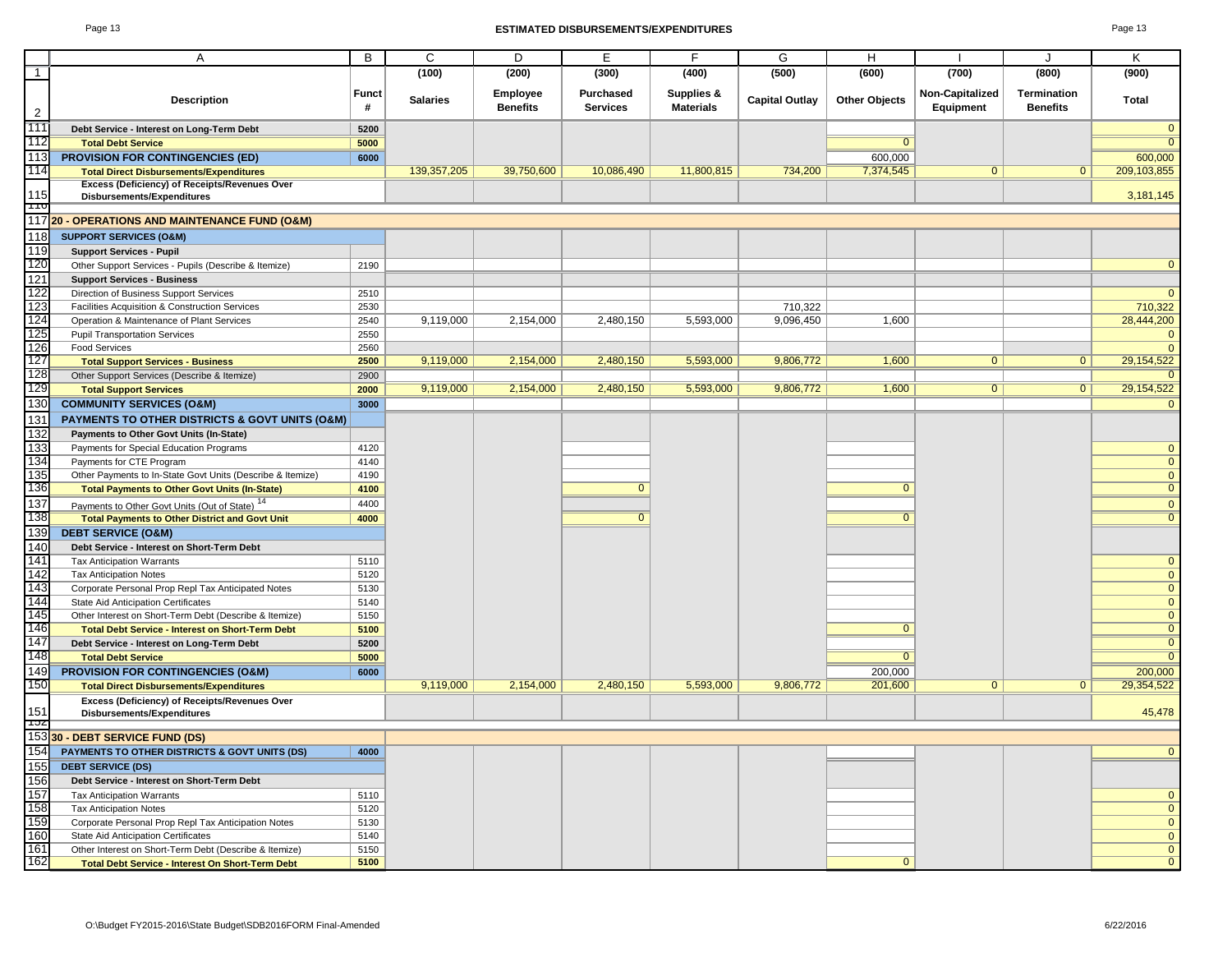#### Page 14 **ESTIMATED DISBURSEMENTS/EXPENDITURES** Page 14

|                                                             | $\overline{A}$                                                                                                                                                                                                                                           | B            | $\mathsf{C}$    | D               | E                | F                | G                     | H                    |                 | J               | Κ                                |
|-------------------------------------------------------------|----------------------------------------------------------------------------------------------------------------------------------------------------------------------------------------------------------------------------------------------------------|--------------|-----------------|-----------------|------------------|------------------|-----------------------|----------------------|-----------------|-----------------|----------------------------------|
| $\overline{1}$                                              |                                                                                                                                                                                                                                                          |              | (100)           | (200)           | (300)            | (400)            | (500)                 | (600)                | (700)           | (800)           | (900)                            |
|                                                             |                                                                                                                                                                                                                                                          | <b>Funct</b> |                 | <b>Employee</b> | <b>Purchased</b> | Supplies &       |                       |                      | Non-Capitalized | Termination     |                                  |
| $\overline{2}$                                              | <b>Description</b>                                                                                                                                                                                                                                       | #            | <b>Salaries</b> | <b>Benefits</b> | <b>Services</b>  | <b>Materials</b> | <b>Capital Outlay</b> | <b>Other Objects</b> | Equipment       | <b>Benefits</b> | Total                            |
| 163                                                         | Debt Service - Interest on Long-Term Debt                                                                                                                                                                                                                | 5200         |                 |                 |                  |                  |                       | 1,574,800            |                 |                 | 1,574,800                        |
|                                                             | Debt Service - Payments of Principal on Long-Term Debt 15                                                                                                                                                                                                | 5300         |                 |                 |                  |                  |                       |                      |                 |                 |                                  |
| 164<br>165<br>166<br>167                                    | (Lease/Purchase Principal Retired)                                                                                                                                                                                                                       |              |                 |                 |                  |                  |                       | 1.940.000            |                 |                 | 1,940,000                        |
|                                                             | Debt Service Other (Describe & Itemize)                                                                                                                                                                                                                  | 5400<br>5000 |                 |                 | 1,000            |                  |                       |                      |                 |                 | 1,000                            |
|                                                             | <b>Total Debt Service</b><br>PROVISION FOR CONTINGENCIES (DS)                                                                                                                                                                                            |              |                 |                 | 1,000            |                  |                       | 3,514,800            |                 |                 | 3,515,800<br>$\mathbf{0}$        |
| 168                                                         | <b>Total Direct Disbursements/Expenditures</b>                                                                                                                                                                                                           | 6000         |                 |                 | 1,000            |                  |                       | 3,514,800            |                 |                 | 3,515,800                        |
|                                                             | Excess (Deficiency) of Receipts/Revenues Over                                                                                                                                                                                                            |              |                 |                 |                  |                  |                       |                      |                 |                 |                                  |
|                                                             |                                                                                                                                                                                                                                                          |              |                 |                 |                  |                  |                       |                      |                 |                 | 42,200                           |
|                                                             | 169 Disbursements/Expenditures<br>171 40 - TRANSPORTATION FUND (TR)                                                                                                                                                                                      |              |                 |                 |                  |                  |                       |                      |                 |                 |                                  |
| 172                                                         | <b>SUPPORT SERVICES (TR)</b>                                                                                                                                                                                                                             |              |                 |                 |                  |                  |                       |                      |                 |                 |                                  |
| 173                                                         | <b>Support Services - Pupils</b>                                                                                                                                                                                                                         |              |                 |                 |                  |                  |                       |                      |                 |                 |                                  |
| 174                                                         | Other Support Services - Pupils (Describe & Itemize)                                                                                                                                                                                                     | 2190         |                 |                 |                  |                  |                       |                      |                 |                 | $\overline{0}$                   |
| 175                                                         | <b>Support Services - Business</b>                                                                                                                                                                                                                       |              |                 |                 |                  |                  |                       |                      |                 |                 |                                  |
| 176                                                         | <b>Pupil Transportation Services</b>                                                                                                                                                                                                                     | 2550         | 4,098,500       | 1,208,000       | 3,850,200        | 1,219,000        | 1,275,000             | 300                  |                 |                 | 11,651,000                       |
| 177                                                         | Other Support Services (Describe & Itemize)                                                                                                                                                                                                              | 2900         |                 |                 |                  |                  |                       |                      |                 |                 | $\overline{0}$                   |
| 178<br>179                                                  | <b>Total Support Services</b>                                                                                                                                                                                                                            | 2000         | 4,098,500       | 1,208,000       | 3,850,200        | 1,219,000        | 1,275,000             | 300                  | $\overline{0}$  | $\overline{0}$  | 11,651,000                       |
|                                                             | <b>COMMUNITY SERVICES (TR)</b>                                                                                                                                                                                                                           | 3000         |                 |                 |                  |                  |                       |                      |                 |                 | $\overline{0}$                   |
| 180                                                         | <b>PAYMENTS TO OTHER DISTRICTS &amp; GOVT UNITS (TR)</b>                                                                                                                                                                                                 |              |                 |                 |                  |                  |                       |                      |                 |                 |                                  |
| 181                                                         | Payments to Other Govt Units (In-State)                                                                                                                                                                                                                  |              |                 |                 |                  |                  |                       |                      |                 |                 |                                  |
| 182                                                         | Payments for Regular Program                                                                                                                                                                                                                             | 4110         |                 |                 |                  |                  |                       |                      |                 |                 | $\mathbf{0}$                     |
| 183<br>184<br>185<br>186                                    | Payments for Special Education Programs                                                                                                                                                                                                                  | 4120         |                 |                 |                  |                  |                       |                      |                 |                 | $\overline{0}$                   |
|                                                             | Payments for Adult/Continuing Education Programs                                                                                                                                                                                                         | 4130         |                 |                 |                  |                  |                       |                      |                 |                 | $\overline{0}$                   |
|                                                             | Payments for CTE Programs<br>Payments for Community College Programs                                                                                                                                                                                     | 4140<br>4170 |                 |                 |                  |                  |                       |                      |                 |                 | $\overline{0}$<br>$\overline{0}$ |
|                                                             | Other Payments to In-State Govt Units (Describe & Itemize)                                                                                                                                                                                               | 4190         |                 |                 |                  |                  |                       |                      |                 |                 | $\overline{0}$                   |
| $\frac{187}{188}$                                           | <b>Total Payments to Other Govt Units (In-State)</b>                                                                                                                                                                                                     | 4100         |                 |                 | $\mathbf{0}$     |                  |                       | $\mathbf{0}$         |                 |                 | $\overline{0}$                   |
|                                                             | Payments to Other Govt Units (Out-of-State)                                                                                                                                                                                                              |              |                 |                 |                  |                  |                       |                      |                 |                 |                                  |
|                                                             | (Describe & Itemize)                                                                                                                                                                                                                                     | 4400         |                 |                 |                  |                  |                       |                      |                 |                 | $\overline{0}$                   |
|                                                             | <b>Total Payments to Other Districts &amp; Govt Units</b>                                                                                                                                                                                                | 4000         |                 |                 | $\overline{0}$   |                  |                       | $\overline{0}$       |                 |                 | $\overline{0}$                   |
|                                                             | <b>DEBT SERVICE (TR)</b>                                                                                                                                                                                                                                 |              |                 |                 |                  |                  |                       |                      |                 |                 |                                  |
|                                                             | Debt Service - Interest on Short-Term Debt                                                                                                                                                                                                               |              |                 |                 |                  |                  |                       |                      |                 |                 |                                  |
|                                                             | <b>Tax Anticipation Warrants</b>                                                                                                                                                                                                                         | 5110         |                 |                 |                  |                  |                       |                      |                 |                 | $\overline{0}$                   |
|                                                             | <b>Tax Anticipation Notes</b>                                                                                                                                                                                                                            | 5120         |                 |                 |                  |                  |                       |                      |                 |                 | $\overline{0}$                   |
| 189<br>190<br>191<br>192<br>193<br>195<br>196<br>197<br>197 | Corporate Personal Prop Repl Tax Anticipation Notes<br>State Aid Anticipation Certificates                                                                                                                                                               | 5130<br>5140 |                 |                 |                  |                  |                       |                      |                 |                 | $\overline{0}$<br>$\overline{0}$ |
|                                                             | Other Interest on Short-Term Debt (Describe and Itemize)                                                                                                                                                                                                 | 5150         |                 |                 |                  |                  |                       |                      |                 |                 | $\overline{0}$                   |
| 198                                                         | <b>Total Debt Service - Interest On Short-Term Debt</b>                                                                                                                                                                                                  | 5100         |                 |                 |                  |                  |                       | $\Omega$             |                 |                 | $\overline{0}$                   |
| 199                                                         | Debt Service - Interest on Long-Term Debt                                                                                                                                                                                                                | 5200         |                 |                 |                  |                  |                       |                      |                 |                 | $\overline{0}$                   |
|                                                             | Debt Service - Payments of Principal on Long-Term Debt 15                                                                                                                                                                                                | 5300         |                 |                 |                  |                  |                       |                      |                 |                 |                                  |
| 200<br>201<br>202<br>203<br>204                             | (Lease/Purchase Principal Retired)                                                                                                                                                                                                                       |              |                 |                 |                  |                  |                       |                      |                 |                 | $\overline{0}$                   |
|                                                             | Debt Service - Other (Describe and Itemize)                                                                                                                                                                                                              | 5400         |                 |                 |                  |                  |                       | $\overline{0}$       |                 |                 | $\overline{0}$<br>$\overline{0}$ |
|                                                             | <b>Total Debt Service</b>                                                                                                                                                                                                                                | 5000         |                 |                 |                  |                  |                       |                      |                 |                 |                                  |
|                                                             | <b>PROVISION FOR CONTINGENCIES (TR)</b><br><b>Total Direct Disbursements/Expenditures</b>                                                                                                                                                                | 6000         | 4,098,500       | 1,208,000       | 3,850,200        | 1,219,000        | 1,275,000             | 200,000<br>200,300   | $\Omega$        | $\overline{0}$  | 200,000<br>11,851,000            |
|                                                             | Excess (Deficiency) of Receipts/Revenues Over                                                                                                                                                                                                            |              |                 |                 |                  |                  |                       |                      |                 |                 |                                  |
|                                                             |                                                                                                                                                                                                                                                          |              |                 |                 |                  |                  |                       |                      |                 |                 | $\overline{0}$                   |
|                                                             |                                                                                                                                                                                                                                                          |              |                 |                 |                  |                  |                       |                      |                 |                 |                                  |
|                                                             | Excess (Deficiency) of Receipts/Revenues Over<br>2005<br>2007<br>2007<br>2007 <b>50 - MUNICIPAL RETIREMENT/SOC SEC FUND (MR/SS)</b><br>2008 <b>INSTRUCTION (MR/SS)</b><br>2009 Regular Program<br>210 Pre-K Programs<br>211 Special Education Programs ( |              |                 |                 |                  |                  |                       |                      |                 |                 |                                  |
|                                                             |                                                                                                                                                                                                                                                          |              |                 |                 |                  |                  |                       |                      |                 |                 |                                  |
|                                                             |                                                                                                                                                                                                                                                          | 1100         |                 | 902,100         |                  |                  |                       |                      |                 |                 | 902,100                          |
|                                                             |                                                                                                                                                                                                                                                          | 1125         |                 |                 |                  |                  |                       |                      |                 |                 | $\mathbf{0}$                     |
|                                                             |                                                                                                                                                                                                                                                          | 1200         |                 | 1,161,400       |                  |                  |                       |                      |                 |                 | 1,161,400                        |
|                                                             |                                                                                                                                                                                                                                                          | 1225         |                 | 2,300           |                  |                  |                       |                      |                 |                 | 2,300                            |
|                                                             |                                                                                                                                                                                                                                                          | 1250         |                 | 124,900         |                  |                  |                       |                      |                 |                 | 124,900                          |
|                                                             |                                                                                                                                                                                                                                                          | 1275         |                 |                 |                  |                  |                       |                      |                 |                 | $\overline{0}$                   |
|                                                             |                                                                                                                                                                                                                                                          | 1300         |                 |                 |                  |                  |                       |                      |                 |                 | $\overline{0}$                   |

O:\Budget FY2015-2016\State Budget\SDB2016FORM Final-Amended 6/22/2016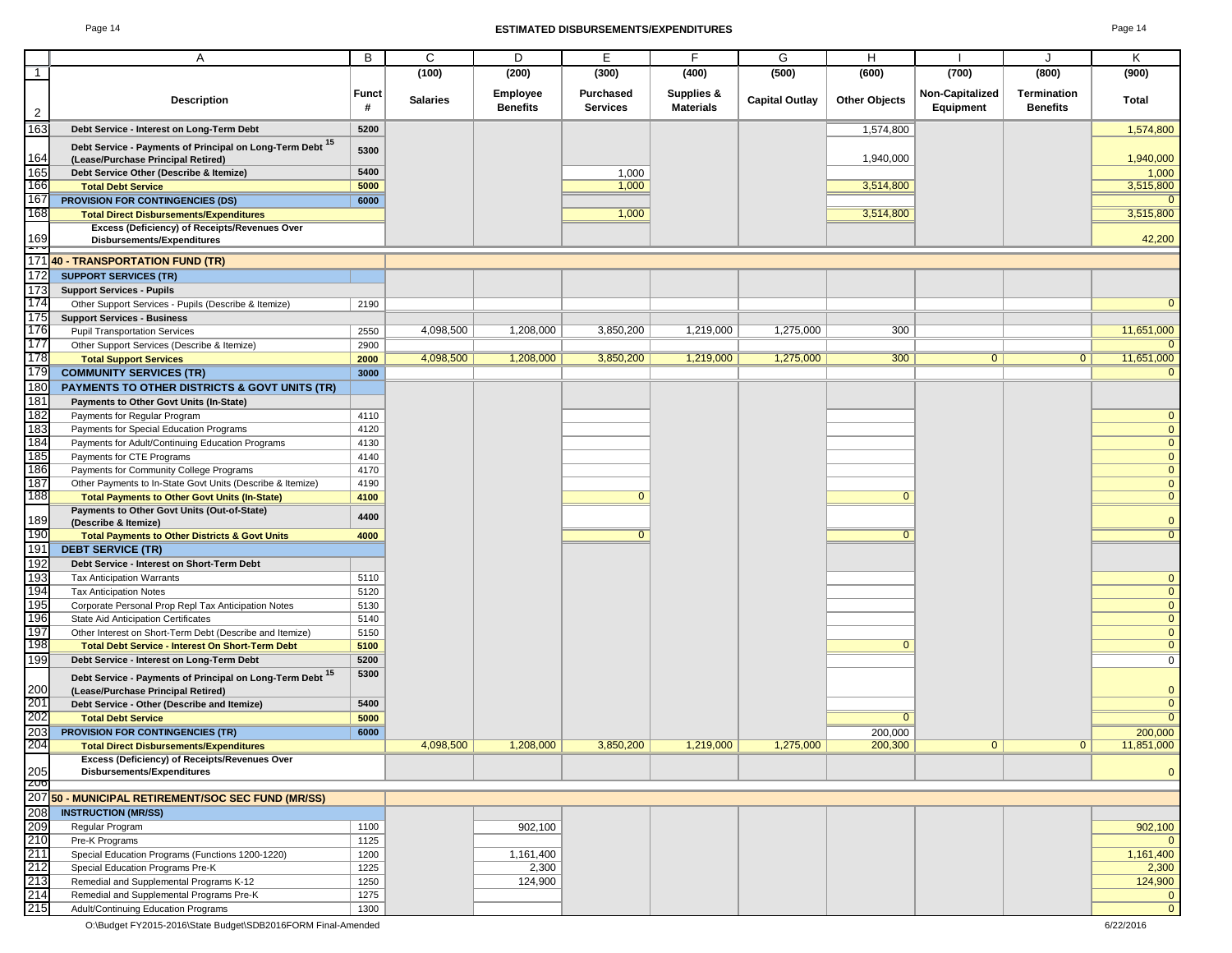#### Page 15 **ESTIMATED DISBURSEMENTS/EXPENDITURES** Page 15

|                                 | Α                                                                                          | B                 | C               | D                                  | E                                   | F                              | G                     | H                    |                              | J                                     | Κ                   |
|---------------------------------|--------------------------------------------------------------------------------------------|-------------------|-----------------|------------------------------------|-------------------------------------|--------------------------------|-----------------------|----------------------|------------------------------|---------------------------------------|---------------------|
| $\overline{1}$                  |                                                                                            |                   | (100)           | (200)                              | (300)                               | (400)                          | (500)                 | (600)                | (700)                        | (800)                                 | (900)               |
|                                 |                                                                                            |                   |                 |                                    |                                     |                                |                       |                      |                              |                                       |                     |
| $\overline{c}$                  | <b>Description</b>                                                                         | <b>Funct</b><br># | <b>Salaries</b> | <b>Employee</b><br><b>Benefits</b> | <b>Purchased</b><br><b>Services</b> | Supplies &<br><b>Materials</b> | <b>Capital Outlay</b> | <b>Other Objects</b> | Non-Capitalized<br>Equipment | <b>Termination</b><br><b>Benefits</b> | <b>Total</b>        |
| 216                             | CTE Programs                                                                               | 1400              |                 | 43,400                             |                                     |                                |                       |                      |                              |                                       | 43,400              |
| 217                             | Interscholastic Programs                                                                   | 1500              |                 | 127,500                            |                                     |                                |                       |                      |                              |                                       | 127,500             |
| 218<br>219<br>220               | Summer School Programs                                                                     | 1600              |                 | 97,500                             |                                     |                                |                       |                      |                              |                                       | 97,500              |
|                                 | <b>Gifted Programs</b>                                                                     | 1650              |                 | 25,200                             |                                     |                                |                       |                      |                              |                                       | 25,200              |
|                                 | <b>Driver's Education Programs</b>                                                         | 1700              |                 |                                    |                                     |                                |                       |                      |                              |                                       | $\mathbf{0}$        |
| $\frac{1}{221}$                 | <b>Bilingual Programs</b>                                                                  | 1800              |                 | 109,900                            |                                     |                                |                       |                      |                              |                                       | 109,900             |
| 222                             | Truant Alternative & Optional Programs                                                     | 1900              |                 | 300                                |                                     |                                |                       |                      |                              |                                       | 300                 |
| $\frac{1}{223}$                 | <b>Total Instruction</b>                                                                   | 1000              |                 | 2,594,500                          |                                     |                                |                       |                      |                              |                                       | 2,594,500           |
| 224                             | <b>SUPPORT SERVICES (MR/SS)</b>                                                            |                   |                 |                                    |                                     |                                |                       |                      |                              |                                       |                     |
| 225<br>226                      | <b>Support Services - Pupil</b>                                                            |                   |                 |                                    |                                     |                                |                       |                      |                              |                                       |                     |
|                                 | Attendance & Social Work Services                                                          | 2110              |                 | 67,500                             |                                     |                                |                       |                      |                              |                                       | 67,500              |
| 227                             | <b>Guidance Services</b>                                                                   | 2120              |                 | 58,000                             |                                     |                                |                       |                      |                              |                                       | 58,000              |
| 228                             | <b>Health Services</b>                                                                     | 2130              |                 | 318,400                            |                                     |                                |                       |                      |                              |                                       | 318,400             |
| 229                             | <b>Psychological Services</b>                                                              | 2140              |                 | 25,600                             |                                     |                                |                       |                      |                              |                                       | 25,600              |
| 230                             | Speech Pathology & Audiology Services                                                      | 2150              |                 | 57,500                             |                                     |                                |                       |                      |                              |                                       | 57,500              |
| $\frac{231}{232}$               | Other Support Services - Pupils (Describe & Itemize)                                       | 2190              |                 | 3,200                              |                                     |                                |                       |                      |                              |                                       | 3,200               |
|                                 | <b>Total Support Services - Pupil</b>                                                      | 2100              |                 | 530,200                            |                                     |                                |                       |                      |                              |                                       | 530,200             |
|                                 | <b>Support Services - Instructional Staff</b>                                              |                   |                 |                                    |                                     |                                |                       |                      |                              |                                       |                     |
|                                 | Improvement of Instruction Services                                                        | 2210              |                 | 104,700                            |                                     |                                |                       |                      |                              |                                       | 104,700             |
|                                 | <b>Educational Media Services</b>                                                          | 2220              |                 | 219,700                            |                                     |                                |                       |                      |                              |                                       | 219,700             |
| 233<br>234<br>235<br>236<br>237 | Assessment & Testing                                                                       | 2230              |                 | 39,900                             |                                     |                                |                       |                      |                              |                                       | 39,900              |
|                                 | <b>Total Support Services - Instructional Staff</b>                                        | 2200              |                 | 364,300                            |                                     |                                |                       |                      |                              |                                       | 364,300             |
| 238                             | <b>Support Services - General Administration</b>                                           |                   |                 |                                    |                                     |                                |                       |                      |                              |                                       |                     |
| 239                             | <b>Board of Education Services</b>                                                         | 2310              |                 | 31,600                             |                                     |                                |                       |                      |                              |                                       | 31,600              |
| 240                             | <b>Executive Administration Services</b>                                                   | 2320              |                 | 57,000                             |                                     |                                |                       |                      |                              |                                       | 57,000              |
| $\frac{241}{242}$               | Special Area Administrative Services                                                       | 2330              |                 | 48,000                             |                                     |                                |                       |                      |                              |                                       | 48,000              |
|                                 | Claims Paid from Self Insurance Fund                                                       | 2361              |                 |                                    |                                     |                                |                       |                      |                              |                                       | $\mathbf{0}$        |
| 243                             | Workers' Compensation or Workers' Occupation Disease Acts<br>Payments                      | 2362              |                 |                                    |                                     |                                |                       |                      |                              |                                       | $\Omega$            |
| 244<br>245                      | Unemployment Insurance Payments                                                            | 2363              |                 |                                    |                                     |                                |                       |                      |                              |                                       | $\mathbf 0$         |
|                                 | Insurance Payments (regular or self-insurance)                                             | 2364              |                 |                                    |                                     |                                |                       |                      |                              |                                       | $\mathbf{0}$        |
| 246                             | Risk Management and Claims Services Payments                                               | 2365              |                 |                                    |                                     |                                |                       |                      |                              |                                       | $\mathbf{0}$        |
| 247                             | Judgment and Settlements                                                                   | 2366              |                 |                                    |                                     |                                |                       |                      |                              |                                       | $\mathbf{0}$        |
| 248                             | Educational, Inspectional, Supervisory Services Related to Loss<br>Prevention or Reduction | 2367              |                 |                                    |                                     |                                |                       |                      |                              |                                       | $\mathbf{0}$        |
| 249                             | Reciprocal Insurance Payments                                                              | 2368              |                 |                                    |                                     |                                |                       |                      |                              |                                       | $\mathbf 0$         |
| 250                             | <b>Legal Service</b>                                                                       | 2369              |                 |                                    |                                     |                                |                       |                      |                              |                                       | $\Omega$            |
| $\overline{251}$                | <b>Total Support Services - General Administration</b>                                     | 2300              |                 | 136,600                            |                                     |                                |                       |                      |                              |                                       | 136,600             |
| 252                             | <b>Support Services - School Administration</b>                                            |                   |                 |                                    |                                     |                                |                       |                      |                              |                                       |                     |
| 253                             | Office of the Principal Services                                                           | 2410              |                 | 572,200                            |                                     |                                |                       |                      |                              |                                       | 572,200             |
|                                 | Other Support Services - School Administration                                             | 2490              |                 |                                    |                                     |                                |                       |                      |                              |                                       |                     |
| 254<br>255                      | (Describe & Itemize)                                                                       |                   |                 | 50,700                             |                                     |                                |                       |                      |                              |                                       | 50,700              |
|                                 | <b>Total Support Services - School Administration</b>                                      | 2400              |                 | 622,900                            |                                     |                                |                       |                      |                              |                                       | 622,900             |
| 256                             | <b>Support Services - Business</b>                                                         |                   |                 |                                    |                                     |                                |                       |                      |                              |                                       |                     |
| $\frac{257}{258}$               | Direction of Business Support Services                                                     | 2510              |                 | 3,200                              |                                     |                                |                       |                      |                              |                                       | 3,200               |
|                                 | <b>Fiscal Services</b>                                                                     | 2520              |                 | 130,400                            |                                     |                                |                       |                      |                              |                                       | 130,400             |
| 25 <sub>S</sub>                 | Facilities Acquisition & Construction Services                                             | 2530              |                 |                                    |                                     |                                |                       |                      |                              |                                       | $\Omega$            |
| 260<br>261                      | Operation & Maintenance of Plant Service                                                   | 2540              |                 | 1,673,700                          |                                     |                                |                       |                      |                              |                                       | 1,673,700           |
|                                 | <b>Pupil Transportation Services</b>                                                       | 2550              |                 | 686,300                            |                                     |                                |                       |                      |                              |                                       | 686,300             |
| 262<br>263                      | <b>Food Services</b>                                                                       | 2560              |                 | 66,200                             |                                     |                                |                       |                      |                              |                                       | 66,200              |
| 264                             | <b>Internal Services</b>                                                                   | 2570<br>2500      |                 | 32,900<br>2,592,700                |                                     |                                |                       |                      |                              |                                       | 32,900<br>2,592,700 |
|                                 | <b>Total Support Services - Business</b>                                                   |                   |                 |                                    |                                     |                                |                       |                      |                              |                                       |                     |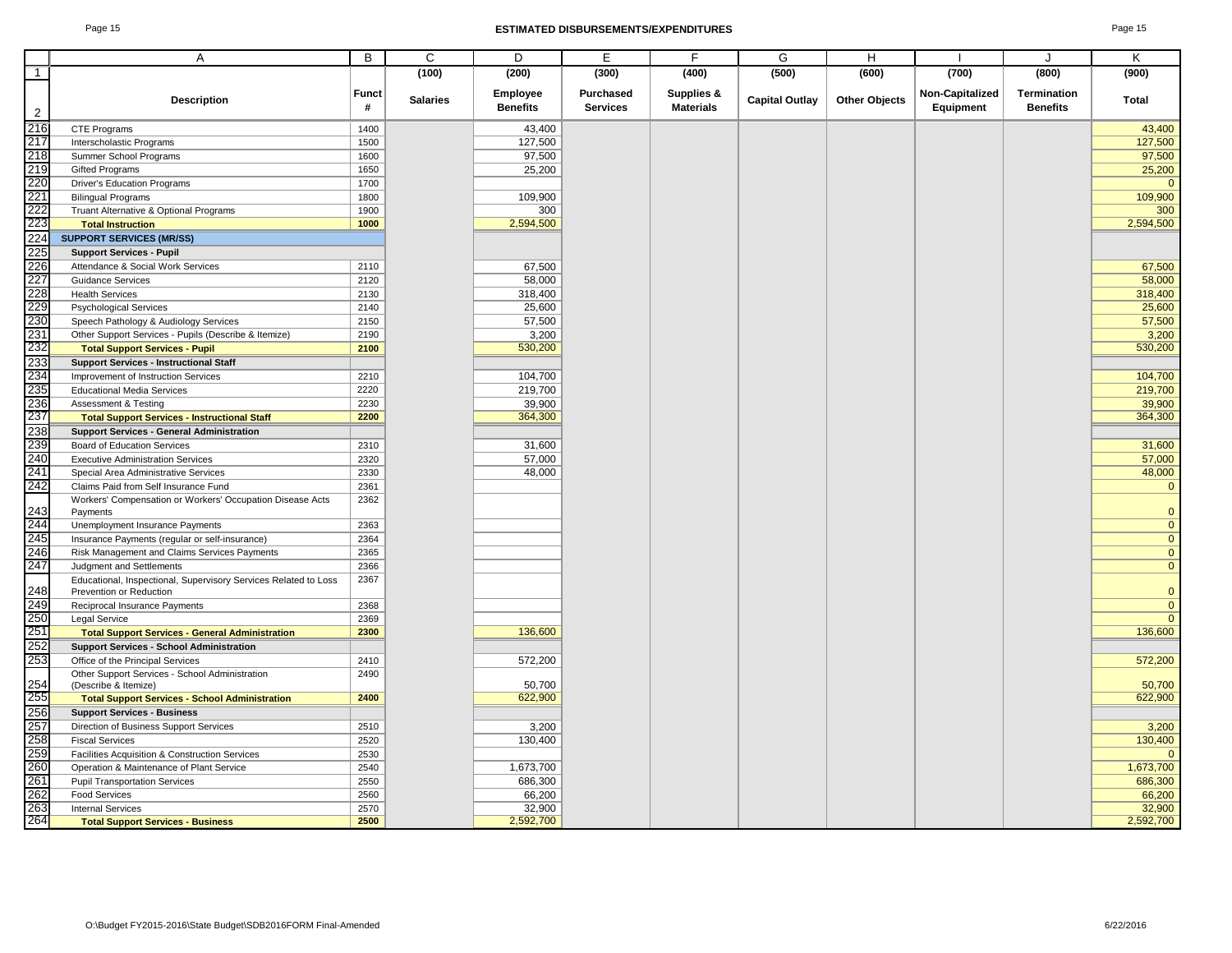#### Page 16 **ESTIMATED DISBURSEMENTS/EXPENDITURES** Page 16

|                   | Α                                                                  | B            | C               | D                                  | Ε                                   | F                              | G                     | H                    |                              | $\cdot$                               | K                                |
|-------------------|--------------------------------------------------------------------|--------------|-----------------|------------------------------------|-------------------------------------|--------------------------------|-----------------------|----------------------|------------------------------|---------------------------------------|----------------------------------|
| $\overline{1}$    |                                                                    |              | (100)           | (200)                              | (300)                               | (400)                          | (500)                 | (600)                | (700)                        | (800)                                 | (900)                            |
|                   |                                                                    |              |                 |                                    |                                     |                                |                       |                      |                              |                                       |                                  |
| $\frac{2}{265}$   | <b>Description</b>                                                 | Funct<br>#   | <b>Salaries</b> | <b>Employee</b><br><b>Benefits</b> | <b>Purchased</b><br><b>Services</b> | Supplies &<br><b>Materials</b> | <b>Capital Outlay</b> | <b>Other Objects</b> | Non-Capitalized<br>Equipment | <b>Termination</b><br><b>Benefits</b> | Total                            |
|                   | <b>Support Services - Central</b>                                  |              |                 |                                    |                                     |                                |                       |                      |                              |                                       |                                  |
| 266               | Direction of Central Support Services                              | 2610         |                 |                                    |                                     |                                |                       |                      |                              |                                       | $\Omega$                         |
| 267               | Planning, Research, Development & Evaluation Services              | 2620         |                 | 200                                |                                     |                                |                       |                      |                              |                                       | 200                              |
| 268               | <b>Information Services</b>                                        | 2630         |                 | 20,100                             |                                     |                                |                       |                      |                              |                                       | 20,100                           |
| 269               | <b>Staff Services</b>                                              | 2640         |                 | 156,800                            |                                     |                                |                       |                      |                              |                                       | 156,800                          |
| 270               | <b>Data Processing Services</b>                                    | 2660         |                 | 397,700                            |                                     |                                |                       |                      |                              |                                       | 397,700                          |
| 271               | <b>Total Support Services - Central</b>                            | 2600         |                 | 574,800                            |                                     |                                |                       |                      |                              |                                       | 574,800                          |
| 272               | Other Support Services (Describe & Itemize)                        | 2900         |                 | 60,800                             |                                     |                                |                       |                      |                              |                                       | 60,800                           |
| 273               | <b>Total Support Services</b>                                      | 2000         |                 | 4,882,300                          |                                     |                                |                       |                      |                              |                                       | 4,882,300                        |
| 274               | <b>COMMUNITY SERVICES (MR/SS)</b>                                  | 3000         |                 | 46,200                             |                                     |                                |                       |                      |                              |                                       | 46,200                           |
| 275               | PAYMENTS TO OTHER DISTRICTS & GOVT UNITS (MR/SS)                   |              |                 |                                    |                                     |                                |                       |                      |                              |                                       |                                  |
| 276               | Payments for Special Education Programs                            | 4120         |                 |                                    |                                     |                                |                       |                      |                              |                                       | $\mathbf 0$                      |
| 277               | Payments for CTE Programs                                          | 4140         |                 |                                    |                                     |                                |                       |                      |                              |                                       | $\mathbf 0$                      |
| 278               | <b>Total Payments to Other Districts &amp; Govt Units</b>          | 4000         |                 | $\mathbf{0}$                       |                                     |                                |                       |                      |                              |                                       | $\overline{0}$                   |
| 279               | <b>DEBT SERVICE (MR/SS)</b>                                        |              |                 |                                    |                                     |                                |                       |                      |                              |                                       |                                  |
| 280               | Debt Service - Interest on Short-Term Debt                         |              |                 |                                    |                                     |                                |                       |                      |                              |                                       |                                  |
| 281               | <b>Tax Anticipation Warrants</b>                                   | 5110         |                 |                                    |                                     |                                |                       |                      |                              |                                       | $\mathbf 0$                      |
| 282               | <b>Tax Anticipation Notes</b>                                      | 5120         |                 |                                    |                                     |                                |                       |                      |                              |                                       | $\Omega$                         |
| 283<br>284        | Corporate Personal Prop Repl Tax Anticipation Notes                | 5130         |                 |                                    |                                     |                                |                       |                      |                              |                                       | $\Omega$<br>$\Omega$             |
| 285               | <b>State Aid Anticipation Certificates</b>                         | 5140<br>5150 |                 |                                    |                                     |                                |                       |                      |                              |                                       | $\mathbf 0$                      |
| 286               | Other (Describe & Itemize)<br><b>Total Debt Service</b>            | 5000         |                 |                                    |                                     |                                |                       | $\mathbf{0}$         |                              |                                       | $\mathbf 0$                      |
| 287               | PROVISION FOR CONTINGENCIES (MR/SS)                                | 6000         |                 |                                    |                                     |                                |                       |                      |                              |                                       | $\overline{0}$                   |
| 288               | <b>Total Direct Disbursements/Expenditures</b>                     |              |                 | 7,523,000                          |                                     |                                |                       | $\overline{0}$       |                              |                                       | 7,523,000                        |
|                   | Excess (Deficiency) of Receipts/Revenues Over                      |              |                 |                                    |                                     |                                |                       |                      |                              |                                       |                                  |
| 289               | Disbursements/Expenditures                                         |              |                 |                                    |                                     |                                |                       |                      |                              |                                       | 33,000                           |
| zyt               |                                                                    |              |                 |                                    |                                     |                                |                       |                      |                              |                                       |                                  |
|                   | 291 60 - CAPITAL PROJECTS (CP)                                     |              |                 |                                    |                                     |                                |                       |                      |                              |                                       |                                  |
| 292               | <b>SUPPORT SERVICES (CP)</b>                                       |              |                 |                                    |                                     |                                |                       |                      |                              |                                       |                                  |
| 293               | <b>Support Services - Business</b>                                 |              |                 |                                    |                                     |                                |                       |                      |                              |                                       |                                  |
| 294               | Facilities Acquisition & Construction Services                     | 2530         |                 |                                    |                                     |                                |                       |                      |                              |                                       | $\mathbf 0$                      |
| 295<br>296        | Other Support Services (Describe & Itemize)                        | 2900         |                 |                                    |                                     |                                |                       |                      | $\overline{0}$               |                                       | $\overline{0}$                   |
|                   | <b>Total Support Services</b>                                      | 2000         | $\overline{0}$  | $\overline{0}$                     | $\overline{0}$                      | $\overline{0}$                 | $\overline{0}$        | $\overline{0}$       |                              |                                       | $\overline{0}$                   |
|                   | 297 PAYMENTS TO OTHER DISTRICTS & GOVT UNITS (CP)                  |              |                 |                                    |                                     |                                |                       |                      |                              |                                       |                                  |
| 298               | Payments to Other Govt Units (In-State)                            |              |                 |                                    |                                     |                                |                       |                      |                              |                                       |                                  |
| 299               | Payments to Other Govt Units (In-State)                            | 4100         |                 |                                    |                                     |                                |                       |                      |                              |                                       | $\mathbf 0$                      |
| <b>300</b><br>301 | Payment for Special Education Programs<br>Payment for CTE Programs | 4120<br>4140 |                 |                                    |                                     |                                |                       |                      |                              |                                       | $\overline{0}$<br>$\overline{0}$ |
|                   | Other Payments to In-State Governmental Units                      | 4190         |                 |                                    |                                     |                                |                       |                      |                              |                                       |                                  |
| 302               | (Describe & Itemize)                                               |              |                 |                                    |                                     |                                |                       |                      |                              |                                       | $\Omega$                         |
| 303               | <b>Total Payments to Other Districts &amp; Govt Units</b>          | 4000         |                 |                                    | $\overline{0}$                      |                                |                       | $\overline{0}$       |                              |                                       | $\overline{0}$                   |
| 304               | <b>PROVISION FOR CONTINGENCIES (CP)</b>                            | 6000         |                 |                                    |                                     |                                |                       |                      |                              |                                       | $\overline{0}$                   |
| 305               | <b>Total Direct Disbursements/Expenditures</b>                     |              | $\mathbf{0}$    | $\mathbf{0}$                       | $\overline{0}$                      | $\mathbf{0}$                   | $\mathbf{0}$          | $\overline{0}$       | $\mathbf{0}$                 |                                       | $\overline{0}$                   |
|                   | Excess (Deficiency) of Receipts/Revenues Over                      |              |                 |                                    |                                     |                                |                       |                      |                              |                                       |                                  |
| 306               | Disbursements/Expenditures                                         |              |                 |                                    |                                     |                                |                       |                      |                              |                                       | $\overline{0}$                   |
|                   | 308 70 WORKING CASH FUND (WC)                                      |              |                 |                                    |                                     |                                |                       |                      |                              |                                       |                                  |
| 30S               |                                                                    |              |                 |                                    |                                     |                                |                       |                      |                              |                                       |                                  |
|                   | 31080 - TORT FUND (TF)                                             |              |                 |                                    |                                     |                                |                       |                      |                              |                                       |                                  |
| 311               | SUPPORT SERVICES - GENERAL ADMINISTRATION                          |              |                 |                                    |                                     |                                |                       |                      |                              |                                       |                                  |
| 312               | Claims Paid from Self Insurance Fund                               | 2361         |                 |                                    |                                     |                                |                       |                      |                              |                                       | $\mathbf{0}$                     |
|                   | Workers' Compensation or Workers' Occupational Disease Act         | 2362         |                 |                                    |                                     |                                |                       |                      |                              |                                       |                                  |
| 313               | Payments                                                           |              |                 |                                    | 954,000                             |                                |                       |                      |                              |                                       | 954,000                          |
| 314               | Unemployment Insurance Payments                                    | 2363         |                 |                                    | 175,000                             |                                |                       |                      |                              |                                       | 175,000                          |
| 315               | Insurance Payments (regular or self-insurance)                     | 2364         |                 |                                    | 560,000                             |                                |                       |                      |                              |                                       | 560,000                          |
| 316               | Risk Management and Claims Services Payments                       | 2365         |                 |                                    |                                     |                                |                       |                      |                              |                                       | $\mathbf 0$                      |
| 317               | Judgment and Settlements                                           | 2366         |                 |                                    |                                     |                                |                       |                      |                              |                                       | $\mathbf 0$                      |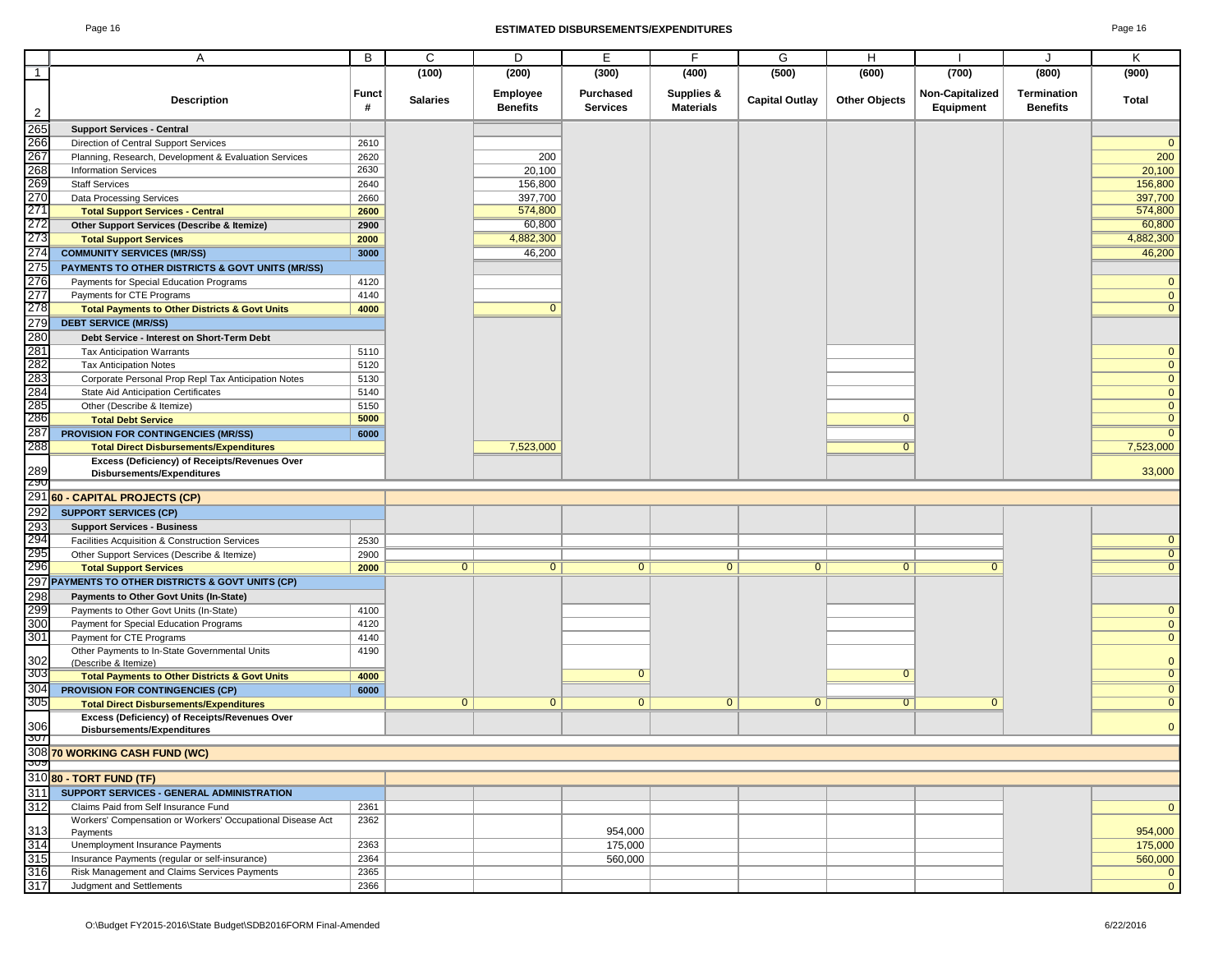## Page 17 **ESTIMATED DISBURSEMENTS/EXPENDITURES** Page 17

|                                 | A                                                                                               | B                 | C               | D                           | E                                   | F                              | G                     | H.                   |                              | J                                     | K              |
|---------------------------------|-------------------------------------------------------------------------------------------------|-------------------|-----------------|-----------------------------|-------------------------------------|--------------------------------|-----------------------|----------------------|------------------------------|---------------------------------------|----------------|
| $\overline{1}$                  |                                                                                                 |                   | (100)           | (200)                       | (300)                               | (400)                          | (500)                 | (600)                | (700)                        | (800)                                 | (900)          |
| $\overline{2}$                  | <b>Description</b>                                                                              | <b>Funct</b><br># | <b>Salaries</b> | Employee<br><b>Benefits</b> | <b>Purchased</b><br><b>Services</b> | Supplies &<br><b>Materials</b> | <b>Capital Outlay</b> | <b>Other Objects</b> | Non-Capitalized<br>Equipment | <b>Termination</b><br><b>Benefits</b> | Total          |
| 318                             | Educational, Inspectional, Supervisory Services Related to Loss<br>Prevention or Reduction      | 2367              |                 |                             |                                     |                                |                       |                      |                              |                                       | $\mathbf{0}$   |
| 319                             | Reciprocal Insurance Payments                                                                   | 2368              |                 |                             |                                     |                                |                       |                      |                              |                                       | $\overline{0}$ |
| 320                             | Legal Service                                                                                   | 2369              |                 |                             |                                     |                                |                       |                      |                              |                                       | $\overline{0}$ |
| 321                             | Property Insurance (Building & Grounds)                                                         | 2371              |                 |                             |                                     |                                |                       |                      |                              |                                       | $\mathbf{0}$   |
| $rac{322}{323}$                 | Vehicle Insurance (Transportation)                                                              | 2372              |                 |                             |                                     |                                |                       |                      |                              |                                       | $\overline{0}$ |
|                                 | <b>Total Support Services - General Administration</b>                                          | 2000              | $\overline{0}$  | $\mathbf{0}$                | 1,689,000                           | $\overline{0}$                 | $\mathbf{0}$          | $\overline{0}$       | $\Omega$                     |                                       | 1,689,000      |
| 324                             | <b>DEBT SERVICE (TF)</b>                                                                        |                   |                 |                             |                                     |                                |                       |                      |                              |                                       |                |
| 325                             | Debt Service - Interest on Short-Term Debt                                                      |                   |                 |                             |                                     |                                |                       |                      |                              |                                       |                |
| 326                             | <b>Tax Anticipation Warrants</b>                                                                | 5110              |                 |                             |                                     |                                |                       |                      |                              |                                       | $\overline{0}$ |
| 327                             | Corporate Personal Property Replacement Tax Anticipation Notes                                  | 5130              |                 |                             |                                     |                                |                       |                      |                              |                                       | $\overline{0}$ |
| 328<br>329                      | Other Interest or Short-Term Debt (Describe & Itemize)                                          | 5150              |                 |                             |                                     |                                |                       |                      |                              |                                       | $\overline{0}$ |
|                                 | <b>Total Debt Service</b>                                                                       | 5000              |                 |                             |                                     |                                |                       | $\mathbf{0}$         |                              |                                       | $\overline{0}$ |
| 330                             | PROVISION FOR CONTINGENCIES (TF)                                                                | 6000              |                 |                             |                                     |                                |                       |                      |                              |                                       | $\overline{0}$ |
| 331                             | <b>Total Direct Disbursements/Expenditures</b>                                                  |                   | $\mathbf{0}$    | $\overline{0}$              | 1,689,000                           | $\overline{0}$                 | $\mathbf{0}$          | $\overline{0}$       | $\mathbf{0}$                 |                                       | 1,689,000      |
| 332                             | Excess (Deficiency) of Receipts/Revenues Over<br>Disbursements/Expenditures                     |                   |                 |                             |                                     |                                |                       |                      |                              |                                       | 351,000        |
| -333                            |                                                                                                 |                   |                 |                             |                                     |                                |                       |                      |                              |                                       |                |
|                                 | 334 90 - FIRE PREVENTION & SAFETY FUND (FP&S)                                                   |                   |                 |                             |                                     |                                |                       |                      |                              |                                       |                |
| 335                             | <b>SUPPORT SERVICES (FP&amp;S)</b>                                                              |                   |                 |                             |                                     |                                |                       |                      |                              |                                       |                |
| $\frac{336}{337}$               | <b>Support Services - Business</b>                                                              |                   |                 |                             |                                     |                                |                       |                      |                              |                                       |                |
|                                 | Facilities Acquisition & Construction Services                                                  | 2530              |                 |                             |                                     |                                | 1,025,000             |                      |                              |                                       | 1,025,000      |
| 338<br>339                      | Operation & Maintenance of Plant Service                                                        | 2540              |                 |                             |                                     |                                |                       |                      |                              |                                       | $\mathbf{0}$   |
|                                 | <b>Total Support Services - Business</b>                                                        | 2500              | $\overline{0}$  | $\overline{0}$              | $\overline{0}$                      | $\overline{0}$                 | 1,025,000             | $\overline{0}$       |                              |                                       | 1,025,000      |
| 340<br>341                      | Other Support Services (Describe & Itemize)                                                     | 2900              |                 |                             |                                     |                                |                       |                      |                              |                                       | $\Omega$       |
|                                 | <b>Total Support Services</b>                                                                   | 2000              | $\overline{0}$  | $\overline{0}$              | $\overline{0}$                      | $\overline{0}$                 | 1,025,000             | $\overline{0}$       | $\overline{0}$               |                                       | 1,025,000      |
|                                 | 342 PAYMENTS TO OTHER DISTRICTS & GOVT UNITS (FP&S)                                             |                   |                 |                             |                                     |                                |                       |                      |                              |                                       |                |
| 343<br>344                      | Other Payments to In-State Govt Units (Describe & Itemize)                                      | 4190              |                 |                             |                                     |                                |                       |                      |                              |                                       | $\mathbf{0}$   |
|                                 | <b>Total Payments to Other Districts &amp; Govt Units (FPS)</b>                                 | 4000              |                 |                             |                                     |                                |                       | $\Omega$             |                              |                                       | $\overline{0}$ |
| 345                             | <b>DEBT SERVICE (FP&amp;S)</b>                                                                  |                   |                 |                             |                                     |                                |                       |                      |                              |                                       |                |
|                                 | Debt Service - Interest on Short-Term Debt                                                      |                   |                 |                             |                                     |                                |                       |                      |                              |                                       |                |
|                                 | <b>Tax Anticipation Warrants</b>                                                                | 5110              |                 |                             |                                     |                                |                       |                      |                              |                                       | $\overline{0}$ |
| 346<br>346<br>347<br>348<br>349 | Other Interest on Short-Term Debt (Describe & Itemize)                                          | 5150              |                 |                             |                                     |                                |                       |                      |                              |                                       | $\overline{0}$ |
|                                 | <b>Total Debt Service - Interest on Short-Term Debt</b>                                         | 5100              |                 |                             |                                     |                                |                       | $\Omega$             |                              |                                       | $\overline{0}$ |
| 350                             | Debt Service - Interest on Long-Term Debt                                                       | 5200              |                 |                             |                                     |                                |                       |                      |                              |                                       | $\overline{0}$ |
| 351                             | Debt Service - Payments of Principal on Long-Term Debt 15<br>(Lease/Purchase Principal Retired) | 5300              |                 |                             |                                     |                                |                       |                      |                              |                                       | $\overline{0}$ |
| 352                             | <b>Total Debt Service</b>                                                                       | 5000              |                 |                             |                                     |                                |                       | $\mathbf{0}$         |                              |                                       | $\overline{0}$ |
| 353                             | PROVISIONS FOR CONTINGENCIES (FP&S)                                                             | 6000              |                 |                             |                                     |                                |                       |                      |                              |                                       | $\overline{0}$ |
| 354                             | <b>Total Direct Disbursements/Expenditures</b>                                                  |                   | $\mathbf{0}$    | $\overline{0}$              | $\mathbf{0}$                        | $\Omega$                       | 1,025,000             | $\overline{0}$       | $\Omega$                     |                                       | 1,025,000      |
|                                 | Excess (Deficiency) of Receipts/Revenues Over                                                   |                   |                 |                             |                                     |                                |                       |                      |                              |                                       |                |
| 355                             | Disbursements/Expenditures                                                                      |                   |                 |                             |                                     |                                |                       |                      |                              |                                       | (1,025,000)    |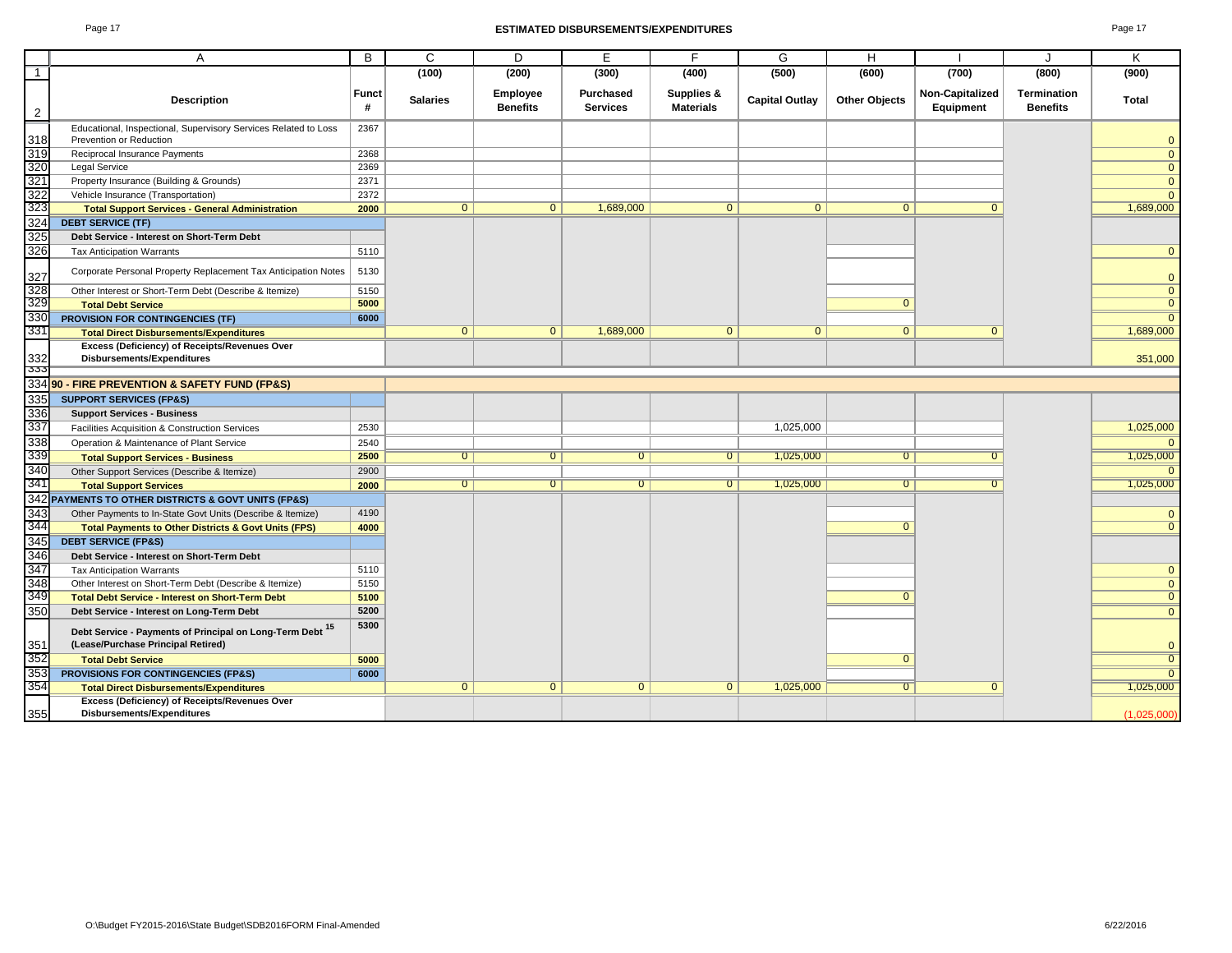# **ESTIMATED LIMITATION OF ADMINISTRATIVE COSTS**

*(For Local Use Only)*

## *This is an estimated Limitation of Administrative Costs Worksheet only and will not be accepted for Official Submission of the Limitation of Administrative Costs Worksheet .*

*The worksheet is intended for use during the budgeting process to estimate the district's percent increase of FY2016 budgeted expenditures over FY2015 actual expenditures. Budget information is copied to this page. Insert the prior year estimated actual expenditures to compute the estimated percentage increase (decrease).*

*The official Limitation of Administrative Costs Worksheet is attached to the end of the Annual An official Limitation of Administrative Costs Worksheet can Financial Report (ISBE Form 50-35) and may be submitted in conjunction with that report. also be found on the ISBE website at:*

[Limita](http://www.isbe.net/sfms/AdminCaps/AdminCaps.htm)tion of Administrative Costs

School District Name: RCDT Number: **ESTIMATED LIMITATION OF ADMINISTRATIVE COSTS WORKSHEET Naperville CUSD 203 19-022-2030-26**

(Section 17-1.5 of the School Code)

|                                                                                                      |            | <b>Estimated Actual Expenditures,</b><br><b>Fiscal Year 2015</b> |                                               |           | <b>Budgeted Expenditures,</b><br><b>Fiscal Year 2016</b> |                                               |              |  |  |
|------------------------------------------------------------------------------------------------------|------------|------------------------------------------------------------------|-----------------------------------------------|-----------|----------------------------------------------------------|-----------------------------------------------|--------------|--|--|
|                                                                                                      |            | (10)                                                             | (20)                                          |           | (10)                                                     | (20)                                          |              |  |  |
| <b>Description</b>                                                                                   | Funct. No. | <b>Educational</b>                                               | <b>Operations &amp;</b><br><b>Maintenance</b> | Total     | <b>Educational</b>                                       | <b>Operations &amp;</b><br><b>Maintenance</b> | <b>Total</b> |  |  |
| 1. Executive Administration Services                                                                 | 2320       | 1,381,815                                                        |                                               | 1,381,815 | 1,510,900                                                |                                               | 1,510,900    |  |  |
| 2. Special Area Administration Services                                                              | 2330       | 1,266,683                                                        |                                               | 1,266,683 | 1,390,000                                                |                                               | 1,390,000    |  |  |
| 3. Other Support Services - School<br>Administration                                                 | 2490       | 2,121,963                                                        |                                               | 2,121,963 | 2,233,600                                                |                                               | 2,233,600    |  |  |
| 4. Direction of Business Support Services                                                            | 2510       | 214,551                                                          |                                               | 214,551   | 224,800                                                  | $\Omega$                                      | 224,800      |  |  |
| 5. Internal Services                                                                                 | 2570       | 279,442                                                          |                                               | 279,442   | 160,000                                                  |                                               | 160,000      |  |  |
| 6. Direction of Central Support Services                                                             | 2610       | 0                                                                |                                               | $\Omega$  | $\Omega$                                                 |                                               |              |  |  |
| 7. Deduct - Early Retirement or other pension obligations<br>required by state law and include above |            |                                                                  |                                               |           |                                                          |                                               |              |  |  |
| Totals<br>8.                                                                                         |            | 5,264,454                                                        | $\overline{0}$                                | 5,264,454 | 5,519,300                                                | $\overline{0}$                                | 5,519,300    |  |  |
| 9. Estimated Percent Increase (Decrease) for FY2016<br>(Budgeted) over FY2015 (Actual)               |            |                                                                  |                                               |           |                                                          |                                               | 5%           |  |  |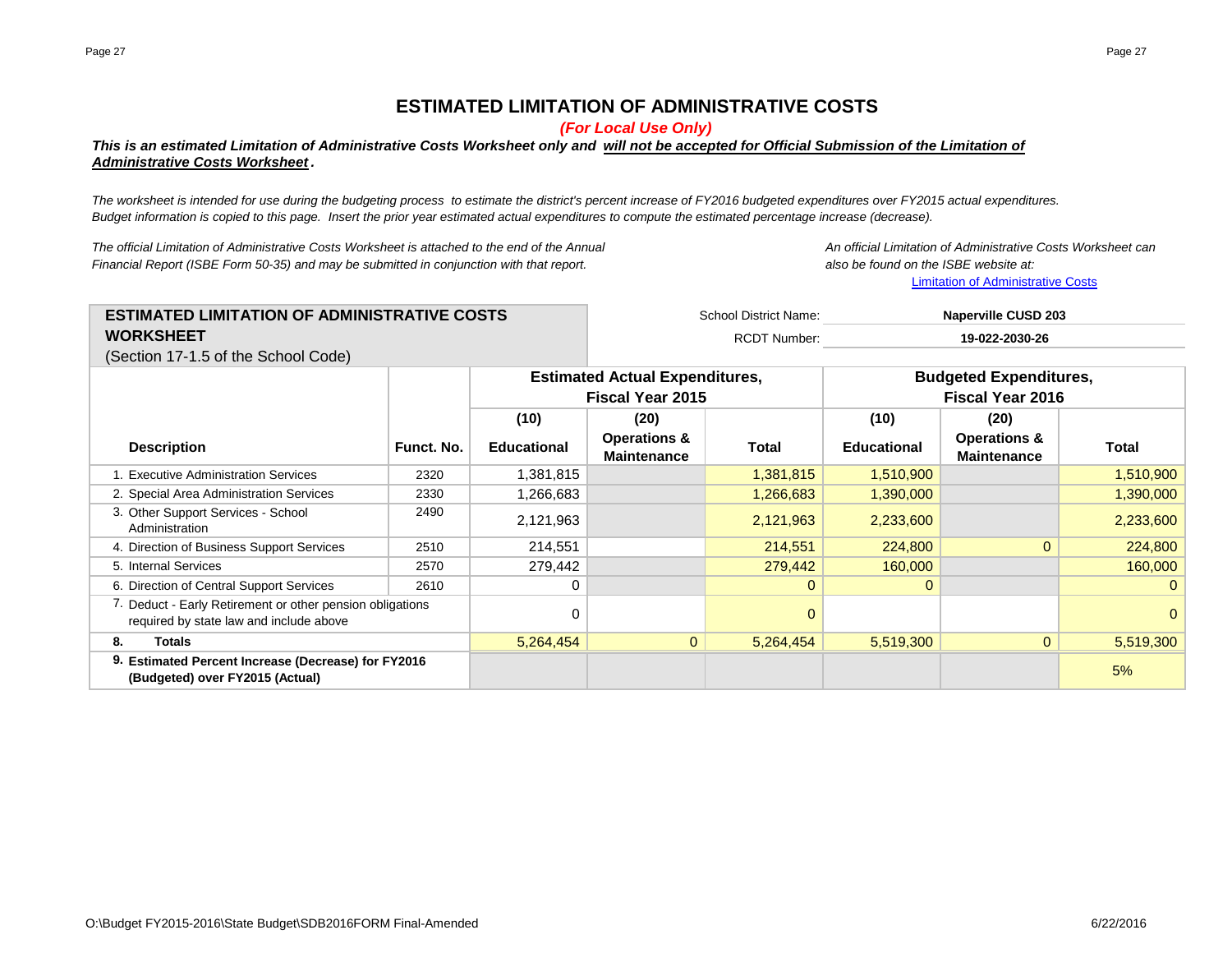# **This page is provided for detailed itemizations as requested within the body of the Report.**

1.

2.

3. 4.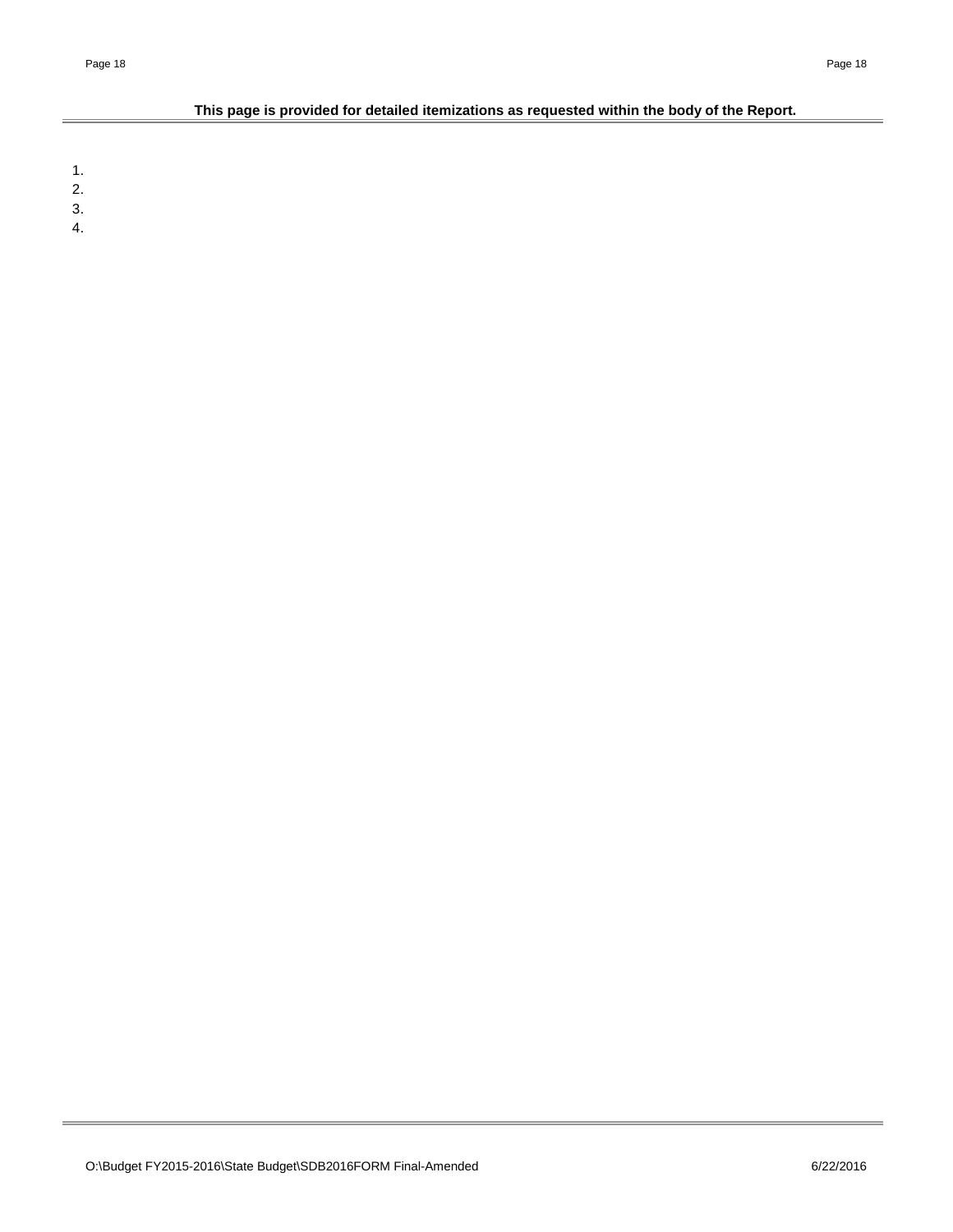|               | A                                                                                                                                                                                                                                                                                                             | B                  | C                                             | D                     | Е                   | F            |  |  |  |  |  |  |
|---------------|---------------------------------------------------------------------------------------------------------------------------------------------------------------------------------------------------------------------------------------------------------------------------------------------------------------|--------------------|-----------------------------------------------|-----------------------|---------------------|--------------|--|--|--|--|--|--|
|               |                                                                                                                                                                                                                                                                                                               |                    |                                               |                       |                     |              |  |  |  |  |  |  |
| 2             | <b>Naperville CUSD 203</b><br>19-022-2030-26                                                                                                                                                                                                                                                                  |                    |                                               |                       |                     |              |  |  |  |  |  |  |
|               | DEFICIT BUDGET SUMMARY INFORMATION - Operating Funds Only                                                                                                                                                                                                                                                     |                    |                                               |                       |                     |              |  |  |  |  |  |  |
| 3<br>4        |                                                                                                                                                                                                                                                                                                               | <b>EDUCATIONAL</b> | <b>OPERATIONS &amp;</b><br><b>MAINTENANCE</b> | <b>TRANSPORTATION</b> | <b>WORKING CASH</b> | <b>TOTAL</b> |  |  |  |  |  |  |
| 5             | <b>Direct Revenues</b>                                                                                                                                                                                                                                                                                        | 212,285,000        | 29,400,000                                    | 11,851,000            | 1,998,000           | 255,534,000  |  |  |  |  |  |  |
| 6             | <b>Direct Expenditures</b>                                                                                                                                                                                                                                                                                    | 209,103,855        | 29,354,522                                    | 11,851,000            |                     | 250,309,377  |  |  |  |  |  |  |
| 7             | <b>Difference</b>                                                                                                                                                                                                                                                                                             | 3,181,145          | 45,478                                        |                       | 1,998,000           | 5,224,623    |  |  |  |  |  |  |
| 8             | Estimated Fund Balance - June 30, 2016                                                                                                                                                                                                                                                                        | 110,742,858        | 16,135,843                                    | 6,306,343             | 9,263,501           | 142,448,545  |  |  |  |  |  |  |
| 9<br>10<br>11 | Balanced budget, no deficit reduction plan is required.<br>A deficit reduction plan is required if the local board of education adopts (or amends) the 2015-16 school district budget in which the "operating                                                                                                 |                    |                                               |                       |                     |              |  |  |  |  |  |  |
| 12            | funds" listed above result in direct revenues (line 9) being less than direct expenditures (line 19) by an amount equal to or greater than one-third<br>(1/3) of the ending fund balance (line 81).                                                                                                           |                    |                                               |                       |                     |              |  |  |  |  |  |  |
| 13            | Note: The balance is determined using only the four funds listed above. That is, if the estimated ending fund balance is less than three times the<br>deficit spending, the district must adopt and file with ISBE a deficit reduction plan to balance the shortfall within three years.                      |                    |                                               |                       |                     |              |  |  |  |  |  |  |
| 14            | The School Code, Section 17-1 (105 ILCS 5/17-1) - If the 2014-2015 Annual Financial Report (AFR) reflects a deficit as defined above (page 36),<br>then the school district shall adopt and submit a deficit reduction plan (found here on page 20-24) to ISBE within 30 days after acceptance of the<br>AFR. |                    |                                               |                       |                     |              |  |  |  |  |  |  |
| 15            | The deficit reduction plan, if required, is developed using ISBE guidelines and format.                                                                                                                                                                                                                       |                    |                                               |                       |                     |              |  |  |  |  |  |  |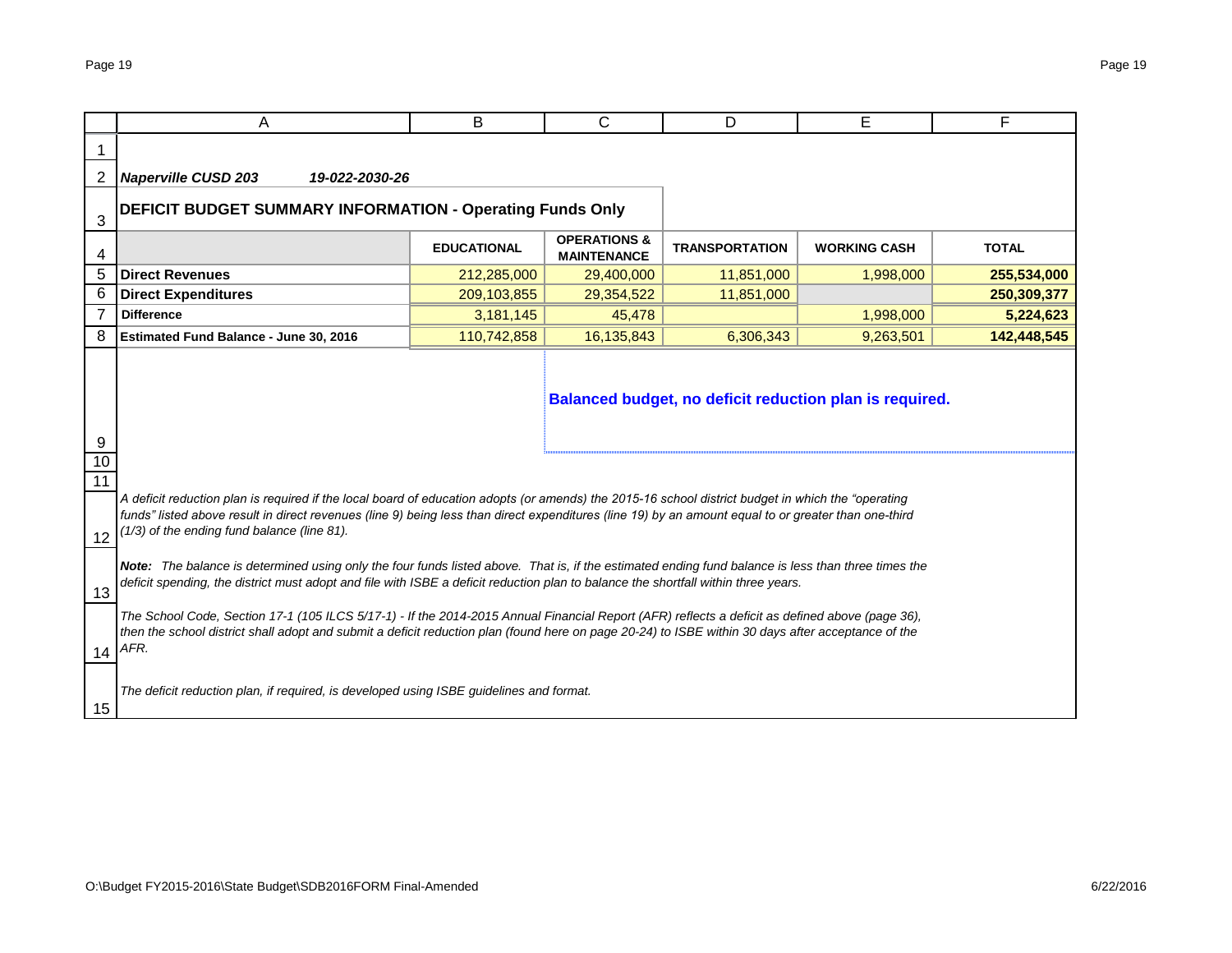#### Page 20 **ILLINOIS STATE BOARD OF EDUCATION SCHOOL BUSINESS SERVICES DIVISION**

|                | A                                                                             | B            | C                        | D                                                  | E                                    | F                           | G                        |  |  |  |  |  |  |
|----------------|-------------------------------------------------------------------------------|--------------|--------------------------|----------------------------------------------------|--------------------------------------|-----------------------------|--------------------------|--|--|--|--|--|--|
| $\mathbf{1}$   |                                                                               |              |                          |                                                    | <b>DEFICIT REDUCTION PLAN</b>        |                             |                          |  |  |  |  |  |  |
| $\overline{2}$ |                                                                               |              |                          |                                                    | <b>ESTIMATED BUDGET</b>              |                             |                          |  |  |  |  |  |  |
| $\overline{3}$ | <b>Naperville CUSD 203</b><br>19-022-2030-26                                  |              |                          |                                                    | FY2015-16                            |                             |                          |  |  |  |  |  |  |
| 4              | <b>District Number</b>                                                        |              |                          |                                                    |                                      |                             |                          |  |  |  |  |  |  |
| $\overline{5}$ |                                                                               |              |                          |                                                    |                                      |                             |                          |  |  |  |  |  |  |
| 6              |                                                                               |              | <b>Educational Fund</b>  | <b>Operations &amp;</b><br><b>Maintenance Fund</b> | <b>Transportation</b><br><b>Fund</b> | <b>Working Cash</b><br>Fund | Total                    |  |  |  |  |  |  |
|                | <b>ESTIMATED BEGINNING FUND BALANCE</b>                                       |              |                          |                                                    |                                      |                             |                          |  |  |  |  |  |  |
| 7              | (must equal prior Ending Fund Balance)                                        |              | 107,561,713              | 16,090,365                                         | 6,306,343                            | 7,265,501                   | 137,223,922              |  |  |  |  |  |  |
| 8              | <b>RECEIPTS/REVENUES</b>                                                      | Acct<br>No.  |                          |                                                    |                                      |                             |                          |  |  |  |  |  |  |
| 9              | <b>LOCAL SOURCES</b>                                                          | 1000         | 189,811,000              | 29.400.000                                         | 7,134,500                            | 1.998.000                   | 228.343.500              |  |  |  |  |  |  |
|                | <b>FLOW-THROUGH RECEIPTS/REVENUES FROM ONE</b>                                | 2000         |                          |                                                    |                                      |                             |                          |  |  |  |  |  |  |
|                | <b>10 DISTRICT TO ANOTHER DISTRICT</b>                                        |              | $\mathbf{0}$             | $\mathbf{0}$                                       | $\mathbf{0}$                         |                             |                          |  |  |  |  |  |  |
|                | <b>11 STATE SOURCES</b>                                                       | 3000         | 14,935,000               | $\Omega$                                           | 4,716,500                            | $\Omega$                    | 19,651,500               |  |  |  |  |  |  |
| 13             | 12 <b>FEDERAL SOURCES</b><br><b>Total Receipts/Revenues</b>                   | 4000         | 7,539,000<br>212,285,000 | $\Omega$                                           | $\Omega$<br>11,851,000               | $\Omega$<br>1,998,000       | 7,539,000<br>255,534,000 |  |  |  |  |  |  |
|                |                                                                               | <b>Funct</b> |                          | 29,400,000                                         |                                      |                             |                          |  |  |  |  |  |  |
| 14             | <b>DISBURSEMENTS/EXPENDITURES</b>                                             | No.          |                          |                                                    |                                      |                             |                          |  |  |  |  |  |  |
|                | <b>15 INSTRUCTION</b>                                                         | 1000         | 134,614,127              |                                                    |                                      |                             | 134,614,127              |  |  |  |  |  |  |
|                | <b>16 SUPPORT SERVICES</b>                                                    | 2000         | 67,013,928               | 29,154,522                                         | 11,651,000                           |                             | 107,819,450              |  |  |  |  |  |  |
|                | <b>17 COMMUNITY SERVICES</b>                                                  | 3000         | 521,200                  | $\mathbf{0}$                                       | $\Omega$                             |                             | 521,200                  |  |  |  |  |  |  |
|                | <b>18 PAYMENTS TO OTHER DISTRICTS &amp; GOVT. UNITS</b>                       | 4000         | 6,354,600                | $\mathbf{0}$                                       | $\mathbf{0}$                         |                             | 6,354,600                |  |  |  |  |  |  |
| 19             | <b>DEBT SERVICES</b>                                                          | 5000         | $\Omega$                 | $\Omega$                                           | $\Omega$                             |                             |                          |  |  |  |  |  |  |
| 20<br>21       | <b>PROVISION FOR CONTINGENCIES</b><br><b>Total Disbursements/Expenditures</b> | 6000         | 600,000                  | 200,000                                            | 200,000                              |                             | 1,000,000                |  |  |  |  |  |  |
|                | <b>Excess of Receipts/Revenue Over/(Under)</b>                                |              | 209,103,855              | 29,354,522                                         | 11,851,000                           |                             | 250,309,377              |  |  |  |  |  |  |
| 22             | <b>Disbursements/Expenditures</b>                                             |              | 3.181.145                | 45.478                                             | $\mathbf{0}$                         | 1.998.000                   | 5,224,623                |  |  |  |  |  |  |
| 23             | <b>OTHER SOURCES/USES OF FUNDS</b>                                            |              |                          |                                                    |                                      |                             |                          |  |  |  |  |  |  |
|                | 24 OTHER SOURCES OF FUNDS (7000)                                              |              | $\overline{0}$           | $\mathbf{0}$                                       | $\overline{0}$                       | $\overline{0}$              | $\mathbf{0}$             |  |  |  |  |  |  |
| 25             | <b>OTHER USES OF FUNDS (8000)</b>                                             |              | $\overline{0}$           | $\overline{0}$                                     | $\mathbf{0}$                         | $\mathbf{0}$                | $\mathbf{0}$             |  |  |  |  |  |  |
| 26             | <b>TOTAL OTHER SOURCES/USES OF FUNDS</b>                                      |              | $\mathbf{0}$             | $\Omega$                                           | $\Omega$                             | $\overline{0}$              | $\Omega$                 |  |  |  |  |  |  |
| 27             | <b>ESTIMATED ENDING FUND BALANCE</b>                                          |              | 110,742,858              | 16,135,843                                         | 6,306,343                            | 9,263,501                   | 142,448,545              |  |  |  |  |  |  |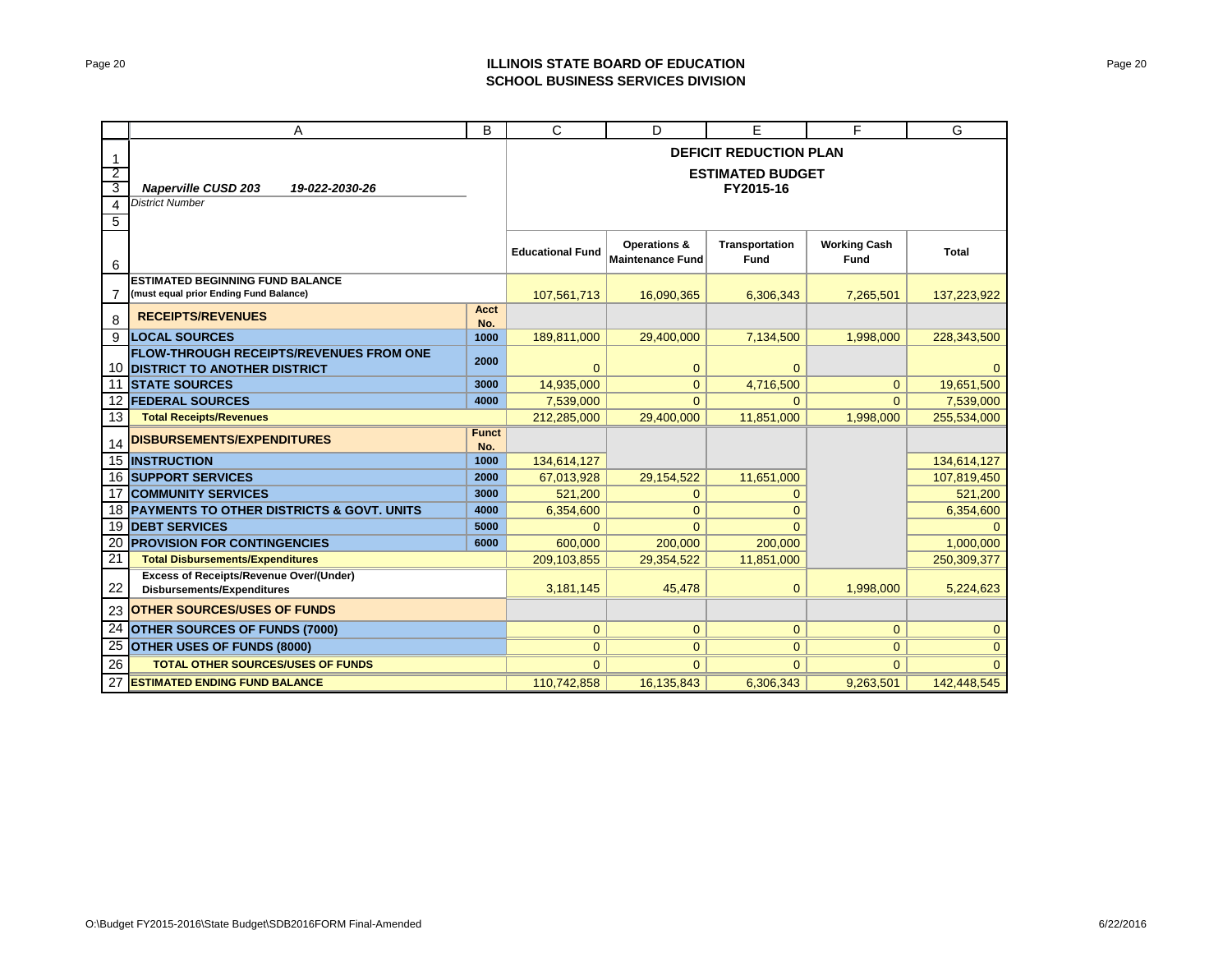#### Page 21 **ILLINOIS STATE BOARD OF EDUCATION SCHOOL BUSINESS SERVICES DIVISION**

|                                                                                  | A                                                                                        | B                   | H                                    |                                                    | J                             | K                                  | L              |  |  |  |  |
|----------------------------------------------------------------------------------|------------------------------------------------------------------------------------------|---------------------|--------------------------------------|----------------------------------------------------|-------------------------------|------------------------------------|----------------|--|--|--|--|
| $\mathbf{1}$<br>$\overline{2}$<br>$\overline{\mathbf{3}}$<br>4<br>$\overline{5}$ | <b>Naperville CUSD 203</b><br>19-022-2030-26<br><b>District Number</b>                   |                     | <b>ESTIMATED BUDGET</b><br>FY2016-17 |                                                    |                               |                                    |                |  |  |  |  |
| 6                                                                                |                                                                                          |                     | <b>Educational Fund</b>              | <b>Operations &amp;</b><br><b>Maintenance Fund</b> | Transportation<br><b>Fund</b> | <b>Working Cash</b><br><b>Fund</b> | <b>Total</b>   |  |  |  |  |
|                                                                                  | <b>ESTIMATED BEGINNING FUND BALANCE</b>                                                  |                     |                                      |                                                    |                               |                                    |                |  |  |  |  |
| 7                                                                                | (must equal prior Ending Fund Balance)                                                   |                     | 110,742,858                          | 16,135,843                                         | 6,306,343                     | 9,263,501                          | 142,448,545    |  |  |  |  |
| 8                                                                                | <b>RECEIPTS/REVENUES</b>                                                                 | Acct<br>No.         |                                      |                                                    |                               |                                    |                |  |  |  |  |
| 9                                                                                | <b>LOCAL SOURCES</b>                                                                     | 1000                |                                      |                                                    |                               |                                    | $\mathbf{0}$   |  |  |  |  |
|                                                                                  | <b>FLOW-THROUGH RECEIPTS/REVENUES FROM ONE</b><br><b>10 DISTRICT TO ANOTHER DISTRICT</b> | 2000                |                                      |                                                    |                               |                                    | $\mathbf{0}$   |  |  |  |  |
|                                                                                  | 11 STATE SOURCES                                                                         | 3000                |                                      |                                                    |                               |                                    | $\mathbf{0}$   |  |  |  |  |
|                                                                                  | 12 <b>FEDERAL SOURCES</b>                                                                | 4000                |                                      |                                                    |                               |                                    | $\mathbf{0}$   |  |  |  |  |
| 13                                                                               | <b>Total Receipts/Revenues</b>                                                           |                     | $\mathbf{0}$                         | $\mathbf{0}$                                       | $\mathbf{0}$                  | $\mathbf{0}$                       | $\overline{0}$ |  |  |  |  |
| 14                                                                               | <b>DISBURSEMENTS/EXPENDITURES</b>                                                        | <b>Funct</b><br>No. |                                      |                                                    |                               |                                    |                |  |  |  |  |
|                                                                                  | <b>15 INSTRUCTION</b>                                                                    | 1000                |                                      |                                                    |                               |                                    | $\mathbf{0}$   |  |  |  |  |
|                                                                                  | <b>16 SUPPORT SERVICES</b>                                                               | 2000                |                                      |                                                    |                               |                                    | $\mathbf{0}$   |  |  |  |  |
|                                                                                  | <b>17 COMMUNITY SERVICES</b>                                                             | 3000                |                                      |                                                    |                               |                                    | $\mathbf{0}$   |  |  |  |  |
|                                                                                  | 18 PAYMENTS TO OTHER DISTRICTS & GOVT. UNITS                                             | 4000                |                                      |                                                    |                               |                                    | $\mathbf{0}$   |  |  |  |  |
|                                                                                  | <b>19 DEBT SERVICES</b>                                                                  | 5000                |                                      |                                                    |                               |                                    | $\mathbf{0}$   |  |  |  |  |
|                                                                                  | 20 <b>PROVISION FOR CONTINGENCIES</b>                                                    | 6000                |                                      |                                                    |                               |                                    | $\mathbf{0}$   |  |  |  |  |
| 21                                                                               | <b>Total Disbursements/Expenditures</b>                                                  |                     | $\mathbf{0}$                         | $\overline{0}$                                     | $\mathbf{0}$                  |                                    | $\mathbf{0}$   |  |  |  |  |
| 22                                                                               | <b>Excess of Receipts/Revenue Over/(Under)</b><br><b>Disbursements/Expenditures</b>      |                     | $\mathbf{0}$                         | $\mathbf{0}$                                       | $\mathbf{0}$                  | $\mathbf{0}$                       | $\mathbf{0}$   |  |  |  |  |
| 23                                                                               | <b>OTHER SOURCES/USES OF FUNDS</b>                                                       |                     |                                      |                                                    |                               |                                    |                |  |  |  |  |
|                                                                                  | 24 OTHER SOURCES OF FUNDS (7000)                                                         |                     |                                      |                                                    |                               |                                    | $\overline{0}$ |  |  |  |  |
| $\overline{25}$                                                                  | <b>OTHER USES OF FUNDS (8000)</b>                                                        |                     |                                      |                                                    |                               |                                    | $\mathbf{0}$   |  |  |  |  |
| 26                                                                               | <b>TOTAL OTHER SOURCES/USES OF FUNDS</b>                                                 |                     | $\Omega$                             | $\Omega$                                           | $\Omega$                      | $\Omega$                           | $\Omega$       |  |  |  |  |
| 27                                                                               | <b>ESTIMATED ENDING FUND BALANCE</b>                                                     |                     | 110,742,858                          | 16,135,843                                         | 6,306,343                     | 9,263,501                          | 142,448,545    |  |  |  |  |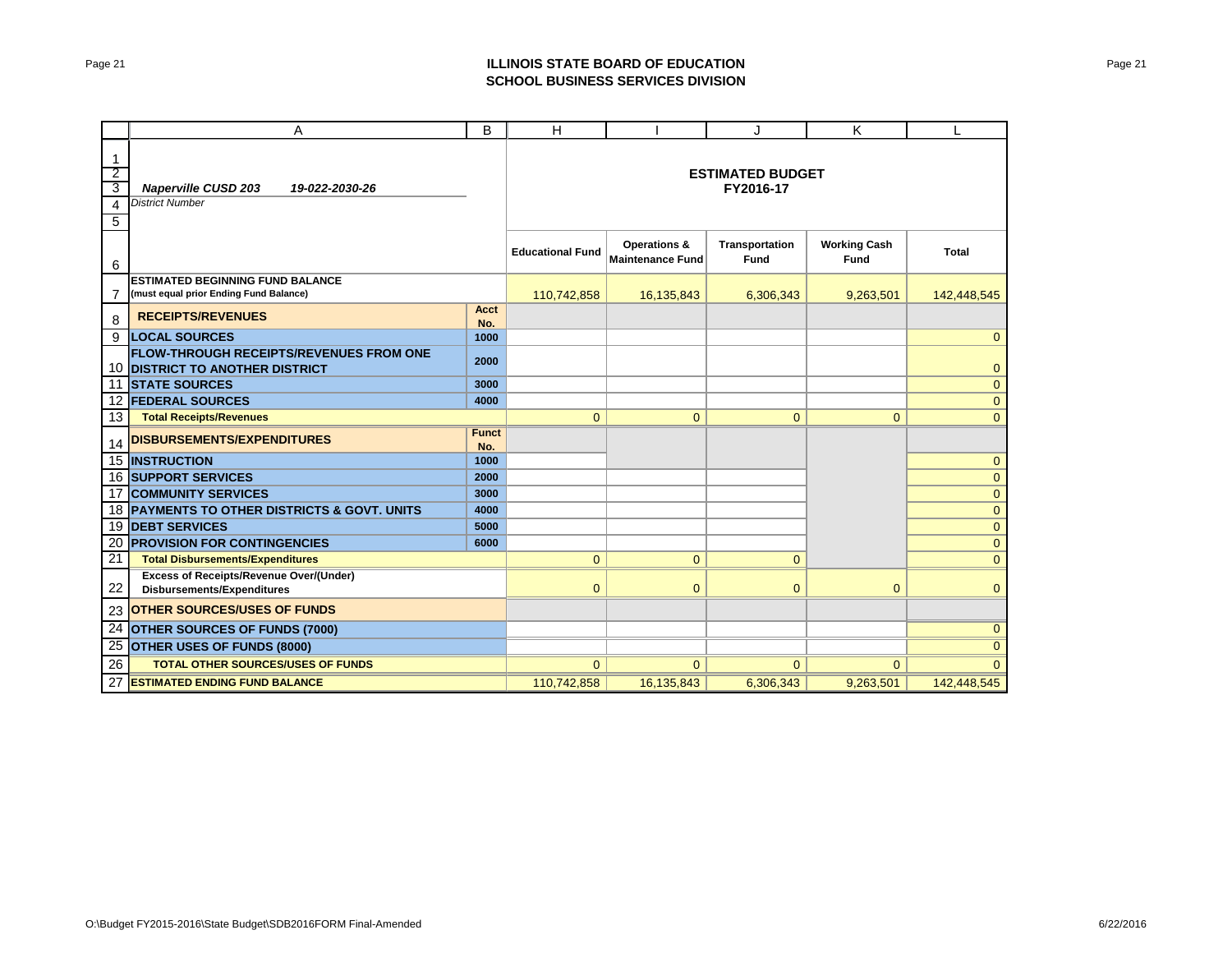#### Page 22 **ILLINOIS STATE BOARD OF EDUCATION SCHOOL BUSINESS SERVICES DIVISION**

|                                                                                  | Α                                                                                         | B                   | M                       | N                                                  | O                                    | P                           | Q            |
|----------------------------------------------------------------------------------|-------------------------------------------------------------------------------------------|---------------------|-------------------------|----------------------------------------------------|--------------------------------------|-----------------------------|--------------|
| $\mathbf{1}$<br>$\overline{2}$<br>$\overline{\mathbf{3}}$<br>4<br>$\overline{5}$ | <b>Naperville CUSD 203</b><br>19-022-2030-26<br><b>District Number</b>                    |                     |                         |                                                    | <b>ESTIMATED BUDGET</b><br>FY2017-18 |                             |              |
| 6                                                                                |                                                                                           |                     | <b>Educational Fund</b> | <b>Operations &amp;</b><br><b>Maintenance Fund</b> | Transportation<br><b>Fund</b>        | <b>Working Cash</b><br>Fund | <b>Total</b> |
|                                                                                  | <b>ESTIMATED BEGINNING FUND BALANCE</b>                                                   |                     |                         |                                                    |                                      |                             |              |
| 7                                                                                | (must equal prior Ending Fund Balance)                                                    |                     | 110,742,858             | 16,135,843                                         | 6,306,343                            | 9,263,501                   | 142,448,545  |
| 8                                                                                | <b>RECEIPTS/REVENUES</b>                                                                  | Acct<br>No.         |                         |                                                    |                                      |                             |              |
| 9                                                                                | <b>LOCAL SOURCES</b>                                                                      | 1000                |                         |                                                    |                                      |                             | $\Omega$     |
|                                                                                  | <b>FLOW-THROUGH RECEIPTS/REVENUES FROM ONE</b><br><b>10 DISTRICT TO ANOTHER DISTRICT</b>  | 2000                |                         |                                                    |                                      |                             | $\mathbf{0}$ |
|                                                                                  | 11 STATE SOURCES                                                                          | 3000                |                         |                                                    |                                      |                             | $\mathbf{0}$ |
|                                                                                  | 12 <b>FEDERAL SOURCES</b>                                                                 | 4000                |                         |                                                    |                                      |                             | $\mathbf{0}$ |
| 13                                                                               | <b>Total Receipts/Revenues</b>                                                            |                     | $\mathbf{0}$            | $\overline{0}$                                     | $\overline{0}$                       | $\mathbf{0}$                | $\mathbf{0}$ |
| 14                                                                               | <b>DISBURSEMENTS/EXPENDITURES</b>                                                         | <b>Funct</b><br>No. |                         |                                                    |                                      |                             |              |
|                                                                                  | <b>15 INSTRUCTION</b>                                                                     | 1000                |                         |                                                    |                                      |                             | $\mathbf{0}$ |
|                                                                                  | <b>16 SUPPORT SERVICES</b>                                                                | 2000                |                         |                                                    |                                      |                             | $\mathbf{0}$ |
|                                                                                  | <b>17 COMMUNITY SERVICES</b>                                                              | 3000                |                         |                                                    |                                      |                             | $\mathbf{0}$ |
|                                                                                  | 18 PAYMENTS TO OTHER DISTRICTS & GOVT. UNITS                                              | 4000                |                         |                                                    |                                      |                             | $\mathbf{0}$ |
|                                                                                  | <b>19 DEBT SERVICES</b>                                                                   | 5000                |                         |                                                    |                                      |                             | $\mathbf{0}$ |
|                                                                                  | 20 <b>PROVISION FOR CONTINGENCIES</b>                                                     | 6000                |                         |                                                    |                                      |                             | $\mathbf{0}$ |
| 21                                                                               | <b>Total Disbursements/Expenditures</b><br><b>Excess of Receipts/Revenue Over/(Under)</b> |                     | $\mathbf{0}$            | $\mathbf{0}$                                       | $\mathbf{0}$                         |                             | $\mathbf{0}$ |
| 22                                                                               | <b>Disbursements/Expenditures</b>                                                         |                     | $\mathbf{0}$            | $\mathbf{0}$                                       | $\mathbf{0}$                         | $\overline{0}$              | $\mathbf{0}$ |
| 23                                                                               | <b>OTHER SOURCES/USES OF FUNDS</b>                                                        |                     |                         |                                                    |                                      |                             |              |
|                                                                                  | 24 OTHER SOURCES OF FUNDS (7000)                                                          |                     |                         |                                                    |                                      |                             | $\mathbf{0}$ |
| $\overline{25}$                                                                  | <b>OTHER USES OF FUNDS (8000)</b>                                                         |                     |                         |                                                    |                                      |                             | $\mathbf{0}$ |
| 26                                                                               | <b>TOTAL OTHER SOURCES/USES OF FUNDS</b>                                                  |                     | $\mathbf{0}$            | $\mathbf{0}$                                       | $\mathbf{0}$                         | $\Omega$                    | $\Omega$     |
| 27                                                                               | <b>ESTIMATED ENDING FUND BALANCE</b>                                                      |                     | 110,742,858             | 16,135,843                                         | 6,306,343                            | 9,263,501                   | 142,448,545  |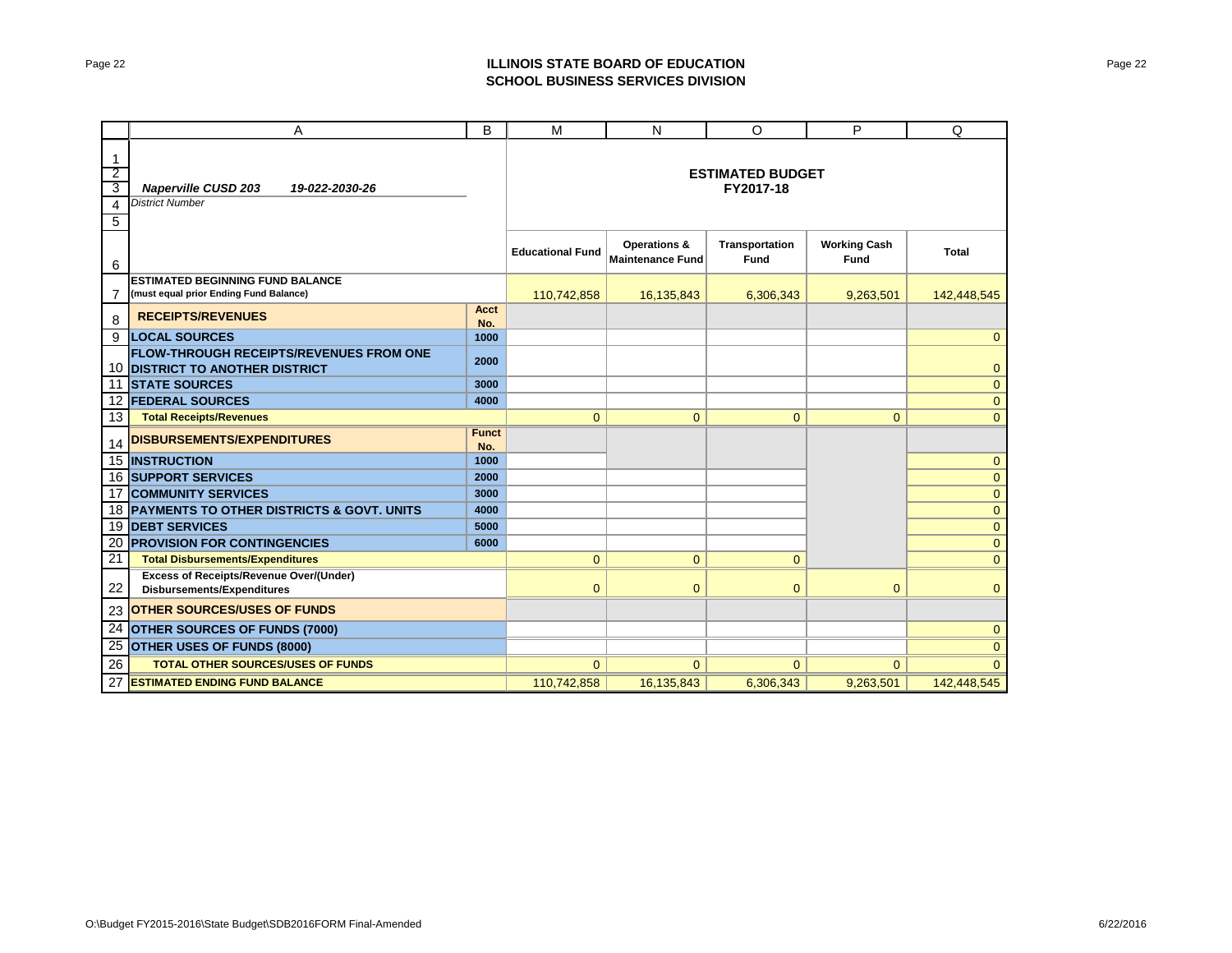#### Page 23 **ILLINOIS STATE BOARD OF EDUCATION SCHOOL BUSINESS SERVICES DIVISION**

|                                                                         | Α                                                                                        | B                   | $\mathsf{R}$                         | S                                                  | т                             | U                           | $\vee$       |
|-------------------------------------------------------------------------|------------------------------------------------------------------------------------------|---------------------|--------------------------------------|----------------------------------------------------|-------------------------------|-----------------------------|--------------|
| $\mathbf{1}$<br>$\overline{2}$<br>$\overline{3}$<br>4<br>$\overline{5}$ | <b>Naperville CUSD 203</b><br>19-022-2030-26<br><b>District Number</b>                   |                     | <b>ESTIMATED BUDGET</b><br>FY2018-19 |                                                    |                               |                             |              |
| 6                                                                       |                                                                                          |                     | <b>Educational Fund</b>              | <b>Operations &amp;</b><br><b>Maintenance Fund</b> | Transportation<br><b>Fund</b> | <b>Working Cash</b><br>Fund | Total        |
|                                                                         | <b>ESTIMATED BEGINNING FUND BALANCE</b>                                                  |                     |                                      |                                                    |                               |                             |              |
| 7                                                                       | (must equal prior Ending Fund Balance)                                                   |                     | 110,742,858                          | 16,135,843                                         | 6,306,343                     | 9,263,501                   | 142,448,545  |
| 8                                                                       | <b>RECEIPTS/REVENUES</b>                                                                 | Acct<br>No.         |                                      |                                                    |                               |                             |              |
| 9                                                                       | <b>LOCAL SOURCES</b>                                                                     | 1000                |                                      |                                                    |                               |                             | $\Omega$     |
|                                                                         | <b>FLOW-THROUGH RECEIPTS/REVENUES FROM ONE</b><br><b>10 DISTRICT TO ANOTHER DISTRICT</b> | 2000                |                                      |                                                    |                               |                             | $\mathbf{0}$ |
|                                                                         | 11 STATE SOURCES                                                                         | 3000                |                                      |                                                    |                               |                             | $\mathbf{0}$ |
|                                                                         | 12 <b>FEDERAL SOURCES</b>                                                                | 4000                |                                      |                                                    |                               |                             | $\mathbf{0}$ |
| 13                                                                      | <b>Total Receipts/Revenues</b>                                                           |                     | $\mathbf{0}$                         | $\overline{0}$                                     | $\overline{0}$                | $\mathbf{0}$                | $\mathbf{0}$ |
| 14                                                                      | <b>DISBURSEMENTS/EXPENDITURES</b>                                                        | <b>Funct</b><br>No. |                                      |                                                    |                               |                             |              |
|                                                                         | <b>15 INSTRUCTION</b>                                                                    | 1000                |                                      |                                                    |                               |                             | $\mathbf{0}$ |
|                                                                         | <b>16 SUPPORT SERVICES</b>                                                               | 2000                |                                      |                                                    |                               |                             | $\mathbf{0}$ |
|                                                                         | <b>17 COMMUNITY SERVICES</b>                                                             | 3000                |                                      |                                                    |                               |                             | $\mathbf{0}$ |
|                                                                         | 18 PAYMENTS TO OTHER DISTRICTS & GOVT. UNITS                                             | 4000                |                                      |                                                    |                               |                             | $\mathbf{0}$ |
|                                                                         | <b>19 DEBT SERVICES</b>                                                                  | 5000                |                                      |                                                    |                               |                             | $\mathbf{0}$ |
| 20                                                                      | <b>PROVISION FOR CONTINGENCIES</b>                                                       | 6000                |                                      |                                                    |                               |                             | $\mathbf{0}$ |
| $\overline{21}$                                                         | <b>Total Disbursements/Expenditures</b>                                                  |                     | $\mathbf{0}$                         | $\mathbf{0}$                                       | $\mathbf{0}$                  |                             | $\mathbf{0}$ |
| 22                                                                      | <b>Excess of Receipts/Revenue Over/(Under)</b><br><b>Disbursements/Expenditures</b>      |                     | $\mathbf{0}$                         | $\mathbf{0}$                                       | $\mathbf{0}$                  | $\overline{0}$              | $\mathbf{0}$ |
|                                                                         | 23 OTHER SOURCES/USES OF FUNDS                                                           |                     |                                      |                                                    |                               |                             |              |
|                                                                         | 24 OTHER SOURCES OF FUNDS (7000)                                                         |                     |                                      |                                                    |                               |                             | $\mathbf{0}$ |
| $\overline{25}$                                                         | <b>OTHER USES OF FUNDS (8000)</b>                                                        |                     |                                      |                                                    |                               |                             | $\mathbf{0}$ |
| 26                                                                      | <b>TOTAL OTHER SOURCES/USES OF FUNDS</b>                                                 |                     | $\Omega$                             | $\Omega$                                           | $\Omega$                      | $\Omega$                    | $\Omega$     |
|                                                                         | 27 ESTIMATED ENDING FUND BALANCE                                                         |                     | 110.742.858                          | 16.135.843                                         | 6.306.343                     | 9.263.501                   | 142.448.545  |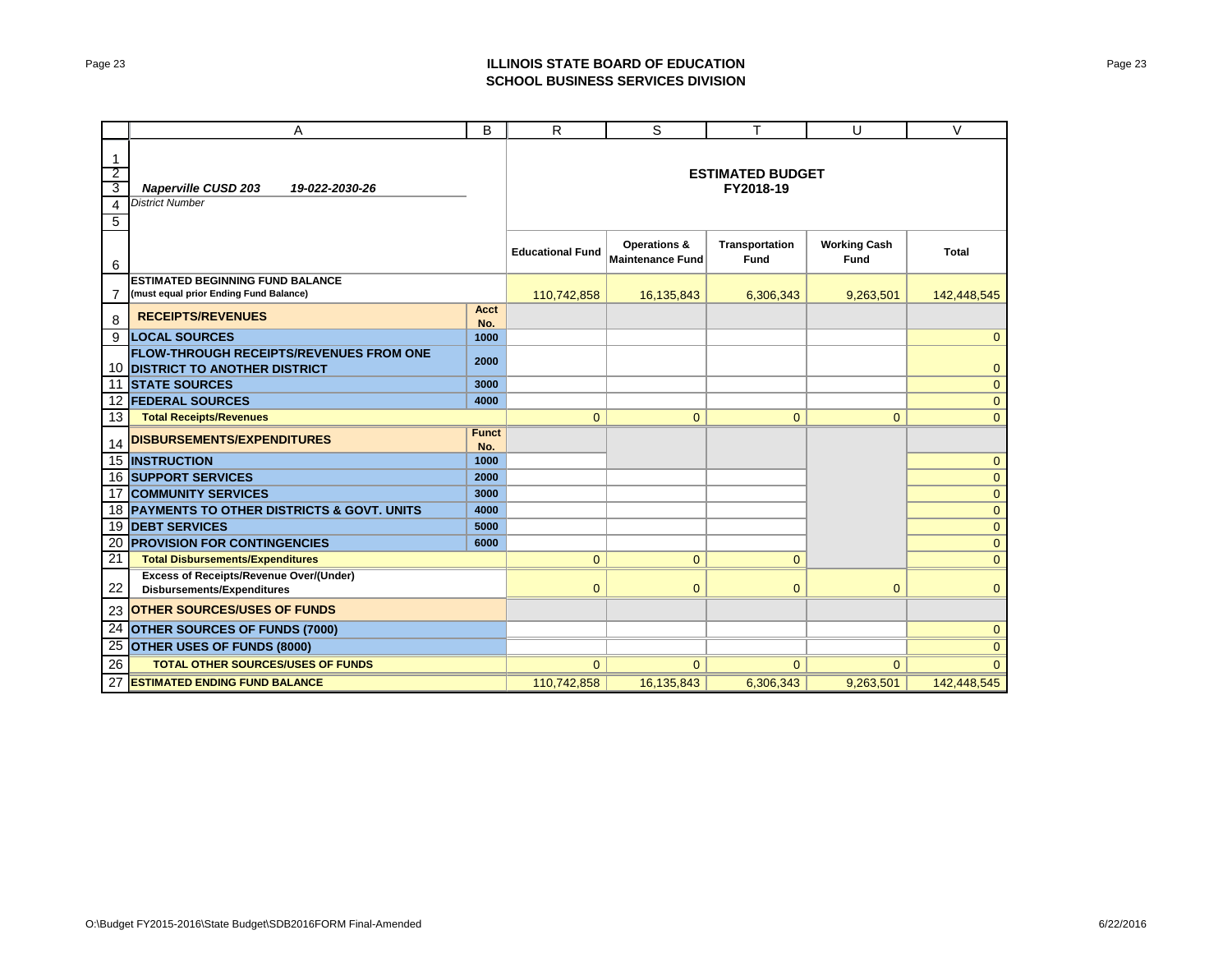#### Page 24 **ILLINOIS STATE BOARD OF EDUCATION SCHOOL BUSINESS SERVICES DIVISION**

|                | Α                                                                                         | в                                                                          | W            | X                 | Υ            | Z              |
|----------------|-------------------------------------------------------------------------------------------|----------------------------------------------------------------------------|--------------|-------------------|--------------|----------------|
| 1              |                                                                                           |                                                                            |              | <b>SUMMARY</b>    |              |                |
| $\overline{2}$ |                                                                                           | <b>BUDGET ADDENDUM - DEFICIT REDUCTION PLAN</b><br><b>ESTIMATED BUDGET</b> |              |                   |              |                |
| 3              | <b>Naperville CUSD 203</b><br>19-022-2030-26                                              |                                                                            |              |                   |              |                |
| 4              | <b>District Number</b>                                                                    |                                                                            |              | Date of Adoption: |              |                |
| 5              |                                                                                           | (Enter as MM/DD/YY)                                                        |              |                   |              |                |
| 6              |                                                                                           | FY2015-16                                                                  | FY2016-17    | FY2017-18         | FY2018-19    |                |
|                | <b>ESTIMATED BEGINNING FUND BALANCE</b>                                                   |                                                                            |              |                   |              |                |
| 7              | (must equal prior Ending Fund Balance)                                                    |                                                                            | 137,223,922  | 142,448,545       | 142,448,545  | 142,448,545    |
| 8              | <b>RECEIPTS/REVENUES</b>                                                                  | Acct<br>No.                                                                |              |                   |              |                |
| 9              | <b>LOCAL SOURCES</b>                                                                      | 1000                                                                       | 228,343,500  | $\mathbf 0$       | $\mathbf{0}$ | $\Omega$       |
|                | <b>FLOW-THROUGH RECEIPTS/REVENUES FROM ONE</b>                                            | 2000                                                                       |              |                   |              |                |
|                | 10 DISTRICT TO ANOTHER DISTRICT                                                           |                                                                            | $\Omega$     | $\mathbf{0}$      | $\mathbf{0}$ | $\mathbf 0$    |
|                | <b>11 STATE SOURCES</b>                                                                   | 3000                                                                       | 19,651,500   | $\mathbf{0}$      | $\mathbf{0}$ | $\mathbf{0}$   |
| 13             | <b>12 FEDERAL SOURCES</b>                                                                 | 4000                                                                       | 7.539.000    | $\mathbf{0}$      | $\mathbf{0}$ | $\mathbf 0$    |
|                | <b>Total Receipts/Revenues</b>                                                            | <b>Funct</b>                                                               | 255,534,000  | $\mathbf{0}$      | $\mathbf{0}$ | $\mathbf{0}$   |
| 14             | <b>DISBURSEMENTS/EXPENDITURES</b>                                                         | No.                                                                        |              |                   |              |                |
|                | <b>15 INSTRUCTION</b>                                                                     | 1000                                                                       | 134,614,127  | $\mathbf 0$       | $\mathbf{0}$ | $\mathbf 0$    |
|                | <b>16 SUPPORT SERVICES</b>                                                                | 2000                                                                       | 107,819,450  | $\mathbf{0}$      | $\mathbf{0}$ | $\mathbf{0}$   |
|                | <b>17 COMMUNITY SERVICES</b>                                                              | 3000                                                                       | 521.200      | $\mathbf{0}$      | $\mathbf{0}$ | $\mathbf{0}$   |
|                | 18 PAYMENTS TO OTHER DISTRICTS & GOVT. UNITS                                              | 4000                                                                       | 6,354,600    | $\mathbf{0}$      | $\mathbf{0}$ | $\mathbf{0}$   |
| 19             | <b>IDEBT SERVICES</b>                                                                     | 5000                                                                       | $\Omega$     | $\mathbf{0}$      | $\mathbf{0}$ | $\overline{0}$ |
| 20             | <b>PROVISION FOR CONTINGENCIES</b>                                                        | 6000                                                                       | 1,000,000    | $\mathbf{0}$      | $\mathbf{0}$ | $\mathbf{0}$   |
| 21             | <b>Total Disbursements/Expenditures</b><br><b>Excess of Receipts/Revenue Over/(Under)</b> |                                                                            | 250,309,377  | $\mathbf{0}$      | $\mathbf{0}$ | $\mathbf{0}$   |
| 22             | <b>Disbursements/Expenditures</b>                                                         |                                                                            | 5.224.623    | $\mathbf{0}$      | $\mathbf{0}$ | $\mathbf{0}$   |
| 23             | <b>OTHER SOURCES/USES OF FUNDS</b>                                                        |                                                                            |              |                   |              |                |
| 24             | <b>OTHER SOURCES OF FUNDS (7000)</b>                                                      |                                                                            | $\mathbf 0$  | $\mathbf 0$       | $\mathbf{0}$ | $\mathbf 0$    |
| 25             | <b>OTHER USES OF FUNDS (8000)</b>                                                         |                                                                            | $\mathbf{0}$ | $\mathbf{0}$      | $\mathbf{0}$ | $\mathbf{0}$   |
| 26             | <b>TOTAL OTHER SOURCES/USES OF FUNDS</b>                                                  |                                                                            | $\Omega$     | $\Omega$          | $\Omega$     | $\Omega$       |
| 27             | <b>ESTIMATED ENDING FUND BALANCE</b>                                                      |                                                                            | 142,448,545  | 142,448,545       | 142.448.545  | 142,448,545    |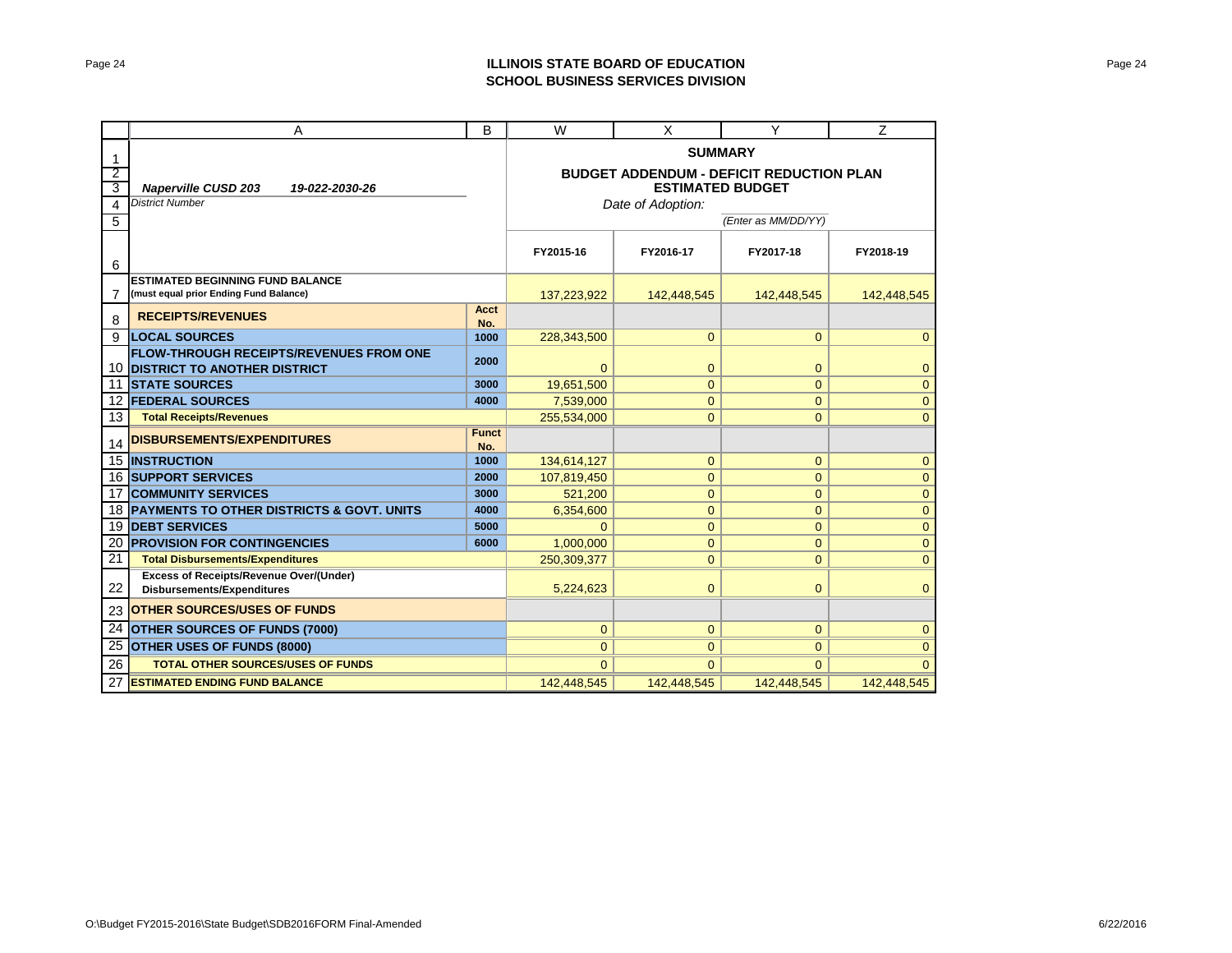# *Deficit Reduction Plan-Background/Assumptions Fiscal Year 2016 through Fiscal Year 2019*

*Naperville CUSD 203 19-022-2030-26*

Please complete the following schedule and include a brief description to identify any areas of the budget that will be impacted from one year to the next. If the deficit reduction plan relies upon new local revenues, identify contingencies for further budget reductions which will be enacted in the event *those new revenues are not available. For additional information, please see:* 

[www.isbe.net/sfms/budget/2014/budget.htm](http://www.isbe.net/sfms/budget/2014/budget.htm)

**1. Background and Narrative of Budget Reductions:**

**2. Assumptions Used in the Deficit Reduction Plan:**

**- Foundation Levels for General State Aid:**

**- Equal Assessed Valuation and Tax Rates:**

**- Employee Salaries and Benefits:**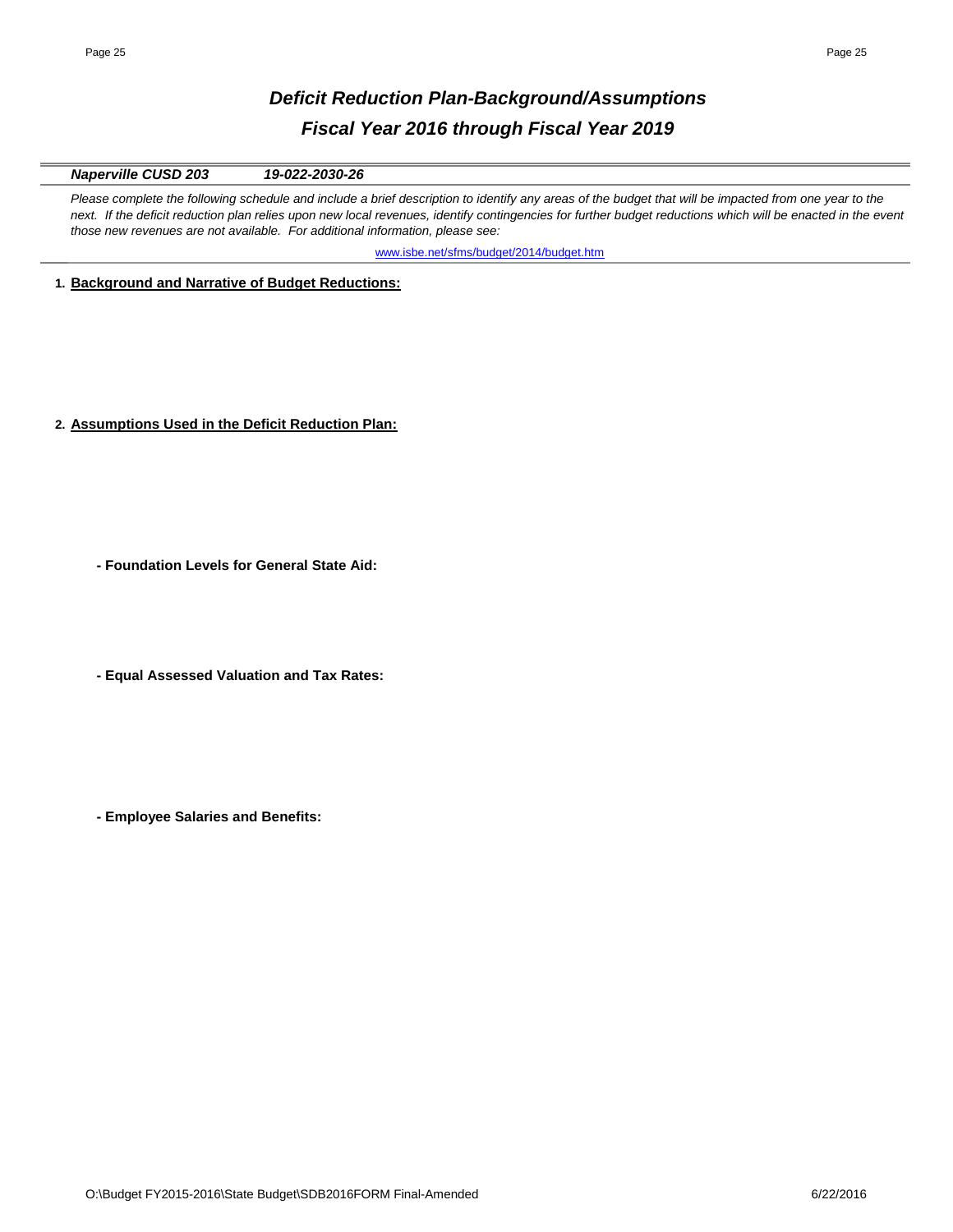**- Short and Long Term Borrowing:**

**- Educational Impact:**

**- Other Assumptions:**

**- Has the district considered shared services or outsourcing (Ex: Transportation, Insurance) If yes please explain:**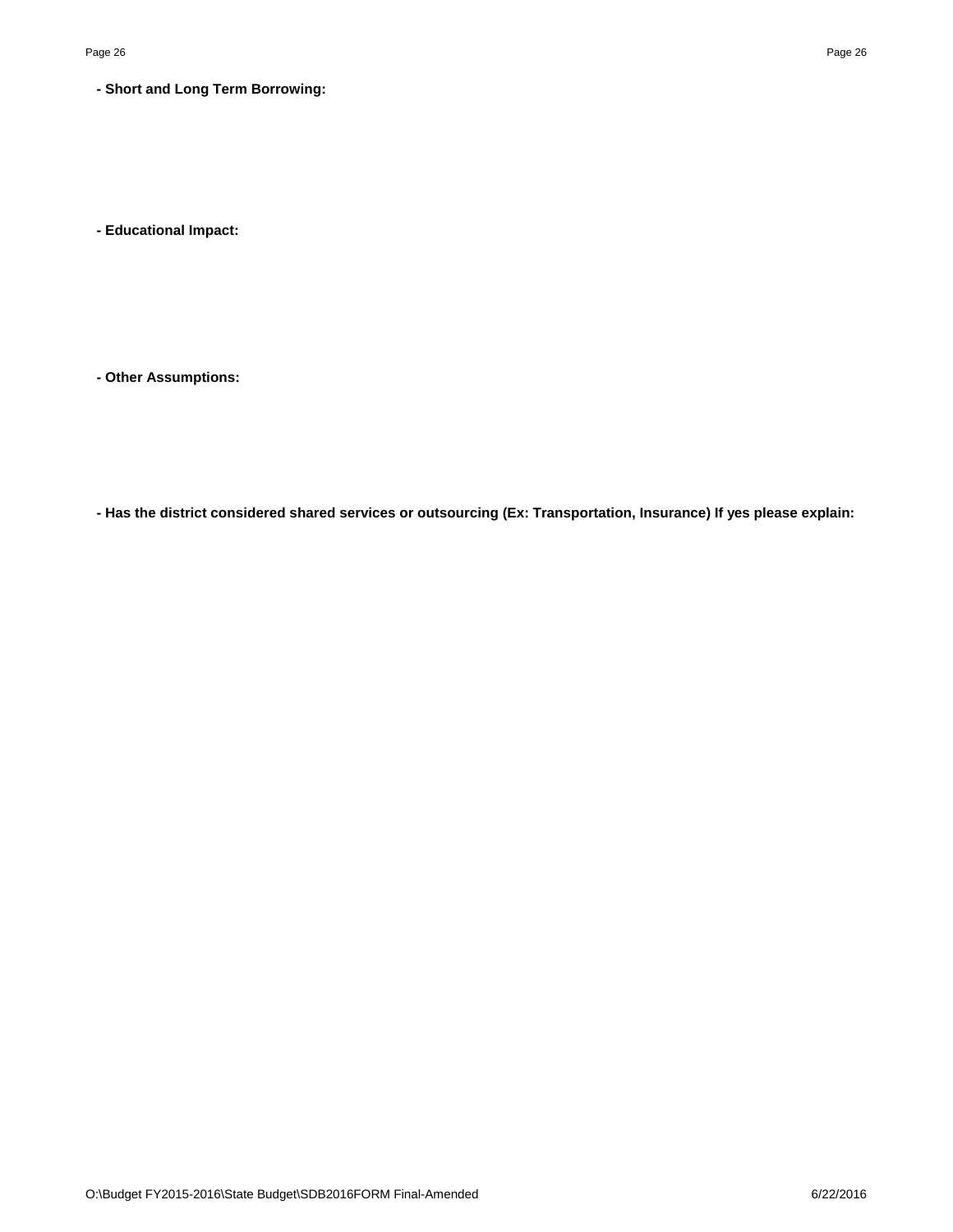# **REPORTING OF PUBLIC VENDOR CONTRACTS OF \$1,000 OR MORE**

#### *Naperville CUSD 203 19-022-2030-26*

In accordance with the School Code, Section 10-20.21, all **school districts** are required to file a report listing 'vendor contracts' as an attachment to their budget. In this context, the term "vendor *contracts" refers to "all contracts and agreements that pertain to goods and services that were intended to generate additional revenue and other remunerations for the school district in excess of*   $$1,000$ , including without limitation vending machine contracts, sports and other attire, class rings, and photographic services. The report is to list information regarding such contracts for the fiscal *year immediately preceding the fiscal year of the budget. All such contracts executed on or after July 1, 2007 must be approved by the school board.*

#### *[See: School Code, Section 10-20.21 - Contracts](http://www.ilga.gov/legislation/ilcs/ilcs4.asp?DocName=010500050HArt%2E+10&ActID=1005&ChapAct=105%26nbsp%3BILCS%26nbsp%3B5%2F&ChapterID=17&ChapterName=SCHOOLS&SectionID=48899&SeqStart=53200000&SeqEnd=74800000&ActName=School+Code%2E)*

*(Sheet is unprotected and can be re-formatted as needed, but must be used for submission)*

| <b>Name of Vendor</b>           | <b>Product or Service</b><br><b>Provided</b> | <b>Net Revenue</b> | <b>Non-Monetary</b><br><b>Remuneration</b>                                        | <b>Purpose of Proceeds</b>                                                                                               | <b>Distribution Method and Recipient of</b><br><b>Non-Monetary Remunerations</b><br><b>Distributed</b> |
|---------------------------------|----------------------------------------------|--------------------|-----------------------------------------------------------------------------------|--------------------------------------------------------------------------------------------------------------------------|--------------------------------------------------------------------------------------------------------|
| Coca-Cola Refreshments          | Soft Drinks/Water & Juice                    | 50,000             | 200 cases of drinks<br>and water for use for<br>student and faculty<br>events     | Revenue returned to<br>schools and used by<br>athletics, student<br>activities, and principal<br>discretionary accounts. | handled by each school based on needs                                                                  |
| <b>Triple S</b>                 | Vending machines                             | 25,000 None        |                                                                                   | principal discretionary<br>account                                                                                       | n/a                                                                                                    |
| Jostens                         | Junior High Yearbooks                        | 15,000             | yearbook production<br>items and equipment<br>plus promotion and<br>incentives    | yearbook production and<br>club                                                                                          | handled by each school based on needs                                                                  |
| Lifetouch                       | Elem and JrHi photography                    | 110,000            | ID card stock,<br>promotion and<br>incentive items                                | principal discretionary<br>account                                                                                       | handled by each school based on needs                                                                  |
| HR Imaging                      | High School Photography                      | 75,000             | ID card stock,<br>promotion and<br>incentive items                                | HS activities and<br>athletics subsidies                                                                                 | handled by each school based on needs                                                                  |
| Jostens                         | <b>High School Yearbook</b>                  | 15,000             | yearbook production<br>items and equipment<br>plus promotion and<br>incentives    | yearbook production and<br>club                                                                                          | handled by each school based on needs                                                                  |
| Jostens                         | Caps, gowns, rings                           | 30,000             | Caps and gowns for<br>qualified students<br>plus promotion and<br>incentive items | HS activities subsidies as<br>all students                                                                               | well as proper regalia for   handled by each school based on needs                                     |
| Champions/Knowledge<br>Universe | Before and after school care                 | 20,000 none        |                                                                                   | offset overhead costs                                                                                                    | none                                                                                                   |

O:\Budget FY2015-2016\State Budget\SDB2016FORM Final-Amended 6/22/2016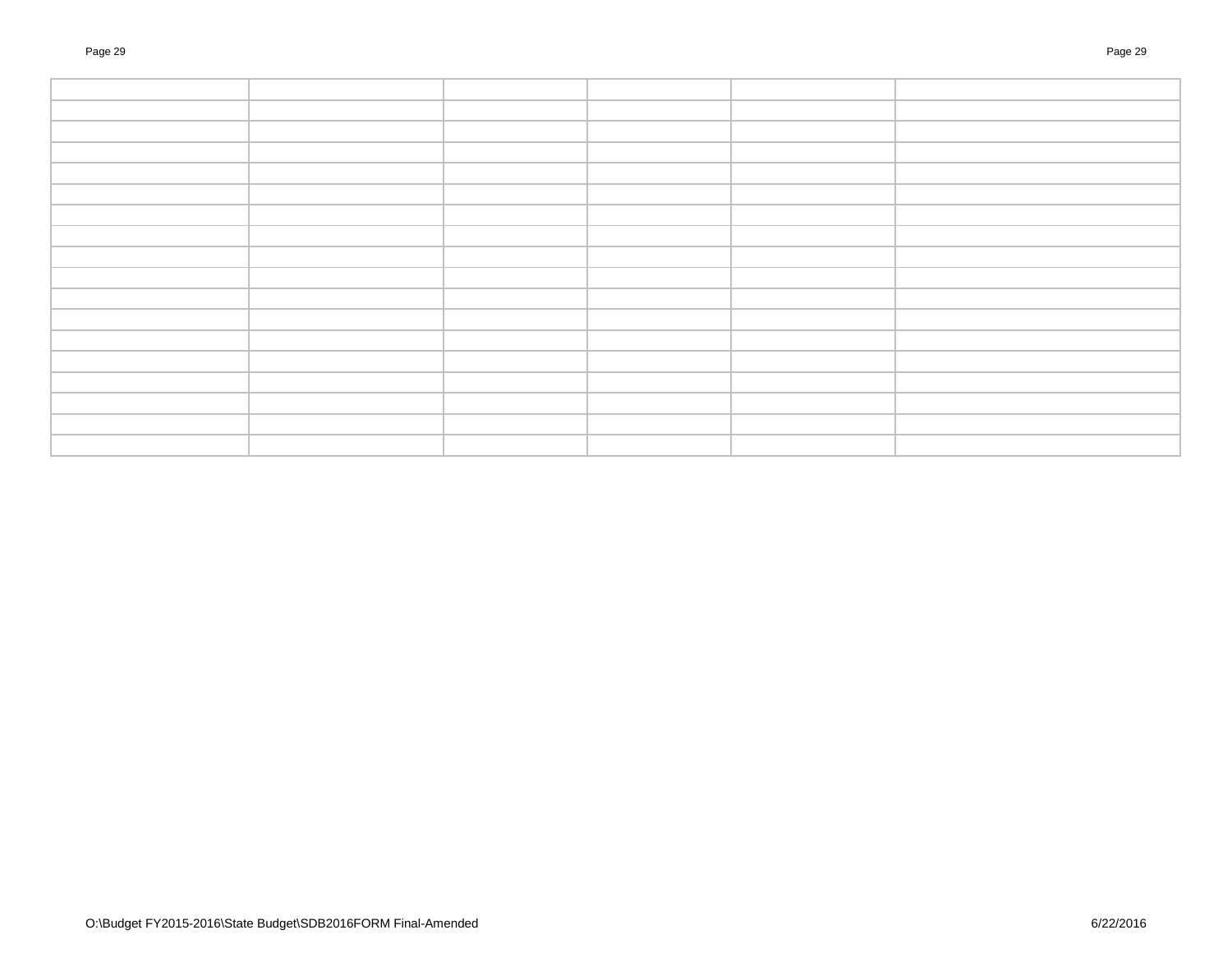#### Page 29 **REFERENCE PAGE 20** REFERENCE PAGE 29

#### **Reference Description**

- 1 Each fund balance should correspond to the fund balance reflected on the books as of June 30th Balance Sheet Accounts #720 and #730 (audit figures, if available).
- 2 Accounting and Financial Reporting for Certain Grants and Other Financial Assistance. The "On-Behalf" Payments should only be reflected on this page (Budget Summary, Lines 10 and 20).
- 3 Requires the secretary of the school board to notify the county clerk (within 30 days of the transfer approval) to abate an equal amount of taxes to be next extended. See Sec. 10-22.14 & 17-2.11.
- <sup>3a</sup> Requires notification to the county clerk to abate an equal amount from taxes next extended. See section 10-22.14

#### <sup>4</sup> Principal on Bonds Sold:

- (1) Funding Bonds are to be entered in the fund or funds in which the liability occurs.
- (2) Refunding Bonds can be entered in the Debt Services Fund only.
- (3) Building Bonds can be entered in the Capital Projects Fund only.
- (4) Fire Prevention and Safety Bonds can be entered in the Fire Prevention & Safety Fund only.
- <sup>5</sup> The proceeds from the sale of school sites, buildings, or other real estate shall be used first to pay the principal and interest on any outstanding bonds on the property being sold, and after all such bonds have been retired, the remaining proceeds from the sale next shall be used by the school board to meet any urgent district needs as determined under Sections 2-3.12 and 17-2.11 of the School Code. Once these issues have been addressed, any remaining proceeds may be used for any other authorized purpose and for deposit into any district fund.
- 6 The School Code, Section 10-22.44 prohibits the transfer of interest earned on the investment of "any funds for purposes of Illinois Municipal Retirement under the Pension Code." This prohibition does not include funds for Social Security and Medicare-only purposes. For additional requirements on interest earnings, see 23 Illinois Administrative Code, Part 100, Section 100.50.
- **<sup>7</sup>** Cash plus investments must be greater than or equal to zero.
- **8** For cash basis budgets, this total will equal the Budget Summary Total Direct Receipts/Revenues (Line 9) plus Total Other Sources of Funds (Line 46).
- **9** For cash basis budgets, this total will equal the Budget Summary Total Direct Disbursements/Expenditures (Line 19) plus Total Other Uses of Funds (Line 79).

 $10$  Working Cash Fund loans may be made to any district fund for which taxes are levied (Section 20-5 of the School Code).

<sup>11</sup> Include revenue accounts 1110 through 1115, 1117,1118 & 1120.

- 12 The School Code Section 17-2.2c. Tax for leasing educational facilities or computer technology or both, and for temporary relocation expense purposes.
- <sup>13</sup> Corporate personal property replacement tax revenue must be first applied to the Municipal Retirement/Social Security Fund to replace tax revenue lost due to the abolition of the corporate personal property tax (30 ILCS 115/12). This provision does not apply to taxes levied for Medicare-Only purposes.
- 14

Only tuition payments made to private facilities. See Functions 4200 or 4400 for estimated public facility disbursements/expenditures.

- <sup>15</sup> Payment towards the retirement of lease/purchase agreements or bonded/other indebtedness (principal only) otherwise reported within the fund - e.g.: alternate revenue bonds. (Describe & Itemize)
- 16 Only abolishment of Working Cash Fund must transfer its funds directly to the Educational Fund upon adoption of a resolution and at the close of the current school Year (see 105 ILCS 5/20-8 for further explanation) Only abatement of working cash fund can transfer its funds to any fund in most need of money (see 105 ILCS 5/20-10 for further explanation)